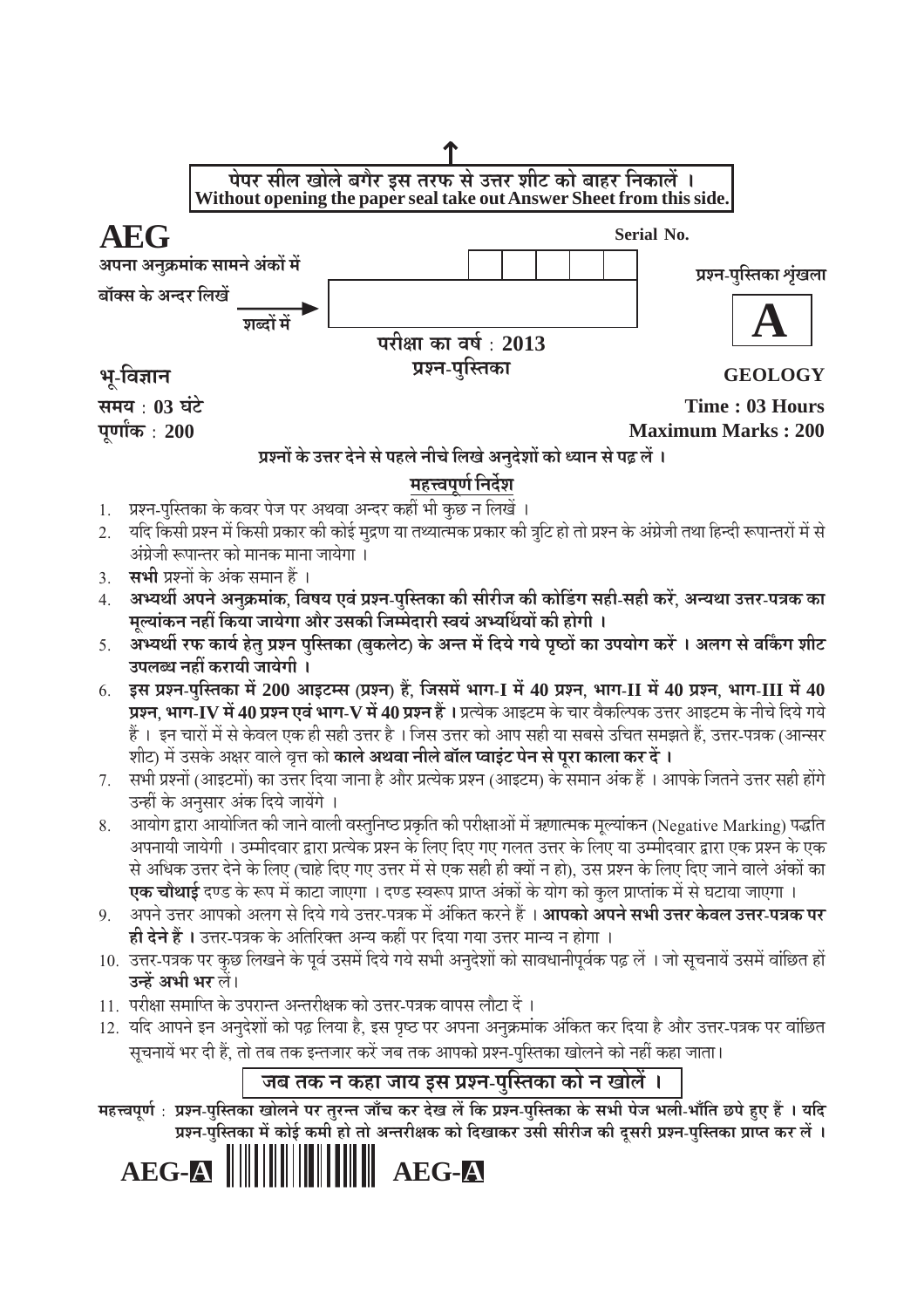- **Part I**
- **1.** Find the odd one out of the following : (a) Enstatite (b) Hypersthene (c) Anthophyllite (d) Diopside **2.** The tectonic boundary between lesser Himalaya and Central Crystallines is termed as (a) Himalayan Frontal Fault (b) Main Boundary Fault (c) Main Central Thrust (d) Lesser-Central Thrust
	-
- 
- **3.** A deformed rock, the fabric of which is due to the systematic movement of the individual units under a common external force, can be termed as
	- (a) Non-tectonite (b) Tectonite
	- (c) Fabric element (d) Syndeformation element
- **4.** If the axial plane of a fold is inclined to horizontal and both limbs dip in the same direction then that fold will be called as
	- (a) Inclined fold (b) Reclined fold (c) Overturned fold (d) Recumbent fold
- **5.** The polished and striated surface resulting due to friction along a fault plane is called as
	- (a) Slickenside (b) Silkenside
	- (c) Ventifact (d) None of the above
- **6.** In structural Geology the term non-conformity can be defined as
	- (a) an unconformity in which the older rocks are igneous
	- (b) an unconformity which cannot be observed
	- (c) an unconformity that does not exist
	- (d) a conformable sequence
- **7.** If a crystal of cubic system has no centre of symmetry it will represent
	- (a) Galena type (b) Pyrite type (c) Tetrahedrite type (d) Rutile type
- **8.** In crystallography the interfacial angle is defined as
	- (a) angle between two adjacent faces of a crystal
	- (b) angle between perpendiculars on two adjacent faces of a crystal
	- (c) angle between two similar faces of a crystal
	- (d) angle between two opposite faces of a crystal
- **9.** Find the odd one out of the following pairs :
	- (a) Aragonite Calcite (b) Diamond Graphite
	- (c) Quartz Chalcedony (d) Microcline Labradorite
- **10.** In igneous rocks the separation of roughly rounded shells due to weathering is termed as
	- (a) Elephant skin weathering (b) Nodular weathering
	- (c) Concretionary weathering (d) Spheroidal weathering
- **11. Assertion (A) :** In a normal cross bedding the lower end of foreset laminnae is tangential while the upper end is truncated.
	- **Reason (R)** : The phenomenon is developed due to erosion of the upper part of the sand bed.
	- (a) Both (A) and (R) are true and (R) is the correct explanation of (A).
	- (b) Both (A) and (R) are not true.
	- (c) (A) is true but  $(R)$  is not correct explanation of  $(A)$ .
	- (d) (A) is not true and (R) explains an altogether different phenomenon.

# **Series-A** and  $\overline{2}$  and  $\overline{2}$  and  $\overline{2}$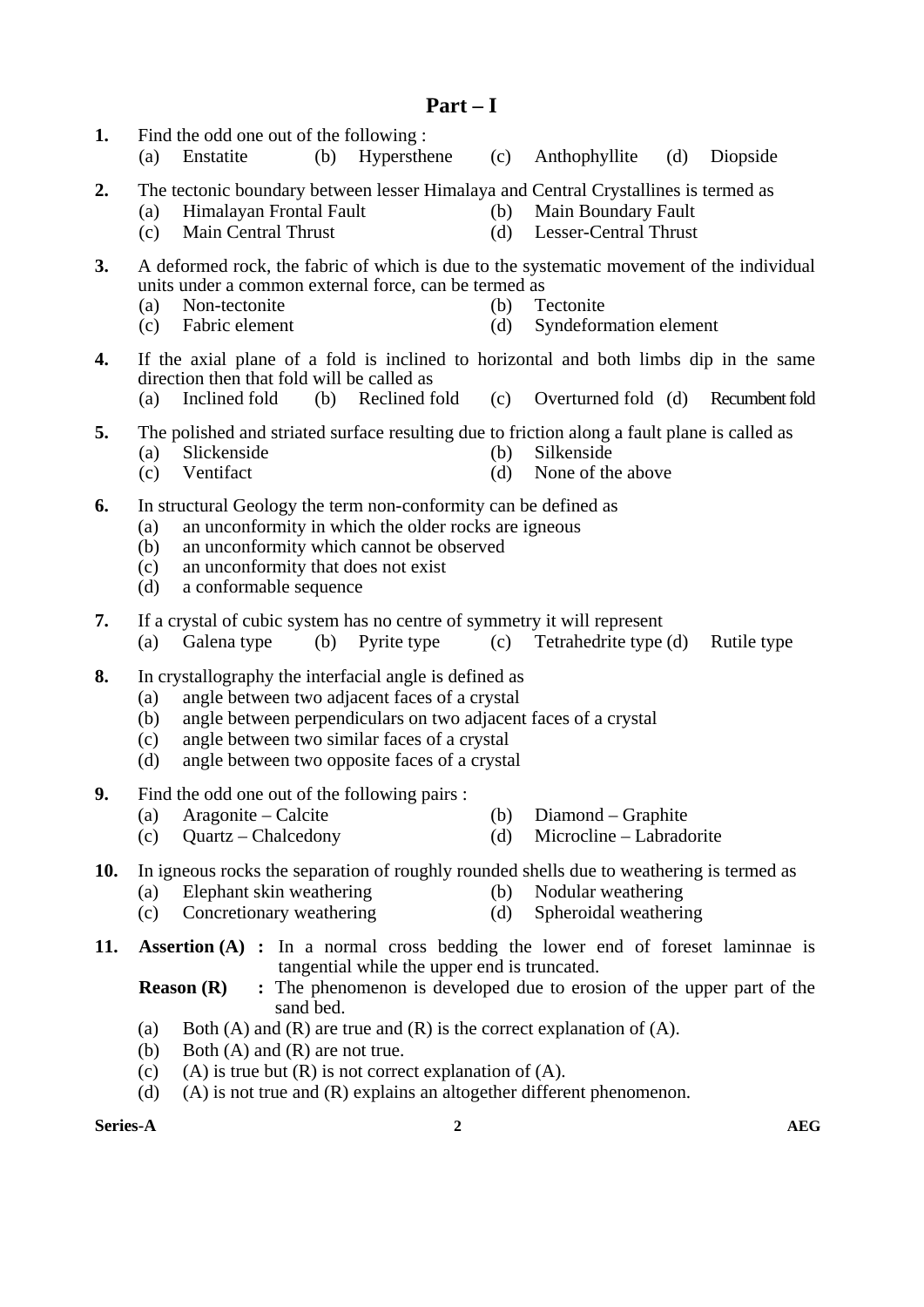1. • निम्न में असमान बताइये : (a) एंस्टेटाइट (b) हाइपरस्थीन (c) एंथोफीलाइट (d) डायोप्साइड 2. » लेसर हिमालय तथा सेंटल क्रिस्टलाइन के बीच की विवर्तनिक सीमा को कहते हैं (a) हिमालयन फ्रंटल फॉल्ट (b) मुख्य सीमा भ्रंश (c) ´ÖãÜµÖ Ûêú®¦üßµÖ õÖê¯Ö (d) »ÖêÃÖ¸ü-ÃÖë™Òü»Ö õÖê¯Ö 3. एक विरूपित शैल. जिसका संविन्यास एकसमान बाह्य बल की स्वतंत्र इकाइयों के कारण उत्पन्न ससत्र संचलन से बनता है. कहलायेगा (a) अटेक्टोनाइट (b) टेक्टोनाइट (c) संविन्यास तत्त्व (d) सहविरूपण तत्त्व 4. जब किसी वलन में अक्षीय तल क्षैतिज तल से कोण बनाये और उसके दोनों पादों की नति एक ही दिशा में हो तो ऐसे वलन को कहेंगे (a) आनत् वलन (b) रिक्लाइन्ड वलन (c) प्रतिवलित वलन (d) शयान वलन 5. किसी भ्रंश तल के साथ हुए घर्षण के कारण उत्पन्न पॉलिश हुई और रेखांकित सतह को कहेंगे (a) स्लिकेंसाइड (b) सिल्केंसाइड (c) ¾ÖÖµÖã'ÖéšüÖ¿´Ö (d) ˆ¯ÖµÖãÔŒŸÖ ´Öë ÃÖê ÛúÖê‡Ô ®ÖÆüà **6.** संरचनात्मक भविज्ञान में असमविन्यास का अर्थ है (a) ऐसा विषमविन्यास जिसमें प्राचीन शैल आग्नेय हों । (b) ऐसा विषमविन्यास जिसे क्षेत्र में न पहचाना जा सके ।  $(c)$  2 ऐसा विषमविन्यास जिसका अस्तित्व न हो । (d) एक समविन्यास स्तरक्रम 7. घनीय समुदाय के किसी क्रिस्टल में सममिति केन्द्र न हो तो वह क्रिस्टल होगा (a) ÝÖî»Öê®ÖÖ ¯ÖÏÛúÖ¸ü ÛúÖ (b) ¯ÖÖ‡¸üÖ‡™ü ¯ÖÏÛúÖ¸ü ÛúÖ (c) टेटाहेडाइट प्रकार का (d) रूटाइल प्रकार का 8. क्रिस्टल विज्ञान में अंतराफलकीय कोण को परिभाषित किया जाता है (a) क्रिस्टल के दो निकटवर्ती फलकों के बीच का कोण (b) क्रिस्टल के दो निकटवर्ती फलकों पर अभिलंबों के बीच का कोण (c) क्रिस्टल के दो समान अथवा समरूप फलकों के बीच का कोण (d) क्रिस्टल के दो विपरीत फलकों के बीच का कोण 9. • निम्न जोडियों में से असंगत जोडी बताइये <sup>.</sup>  $(a)$  31 $\overline{a}$ येगोनाइट – कैल्साइट  $\overline{c}$  and  $\overline{c}$  and  $\overline{b}$  and  $\overline{c}$  and  $\overline{c}$ (c) क्वार्टज – कैल्सीडोनी (d) माइक्रोक्लीन – लेब्रेडोराइट 10. आग्नेय शैलों में अपक्षयण के कारण गोलाकार कवचों की विमुक्ति को कहते हैं  $(a)$  गजचर्म अपक्षयण  $(b)$  ग्रंथिकी अपक्षयण  $(c)$  संग्रथनी अपक्षयण  $(d)$  गोलाभ अपक्षयण **11. कथन (A) :** एक सामान्य तिर्यक संस्तर में तिर्यक संस्तरिकाओं का निचला सिरा स्पर्शरेखीय और ऊपरी सिरा रूंडित होता है । **कारण (R) :** ऐसा इसलिये होता है कि संस्तर का ऊपरी भाग अपरदन के कारण हट जाता है । (a)  $(A)$  तथा (R) दोनों सत्य हैं और (R), (A) की सही व्याख्या है । (b)  $(A)$  तथा  $(R)$  दोनों गलत हैं। (c) (A) सत्य है परन्तु (R), (A) की सही व्याख्या नहीं है । (d)  $(A)$  सत्य नहीं है तथा (R) किसी अन्य तथ्य को इंगित करता है ।

**³ÖÖÝÖ** - I

**AEG 3 Series-A**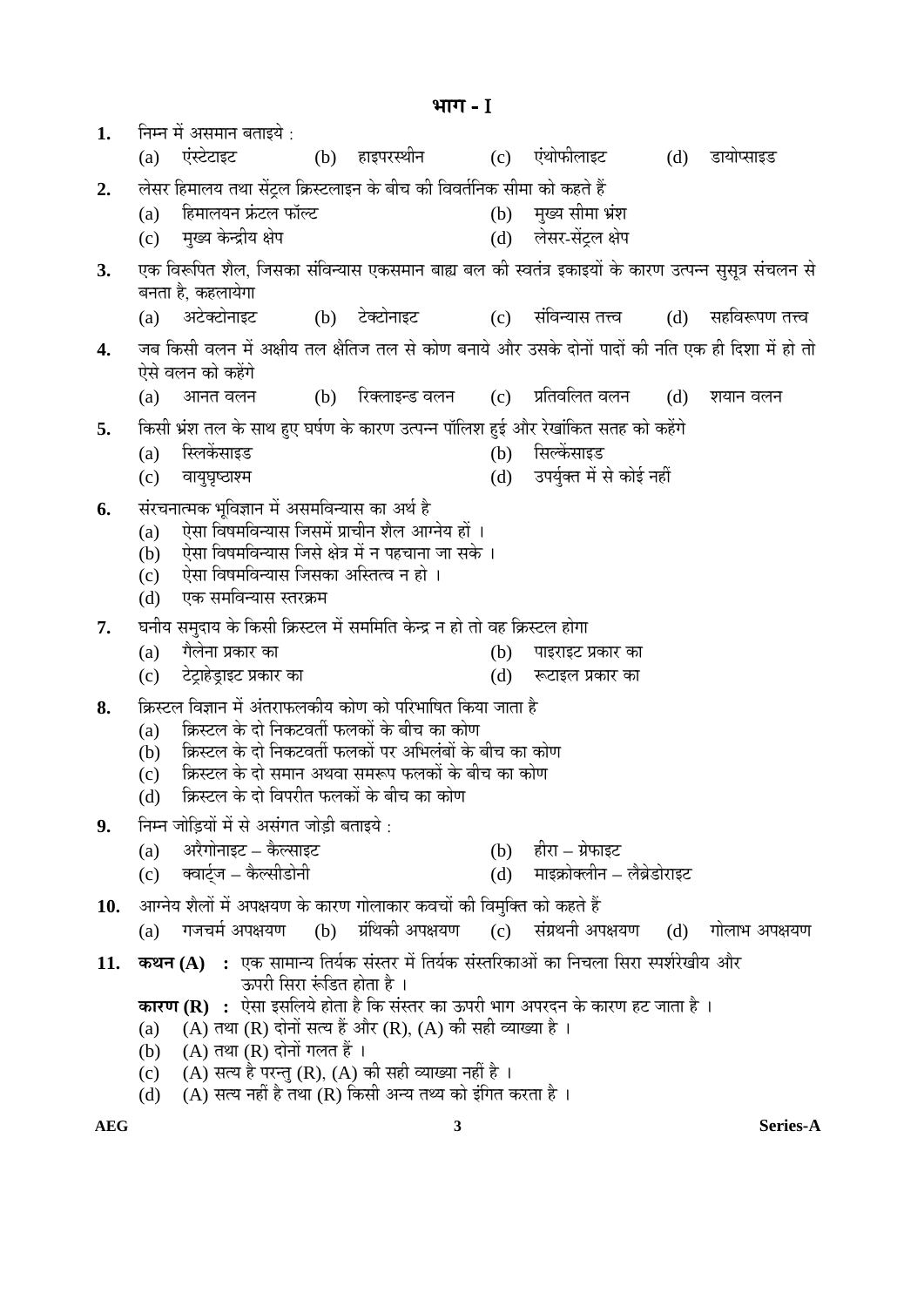- **12.** In a disconformable setting the older sequence is horizontal. The younger sequence will be
	- -
	- (a) Horizontal (b) Vertical
	- (c) Inclined (d) None of the above
- **13.** Match the landforms of List A with the environments of List B and choose the correct answer :
- **List A** List **B**<br>A. Cuesta 1. Marine Marine B. Cirque 2. Desert C. Inselberg 3. Erosional D. Atoll 4. Glacial **Codes :**  A B C D (a) 1 2 3 4
- (b) 4 3 2 1 (c) 3 4 1 2 (d) 3 4 2 1
- **14.** Gutenberg discontinuity lies at
	- (a) 2900 km below the earth surface
	- (b) 33 km below the earth surface below continents
	- (c) 11 km below the earth surface below oceans
	- (d) 984 km below the earth surface

## **15.** The resulting movement in a transcurrent fault is predominantly

- (a) Vertical (b) Horizontal (c) Along the dip of fault (d) Along the dip of bed
- $(c)$  Along the dip of fault (d)

**16.** Varved sediments are characteristic features of which environment ?

- (a) River deposition (b) Tidal flat environment (c) Glacial lake deposition (d) Aeolian deposition
- **17.** Rock density is main factor in determination of \_\_\_\_\_\_\_\_\_\_\_\_ anomaly. (a) seismic (b) magnetic (c) gravity (d) electrical
- **18.** In landslides free fall of rock is called (a) Creep (b) Debris fall (c) Rock-slide (d) Toppling

# **19.** Indo-Gangetic plain is also known as

- (a) Great Indian Molassic Plain (b) Flysch Plain
- (c) Coastal Plain (d) None of the above
- **20.** Out of the following in which hot water spring highest temperature is recorded :<br>(a) Manikaran (b) Ganganani (c) Yamunotri (d) Sob (a) Manikaran (b) Ganganani (c) Yamunotri (d) Sohana
- **21.** Strength of an earthquake is measured in (a) Magnitude (b) Intensity<br>
(c) Moment magnitude (d) All of the above  $(c)$  Moment magnitude  $(d)$

# **22.** Soil contains

- 
- (a) weathered material (b) organic material<br>
(c) moisture, air and weathered material (d) all of the above  $(c)$  moisture, air and weathered material  $(d)$

# **23.** Stylolite is

- (a) sedimentary structure (b) deformational structure (c) sedimentary and deformational structural (d) none of the above
- **Series-A** AEG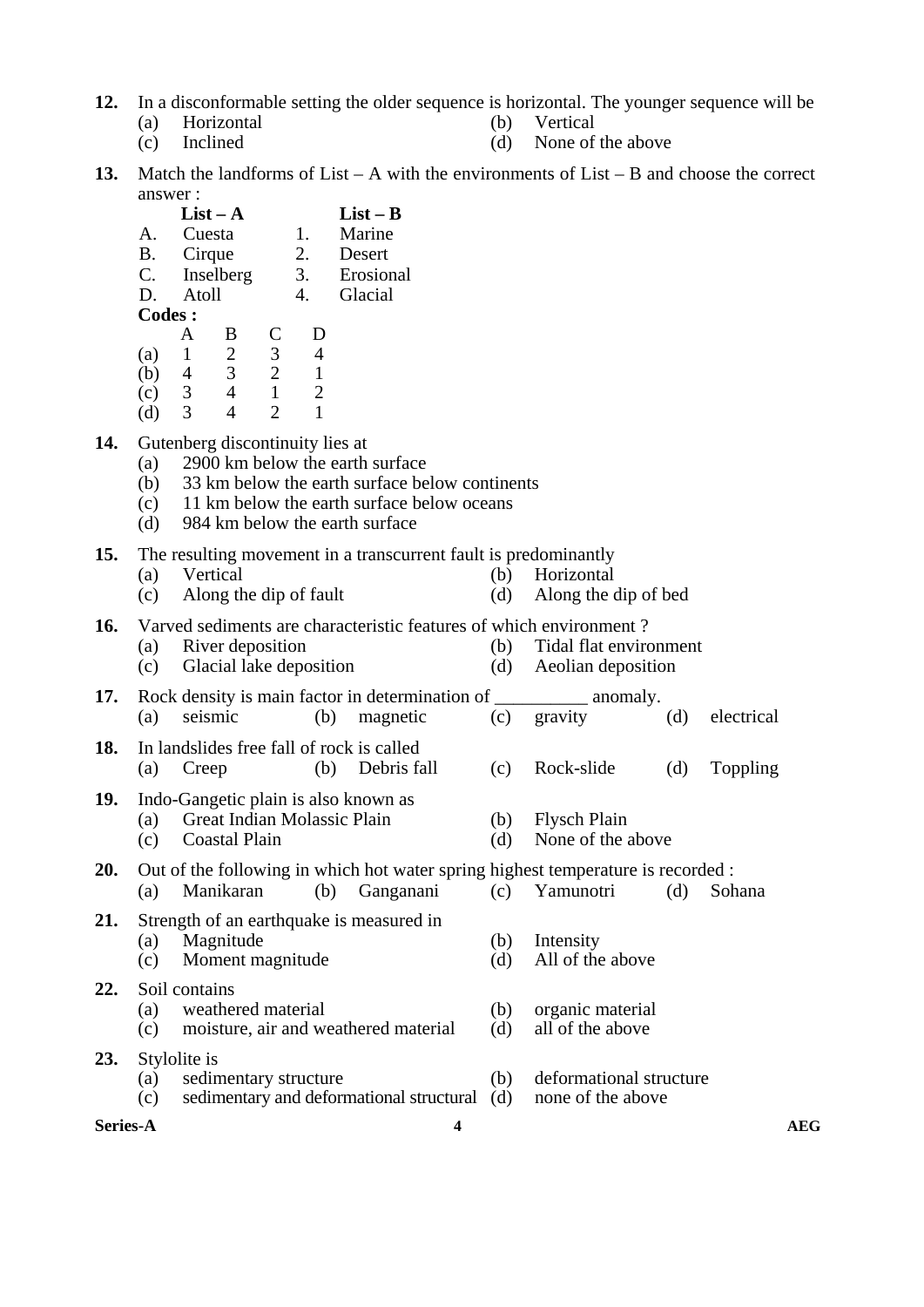**AEG 5 Series-A 12.** ×ÛúÃÖß †ÃÖ´Ö×¾Ö®µÖÖÃÖß ×ãÖ×ŸÖ ´Öë ¯Öã¸üÖ®ÖÖ ÃŸÖ¸üÛÎú´Ö õÖî×ŸÖ•Ö Æîü ŸÖÖê ®ÖµÖÖ ÃŸÖ¸üÛÎú´Ö ÆüÖêÝÖÖ (a) õÖîן֕Ö (b) »Ö´²Ö¾ÖŸÖË (c) ®ÖŸÖ (d) ˆ¯ÖµÖãÔŒŸÖ´Öë ÃÖê ÛúÖê‡Ô ®ÖÆüà **13.** सूची – A की भू-आकृतियों को सूची –B के वातावरण से सुमेलित कीजिये तथा सही उत्तर बताइये ।<br>सूची – A त्युच्ची – B **Rूची – A**<br>क्वेस्टा A. Œ¾ÖêÙüÖ 1. ÃÖ´Öã¦üßµÖ B. ÃÖÛÔú 2. ´Ö¹ýãֻÖßµÖ C. ‡®ÃÖê»Ö²ÖÝÖÔ 3. †¯Ö¸ü¤ü®ÖßµÖ D. एटॉल (अडल) 4. **Ûæú™ü :**  A B C D (a) 1 2 3 4 (b) 4 3 2 1 (c) 3 4 1 2 (d) 3 4 2 1 **14.** गटेनबर्ग असंतति स्थित है<br>(a) पृथ्वी की सतह से पृथ्वी की सतह से 2900 किमी नीचे (b) पृथ्वी की सतह से महाद्वीपों के नीचे 33 किमी नीचे (c) — पृथ्वी की सतह से महासागरों के तल से 11 किमी नीचे (d) – पृथ्वी की सतह से 984 किमी नीचे 1**5.** ट्रांसकरेंट भ्रंश में परिणामी गति मुख्यत: \_\_\_\_\_\_\_\_ होती है ।<br>(b) (a) »Ö´²Ö¾ÖŸÖË (b) õÖîן֕Ö (c) भ्रंश की नति की दिशा में (d) संस्तरों की नति की दिशा में **16.** †®Öã¾ÖÂÖÔßָüß (¾ÖÖ¾ÖÔ) †¾ÖÃÖÖ¤ü ×ÛúÃÖ ¾ÖÖŸÖÖ¾Ö¸üÞÖ Ûêú ¯Ö׸ü"ÖÖµÖÛú Æïü ?  $(a)$  नदी अवसादन  $(b)$  ज्वारीय तल वातावरण (c) हिमनदीय झील अवसादन (d) वायुढ़ अवसादन 17. शैलों का घनत्व \_\_\_\_\_\_\_\_\_ असंगति के निर्धारण का मुख्य कारण है ।<br>(a) भकंपीय (b) चंबकीय (c) गुरु (a) भूकंपीय (b) चुंबकीय (c) गुरुत्व (d) विद्युत 1**8.** भूस्खलन प्रक्रिया में शैलों के बिना रूकावट के गिरने को कहते हैं<br>(a) संद विसर्पण (b) मलबा गिरना (c)  $(a)$  मंद विसर्पण  $(b)$  मलबा गिरना  $(c)$  शैलों का सरकना  $(d)$  टॉपलिंग 19. सिंधु गंगा के मैदान को \_\_\_\_\_\_ भी कहते हैं । (a) ÝÖÏê™ü ‡Ó×›üµÖ®Ö ´ÖÖê»ÖÖ×ÃÖÛú ´Öî¤üÖ®Ö (b) °»Öᨙ ´Öî¤üÖ®Ö  $(d)$  उपर्युक्त में से कोई नहीं **20.** निम्न उष्ण जल सोतों में सर्वाधिक उच्च ताप किस सोत में पाया जाता है ?<br>(a) मणीकरण (b) गंगनानी (c) यम्**नोत्री**  $\rm(a)$  मणीकरण  $\rm(b)$  गंगनानी  $\rm(c)$  यमनोत्री  $\rm(d)$  सोहाना **21.** ³ÖæÛú´¯Ö Ûúß ¿Ö׌ŸÖ ÛúÖ ×®Ö¬ÖÖÔ¸üÞÖ \_\_\_\_\_\_\_\_ ´Öë ×ÛúµÖÖ •ÖÖŸÖÖ Æîü … (a) परिमाण (b) तीव्रता (c) मोमेंट परिमाण (d) उपर्युक्त सभी **22.** मृदा में होते हैं<br>(a) अपक्षी ) अपक्षीण पदार्थ<br>नमी, वायु और अपक्षीण पदार्थ (d) उपर्युक्त सभी  $(c)$  नमी, वायु और अपक्षीण पदार्थ **23.** स्टाइलोलाइट \_\_\_\_\_\_\_\_ है ।<br>(a) अवसादी संरचना (a) †¾ÖÃÖÖ¤üß ÃÖÓ¸ü"Ö®ÖÖ (b) ×¾Öºþ¯ÖÞÖßµÖ ÃÖÓ¸ü"Ö®ÖÖ (c) – अवसादी एवं विरूपणीय संरचना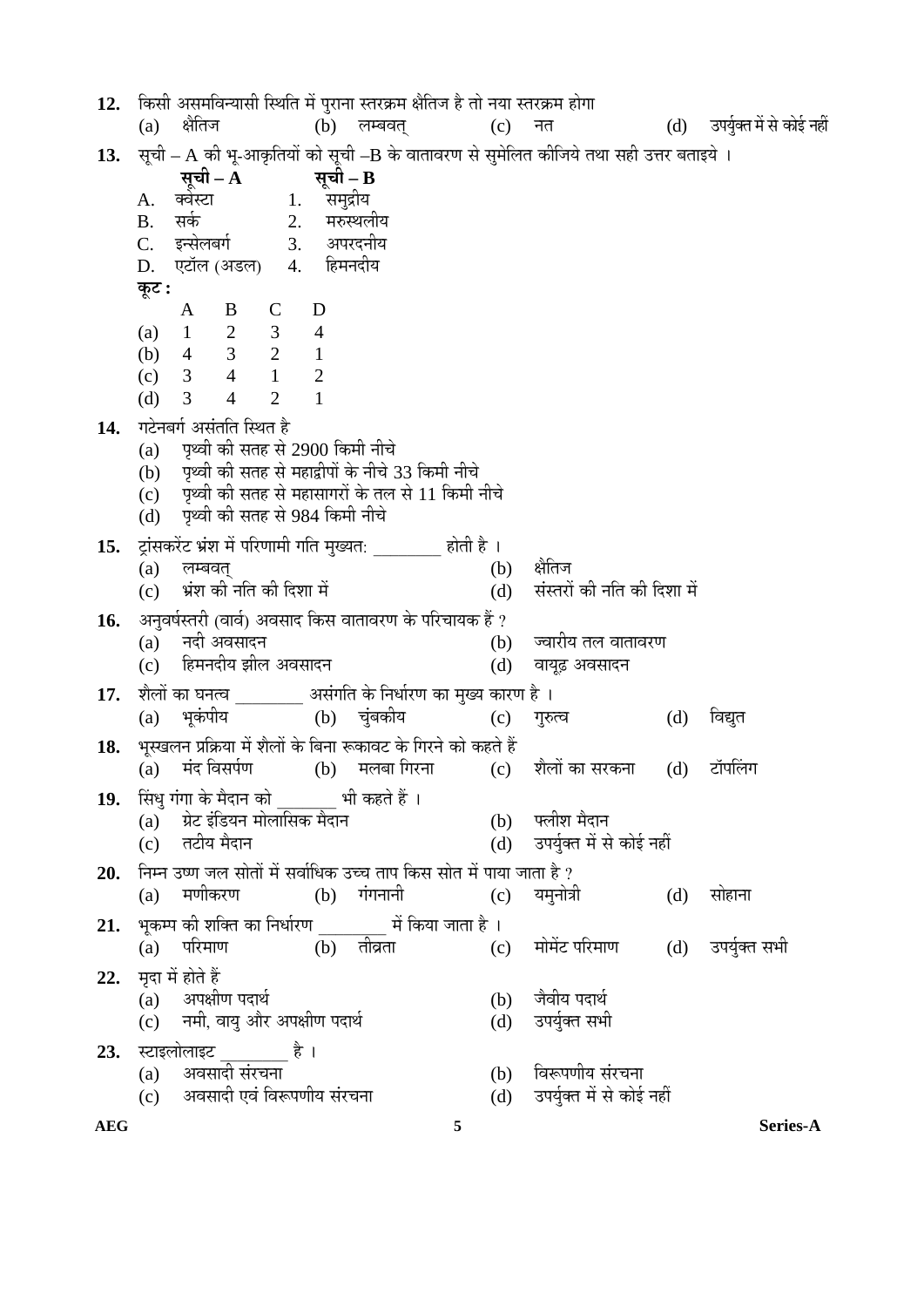| 24.        | General formula $R_3'' R_2'''$ (SiO <sub>4</sub> ) <sub>3</sub> refers to which of the following mineral family ? |                                                                                                   |     |                                                            |            |                                                                                                                         |     |                 |
|------------|-------------------------------------------------------------------------------------------------------------------|---------------------------------------------------------------------------------------------------|-----|------------------------------------------------------------|------------|-------------------------------------------------------------------------------------------------------------------------|-----|-----------------|
|            | (a)<br>(c)                                                                                                        | Mica family<br>Felspathoid family                                                                 |     |                                                            | (b)<br>(d) | Garnet family<br>Amphibole family                                                                                       |     |                 |
| 25.        | (a)                                                                                                               | In Nicol Prism totally reflected ray is<br>Ordinary ray                                           | (b) | Extra-ordinary ray $(c)$                                   |            | Ultraviolet ray                                                                                                         | (d) | Infrared ray    |
| 26.        | (a)<br>(c)                                                                                                        | The term deflation is associated with<br>River<br>Wind                                            |     |                                                            | (b)<br>(d) | Glacier<br>Underground water                                                                                            |     |                 |
| 27.        | (a)                                                                                                               | Maximum varieties of twinning are shown by<br>Talc                                                | (b) | Staurolite                                                 | (c)        | Hornblende                                                                                                              | (d) | Orthoclase      |
| 28.        | (a)                                                                                                               | The term Helioseismology is used with reference to<br>Sun                                         | (b) | Mercury                                                    | (c)        | Moon                                                                                                                    | (d) | Venus           |
| 29.        | (a)                                                                                                               | The isotope having maximum half life period is<br>$235$ U                                         | (b) | $187$ Re                                                   | (c)        | ${}^{87}Rb$                                                                                                             | (d) | $238$ U         |
| <b>30.</b> | (a)                                                                                                               | Karst topography is associated with which of the following?<br>Sandstone                          | (b) | Shale                                                      | (c)        | Limestone                                                                                                               | (d) | <b>Basalt</b>   |
| 31.        | (a)                                                                                                               | Deepest part of oceans is found in which of the following regions?<br>Mid-Oceanic Ridge(b) Trench |     |                                                            | (c)        | Oceanic plateau (d)                                                                                                     |     | Abyssal plain   |
| 32.        | (a)                                                                                                               | A line on a map connecting points of equal elevation is called<br>Map line                        | (b) | Base line                                                  | (c)        | Contour line                                                                                                            | (d) | Isotherm        |
| 33.        | (a)                                                                                                               | Tholeiite                                                                                         | (b) | Ophiolite                                                  | (c)        | Which of the following rocks are characteristically found in subduction zone settings?<br>Alkaline rocks                | (d) | Komatiites      |
| 34.        | (a)                                                                                                               |                                                                                                   |     | Continental rifts (b) Mid-oceanic ridges(c) Orogenic belts |            | In which of the following regions, the thickness of the crust is maximum?                                               | (d) | Passive margins |
| 35.        | (a)                                                                                                               | Which of the following is considered as foreland basin?<br>Central Crystalline (b)                |     | Siwaliks                                                   | (c)        | Lesser Himalaya (d)                                                                                                     |     | Tethys          |
| 36.        | (a)<br>(c)                                                                                                        | Oceanic plateau<br><b>Island Arc</b>                                                              |     |                                                            | (b)<br>(d) | Which of the following tectonic feature is not explained by plate tectonics?<br>Mid-oceanic Ridge<br>Accretionary prism |     |                 |
| 37.        | (a)<br>(c)                                                                                                        | Strike slip faults<br>have primarily horizontal movement<br>have no appreciable displacement      |     |                                                            | (b)<br>(d) | have primarily vertical movement<br>are low angle reverse faults                                                        |     |                 |
| 38.        | (a)                                                                                                               | map                                                                                               | (b) | cross sectional                                            | (c)        | If you look at a vertical face of a cliff or a road cut, you see a _________ view of the earth.<br>lateral              | (d) | horizontal      |
| <b>39.</b> | (a)                                                                                                               | The angle between the a and c axis of a crystal is known as<br>$\alpha$                           | (b) | β                                                          | (c)        | $\gamma$                                                                                                                | (d) | $\theta$        |
| 40.        |                                                                                                                   | structure of the mineral is                                                                       |     |                                                            |            | Tetrahedra structure of a silicate mineral develops Si : O ratio of 4 : 11. The silicate                                |     |                 |
|            | (a)                                                                                                               | Nesosilicate                                                                                      | (b) | Inosilicate                                                | (c)        | Tectosilicate                                                                                                           | (d) | Sorosilicate    |
| Series-A   |                                                                                                                   |                                                                                                   |     | 6                                                          |            |                                                                                                                         |     | <b>AEG</b>      |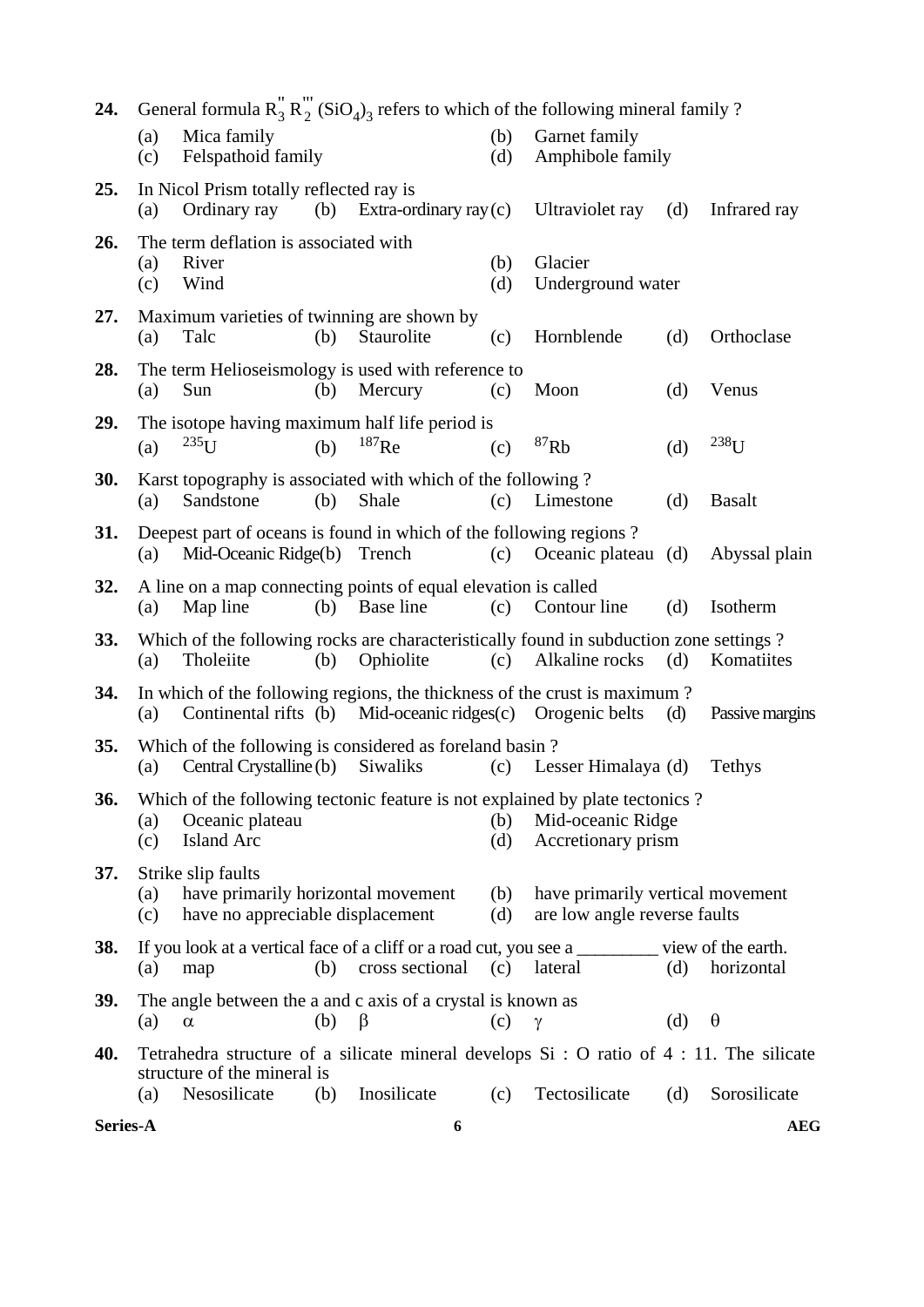| <b>24.</b> |            |                                                                         |               | $R_3 R_2(SiO_4)_3$ सामान्य सूत्र निम्न में से किस खनिज कुल के लिये प्रयुक्त होता है ?                                                    |                |                                                                                                                                                                                                            |     |                   |
|------------|------------|-------------------------------------------------------------------------|---------------|------------------------------------------------------------------------------------------------------------------------------------------|----------------|------------------------------------------------------------------------------------------------------------------------------------------------------------------------------------------------------------|-----|-------------------|
|            |            |                                                                         |               |                                                                                                                                          |                | (a) माइका कुल            (b)    गार्नेट कुल               (c)     फेल्स्पेथॉइड कुल                                                                                                                         |     | (d) एम्फीबोल कुल  |
| 25.        | (a)        | निकॉल प्रिज्म में पूर्ण रूप से परावर्तित किरण होती है                   |               | सामान्य किरण         (b)    असामान्य किरण       (c)    पराबैंगनी किरण                                                                    |                |                                                                                                                                                                                                            | (d) | अवरक्त किरण       |
| 26.        |            | अपवाहन शब्द _______ से संबंधित है।<br>(a) नदी               (b) हिमनद   |               |                                                                                                                                          |                | (c) वायु                                                                                                                                                                                                   | (d) | भूमिगत जल         |
| 27.        |            | यमलन के सर्वाधिक प्रकार _________ में मिलते हैं ।<br>(a) टाल्क          |               | (b) स्टॉरोलाइट                                                                                                                           |                | (c) हॉर्नब्लेंड                                                                                                                                                                                            | (d) | आर्थोक्लेज        |
| 28.        |            | (a) सूर्य (b) बुध                                                       |               | हेलियोसीस्मोलॉजी शब्द का प्रयोग ______ के सन्दर्भ में होता है ।                                                                          | (c)            | चन्द्र                                                                                                                                                                                                     | (d) | शुक्र             |
| 29.        | (a)        | सर्वाधिक अर्ध आयु वाला समस्थानिक है<br>$^{235}$ U<br>(b) $^{187}$ Re    |               |                                                                                                                                          | (c)            | ${}^{87}Rb$                                                                                                                                                                                                | (d) | $238_{\text{H}}$  |
| 30.        |            | कार्स्ट स्थलाकृति निम्न में से किससे संबंधित है ?<br>(a) बलुआ पत्थर (b) |               | शेल                                                                                                                                      | (c)            | चूनाश्म                                                                                                                                                                                                    | (d) | बेसाल्ट           |
| 31.        | (a)        |                                                                         |               | महासागरों में सबसे गहरा भाग निम्न में से कहाँ पाया जाता है ?<br>मध्य समुद्री कटक (b) ट्रेंच                 (c)     समुद्रीय पठार        |                |                                                                                                                                                                                                            | (d) | एबाइसल प्लेन      |
| 32.        | (a)        |                                                                         |               | मानचित्र में समान ऊँचाई वाले बिन्दुओं को जोड़ने वाली रेखा को कहते हैं<br>मानचित्र रेखा (b) आधार रेखा (c) समोच्च रेखा                     |                |                                                                                                                                                                                                            | (d) | समताप रेखा        |
| 33.        | (a)        | थोलाइट                                                                  |               | निम्नलिखित में से सबडक्शन क्षेत्र में कौन से शैल मुख्य रूप से मिलते हैं ?<br>(b) ओफिओलाइट (c) क्षारीय शैल                                |                |                                                                                                                                                                                                            | (d) | कोमेटाइट          |
| 34.        | (a)        |                                                                         |               | निम्नलिखित में से पर्पटी की मोटाई सबसे अधिक कहाँ होती है ?<br>महाद्वीपीय दरार        (b)     मध्य समुद्री कटक     (c)     पर्वतन क्षेत्र |                |                                                                                                                                                                                                            | (d) | निष्क्रिय मार्जिन |
| 35.        |            | निम्नलिखित में से कौन सा अग्रभूमि श्रेणी में आता है ?                   |               |                                                                                                                                          |                | (a) सेंट्रल क्रिस्टलाइन (b) शिवालिक    (c) निम्न हिमालय                                                                                                                                                    |     | (d) टेथीस         |
| 36.        | (a)<br>(c) | समुद्रीय पठार<br>द्वीपीय चाप                                            |               | निम्नलिखित में से कौन सी विवर्तनिक स्थिति प्लेट टेक्टॉनिक्स द्वारा स्पष्ट नहीं होती ?                                                    | (b)            | मध्य महासागरीय कटक<br>(d) एक्रेशनरी प्रिज्म                                                                                                                                                                |     |                   |
| 37.        |            | नतिलम्ब सर्पण भ्रंश<br>में मुख्य रूप से क्षैतिज गति होती है ।           |               |                                                                                                                                          |                | (a) में मुख्य रूप से क्षैतिज गति होती है ।                 (b)   में मुख्य रूप से ऊर्ध्वाधर गति होती है ।<br>(c)   में अधिक मात्रा में विस्थापन नहीं होता ।             (d)   निम्न कोण उत्क्रम भ्रंश है । |     |                   |
| 38.        | (a)        | मानचित्र                                                                |               |                                                                                                                                          |                | यदि आप सड़क काट को देखते हुए एक भृगु या खड़ी काट देखते हैं तो आप देख रहे हैं पृथ्वी का बाल का साथ<br>(b) अनुप्रस्थ काट          (c)     पार्श्व दृश्य                  (d)                                 |     | क्षेतिज दृश्य     |
| 39.        | (a)        | $\alpha$                                                                | $(b)$ $\beta$ | एक क्रिस्टल के a तथा c अक्ष के बीच के कोण को कहते हैं                                                                                    | $(c)$ $\gamma$ |                                                                                                                                                                                                            | (d) | $\theta$          |
| 40.        |            | नीसोसिलिकेट                                                             |               | (b) आइनोसिलिकेट (c) टेक्टोसिलिकेट                                                                                                        |                | एक सिलिकेट खनिज की चतुष्फलकीय संरचना में Si : O का अनुपात 4 : 11 है । खनिज की सिलिकेट संरचना है                                                                                                            | (d) | सोरोसिलिकेट       |
| <b>AEG</b> | (a)        |                                                                         |               | 7                                                                                                                                        |                |                                                                                                                                                                                                            |     | Series-A          |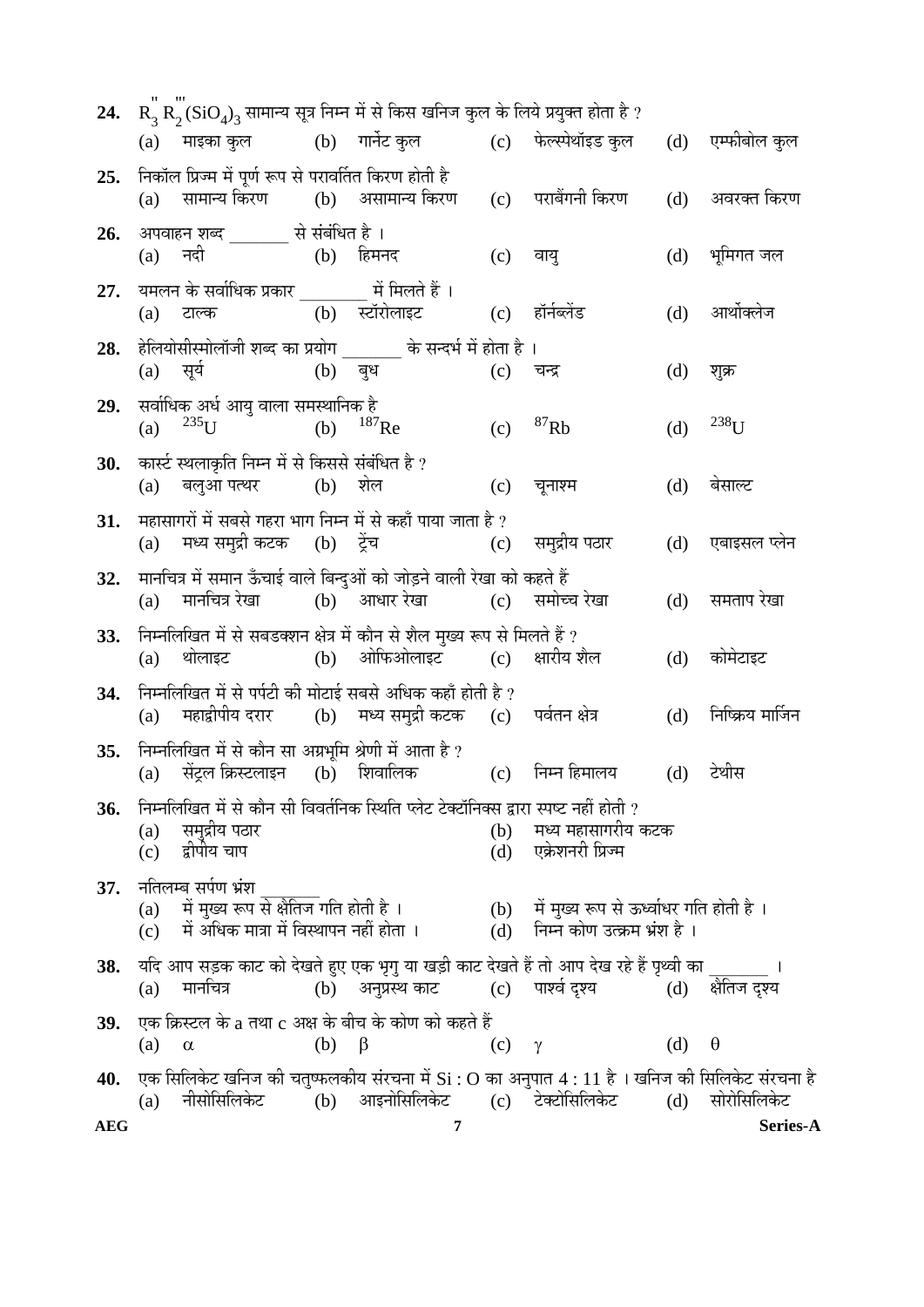## **Part – II**

- **41.** Which of the following is correct evolutionary order for horse ?
	- (a) Hipparion Merychippus Eohippus Equus
	- (b) Merychippus Eohippus Hipparion Equus
	- (c) Equus Hipparion Merychippus Eohippus
	- (d) Eohippus Merychippus Hipparion Equus
- **42.** Ediacaran fossil assemblage will be the evidence of (a) Precambrian life (b) Permian life (c) Precambrian life (b) Permian life (c) Cretaceous life (d) Tertiary life

**43.** Match the fossils in List – A with the ages in List

| 43. | Match the fossils in List – A with the ages in List – $B$ : |                |                |                         |   |    |                                                            |
|-----|-------------------------------------------------------------|----------------|----------------|-------------------------|---|----|------------------------------------------------------------|
|     | $List - A$                                                  |                |                |                         |   |    | $List - B$                                                 |
|     | А.                                                          |                | Paradoxides    |                         |   | 1. | Cretaceous                                                 |
|     | Β.                                                          |                | Inoceramus     |                         |   | 2. | Devonian                                                   |
|     | C.                                                          |                | Calceola       |                         |   | 3. | Cambrian                                                   |
|     | D.                                                          |                | Nummulites     |                         |   | 4. | Eocene                                                     |
|     | Codes :                                                     |                |                |                         |   |    |                                                            |
|     |                                                             | A              | B              |                         | D |    |                                                            |
|     | (a)                                                         | 1              | $\overline{2}$ | 3                       | 4 |    |                                                            |
|     | (b)                                                         | 4              | $\overline{3}$ | $\overline{2}$          | 1 |    |                                                            |
|     | (c)                                                         | $\overline{2}$ | $\mathbf{1}$   | $\overline{4}$          | 3 |    |                                                            |
|     | (d)                                                         | 3              | 1              | $\overline{2}$          | 4 |    |                                                            |
| 44. |                                                             |                |                |                         |   |    | Match the terms in List – A with the fossils in List – B : |
|     |                                                             |                | $List - A$     |                         |   |    | $List - B$                                                 |
|     | A.                                                          |                | Pygidium       |                         |   | 1. | Cidaris                                                    |
|     | B.                                                          |                |                | Planispiral coiling     |   | 2. | Turritella                                                 |
|     | $\mathbf{C}$ .                                              |                |                | Trochispiral coiling 3. |   |    | Ceratites                                                  |
|     | D.                                                          |                | Peristome      |                         |   | 4. | Paradoxides                                                |
|     | Codes :                                                     |                |                |                         |   |    |                                                            |
|     |                                                             | A              | B              | C                       | Ð |    |                                                            |

|  | (d) $1\quad 3\quad 2\quad 4$ |  |                                                              |  |               |  |
|--|------------------------------|--|--------------------------------------------------------------|--|---------------|--|
|  |                              |  | <b>45.</b> Which of the following fossil has uncoiled shell? |  |               |  |
|  |                              |  | (a) Belemnite (b) Nautilus (c) Murex                         |  | (d) Ceratites |  |

- **46.** Which of the following is reported from Gondwana rocks ?
	- (a) Paradoxides (b) Obolus<br>
	(c) Olenus (d) None of (c) Olenus (d) None of the above
		-

**47.** Aristotle's Lantern is found in which of the following ?<br>(a) Regular echinoids (b) Irr

- (a) Regular echinoids (b) Irregular echinoids<br>
(c) Ammonites (d) Eulamellibranchia (c) Ammonites (d) Eulamellibranchia
- **48.** From a rock sequence fossils Hipparion, Mastodon, Sivapithecus and Vishnufelis have been recovered. The stratigraphic age of the sequence can be (a) Proterozoic (b) Palaeozoic (c) Mesozoic (d) Cenozoic

**49.** Which of the following fossils is reported from Siwalik rocks ?

- (a) Triceratops (b) Iguanodon (c) Stegosaurus (d) None of the above
- 
- **50.** Find the odd one out of the following on the basis of age :<br>(a) Williamsonia (b) Otoz
	- (a) Williamsonia (b) Otozamites<br>
	(c) Nilsonia (d) Gangamopt

 (a) 1 2 3 4 (a)  $\begin{array}{ccc} 1 & 2 & 3 & 4 \\ (b) & 4 & 3 & 2 & 1 \\ (c) & 4 & 2 & 3 & 1 \end{array}$ (c)  $\begin{matrix} 4 & 2 & 3 & 1 \\ 4 & 1 & 3 & 2 & 4 \end{matrix}$ 

Gangamopteris

**Series-A** and a series-A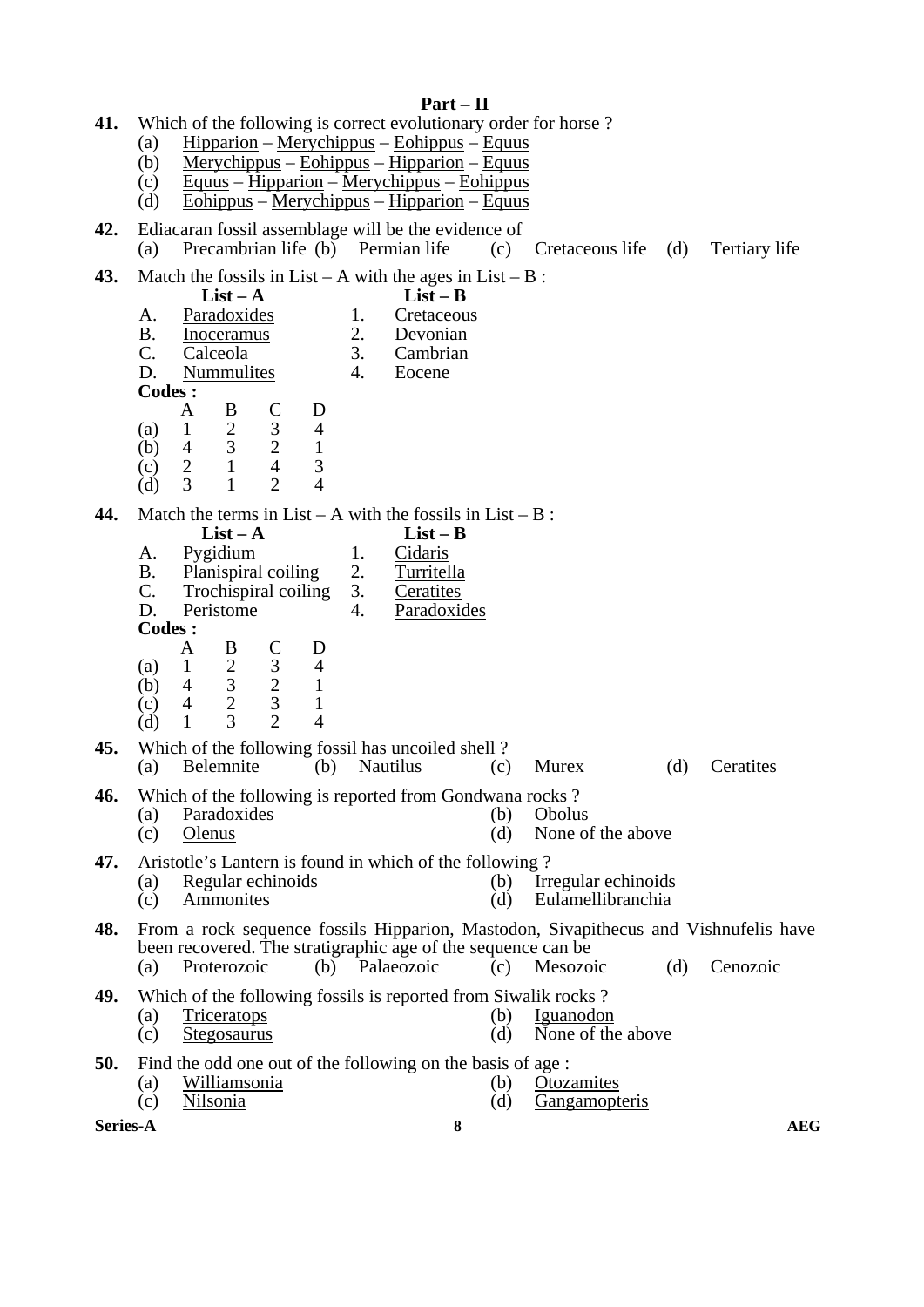**AEG 9 Series-A ³ÖÖÝÖ** - II 41. निम्नलिखित में घोड़े के विकास का सही क्रम कौन सा है ?<br>(a) हिप्पेरियन – मेरीचिप्पस – ईओहिप्पस – इकुअस (a) <u>हिप्पेरियन</u> – <u>मेरीचिप्पस</u> – <u>ईओहिप्पस</u> – <u>इकुअस</u> (b) <u>मेरीचिप्पस – ईओहिप्पस – हिप्पेरियन</u> – <u>इकुअस</u><br>(c) <u>इकुअस – हिप्पेरियन – मेरीचिप्पस – ईओहिप्पस</u> (d) ईओहिप्पस – <u>मेरीचिप्पस – हिप्पेरियन</u> – <u>इकुअस</u>  $\rm (c)$   $\rm$  <u>इकुअस – हिप्पेरियन – मेरीचिप्पस – ईओहिप्पस</u>  $\rm (d)$   $\rm$  ईओहिप्पस – मेरीचिप्पस – हिप्पेरियन – इकुअस 42. **एडियाकारन जीवाश्म समूह प्रमाणित कर सकता** है  $(a)$  कैंब्रियन पूर्व जीवन  $(b)$  पर्मियन जीवन  $(c)$  क्रटेशियस जीवन  $(d)$  टर्शियरी जीवन 43. सूची 'क' के जीवाश्मों का सूची 'ख' की आयु के साथ मिलान कीजिये :<br>**सची 'क' सची 'ख' सूची 'ख'**<br>कटेशियस A. <u>पैराडॉक्साइडीस</u> 1. क्रटेशियस<br>B. आइनोसेरेमस 2. डेवोनियन B. <u>आइनोसेरेमस</u> 2. डेवोनिय<br>C. कैल्सीओला 3. कैंब्रियन <u>कैल्सीओला</u> 3. कैंब्रियन<br>न्यमलाइटीस 4. ईओसीन D. <u>न्यूमुलाइटीस</u> 4.  $\overline{\phi}$ **:**  $A$  B C D (a) 1 2 3 4 (b) 4 3 2 1  $(c)$  2 1 4 3  $(d)$  3 1 2 4 **44.** ÃÖæ"Öß 'Ûú' Ûêú ¿Ö²¤üÖë ÛúÖ ÃÖæ"Öß 'ÜÖ' Ûêú •Öß¾ÖÖ¿´ÖÖë ÃÖê ×´Ö»ÖÖ®Ö ÛúßוֵÖê : **`सूची 'ख'**<br>सिडेरिस  $A.$  पिगोडियम $1.$ B. तलसर्पिल कुंडलन 2. <u>टरीटेल्ला</u><br>C. चक्रकंडल कंडलन 3. सिरेटाइटीस चक्रकुंडल कुंडलन<br>परिमुख D. परिमख 4. पैराडॉक्साइडीस **Ûæú™ü :**  A B C D (a) 1 2 3 4 (b) 4 3 2 1 (c)  $4$   $2$   $3$   $1$ <br>(d)  $1$   $3$   $2$   $4$  (d) 1 3 2 4 45. निम्नलिखित में से किस जीवाश्म में कुंडलन नहीं होता ?<br>(a) बेलेम्नाइट (b) नॉटिलस (a) <u>बेलेम्नाइट</u> (b) <u>नॉटिलस</u> (c) <u>म्यूरेक्स</u> (d) <u>सिरेटाइटीस</u> **46.** निम्नलिखित में से कौन सा जीवाश्म गोंडवाना शैलों में पाया जाता है ?<br>(a) पैराडॉक्साइडीस  $(a)$  पैराडॉक्साइडीस (b) (c) †Öê»Öß®ÖÃÖ (d) ˆ¯ÖµÖãÔŒŸÖ ´Öë ÃÖê ÛúÖê‡Ô ®ÖÆüà 47. अरस्तू लालटेन निम्न में से किसमें मिलता है ?<br>(a) रेग्युलर एकीनॉइड (b) इर्रेग्युलर  $\rm_{(a)}$ े रेग्युलर एकीनॉइड $\rm(b)$  इरेंग्युलर एकीनॉइड  $\rm(c)$  अमोनाइट $\rm(d)$  युलैमेलीब्रैंकिया 48. एक शैल क्रम में हिप्पेरियन, मेस्टोडॉन, शिवापिथेकस तथा विष्णुफेलिस जीवाश्म प्राप्त हुए । उस शैल क्रम की स्तरक्रम वैज्ञानिक आयु क्या होगी ?<br>(a) प्राकुजीवी (b) (a) प्राकृजीवी (b) प्**राजीवी (c) मध्यजीवी (d) नृतनजी**वी 49. • निम्न में से कौन सा जीवाश्म शिवालिक शैलों में पाया गया है ? (a) <u>ट्राइसेरेटॉप्स</u> (b) <u>इगुआनोडॉन</u><br>(c) स्टीगोसॉरस (d) उपर्यक्त में र (c) ÙüßÝÖÖêÃÖÖò¸üÃÖ (d) ˆ¯ÖµÖãÔŒŸÖ ´Öë ÃÖê ÛúÖê‡Ô ®ÖÆüà **50.** आयु के आधार पर निम्न में असमान बताइये :<br>(a) विलियम्सोनिया (b) ऑटोजेमाइटीस (a) <u>विलियम्सोनिया</u> (b) <u>ऑटोजेमाइटीस</u> (c) <u>निल्सोनिया</u> (d) गैंगामॉप्टेरीस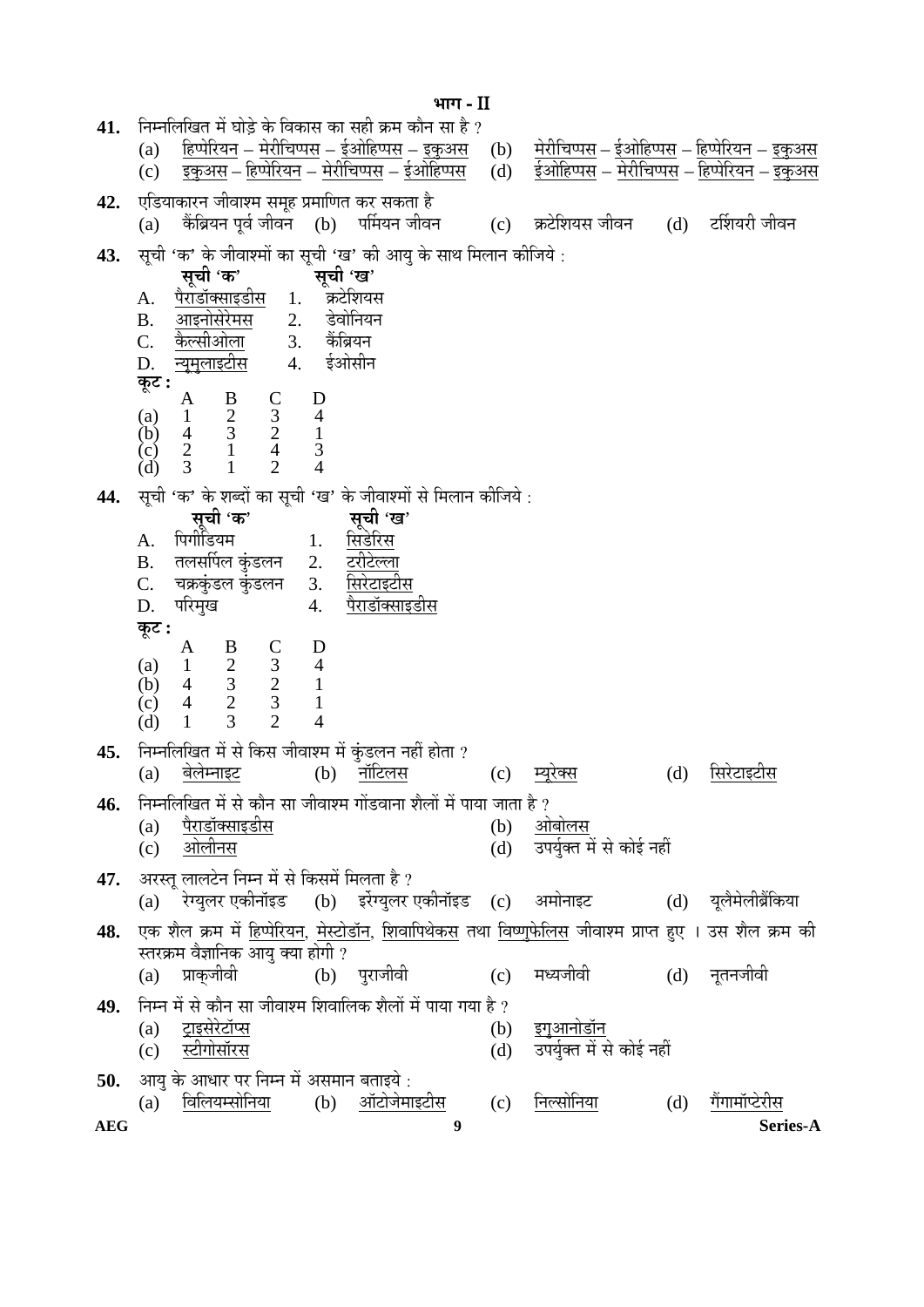| 51.      | Ammonoids are abundantly present in which of the following rock sequence?<br>Gondwana<br>(a)<br>Jurassic of Kutch<br>(c)                                                                                                                                                         |                | (b)<br>(d) | Cuddapah<br>Siwalik                                 |     |                   |
|----------|----------------------------------------------------------------------------------------------------------------------------------------------------------------------------------------------------------------------------------------------------------------------------------|----------------|------------|-----------------------------------------------------|-----|-------------------|
| 52.      | Out of the following best index fossil groups are :<br>Trilobita – Gastropoda<br>(a)<br>Cephalopoda – Lamellibranchia<br>(c)                                                                                                                                                     |                | (b)<br>(d) | Trilobita – Graptolites<br>Trilobita – Foraminifera |     |                   |
| 53.      | Cephalopoda with complex sutures are called<br>Ceratites<br>(b)<br>(a)                                                                                                                                                                                                           | Nautiloids     | (c)        | Ammonites                                           | (d) | Goniatites        |
| 54.      | The gastropod genus Physa is<br>Sinistrally coiled<br>(a)<br>Dextrally coiled<br>(c)                                                                                                                                                                                             |                | (b)<br>(d) | Uncoiled<br>Planispirally coiled                    |     |                   |
| 55.      | Lobes and saddles are part of ________ found in cephalopoda.<br>Siphuncle<br>(a)<br>(b)                                                                                                                                                                                          | Aperture       | (c)        | Suture lines                                        | (d) | Body chamber      |
| 56.      | The corona of an echinoid shell is made up of<br>four ambulacral and five interambulacral areas<br>(a)<br>five ambulacral and four interambulacral areas<br>(b)<br>four amulacral and four interambulacral areas<br>(c)<br>five ambulacral and five interambulacral areas<br>(d) |                |            |                                                     |     |                   |
| 57.      | Which of the following does not belong to Gastropoda?<br>(a)<br>Murex<br>(b)                                                                                                                                                                                                     | Natica         | (c)        | <b>Phacops</b>                                      | (d) | Turritella        |
| 58.      | Which of the following gastropods has almost concealed last whorl?<br><b>Fucus</b><br>(b)<br>(a)                                                                                                                                                                                 | Cyprea         | (c)        | Trochus                                             | (d) | Conus             |
| 59.      | Which of the following grow in colonies?<br><b>Brachiopods</b><br>(a)                                                                                                                                                                                                            | (b) Palecypods | (c)        | Gastropods                                          | (d) | Corals            |
| 60.      | Name the extinct group of animals which was widespread during Ordovician-Silurian?<br>Trilobite<br>(b)<br>(a)                                                                                                                                                                    | Ammonite       | (c)        | Graptolite                                          | (d) | <b>Brachiopod</b> |
| 61.      | Which of the following is not a Siwalik vertebrate fossil?<br>Shivapithecus<br>(a)<br>(b)                                                                                                                                                                                        | <u>Giraffa</u> | (c)        | <u>Trigonia</u>                                     | (d) | Hipparion         |
| 62.      | Consider the following :<br>Lepidodendron 2.<br>1.<br>The correct chronological sequence of these from older to younger is<br>$\begin{array}{cccc} 1, & 2, & 3, \\ 1, & 4, & 2, \\ 2, & 4, & 1, \end{array}$<br>(a)<br>4<br>$\frac{3}{3}$<br>(b)<br>(c)<br>$\overline{2}$<br>(d) | Ptilophyllum   | 3.         | Palmoxylon                                          | 4.  | Glossopteris      |
| 63.      | Conversion of remains of plants and animals into rocks is known as<br>Transformation (b)<br>(a)                                                                                                                                                                                  | Petrification  | (c)        | Alteration                                          | (d) | Lithification     |
| 64.      | Glossopteris, Gangamopteris, Vertebraria are all<br>Pteridosperms<br>(a)<br>(c)<br>Ferns                                                                                                                                                                                         |                | (b)<br>(d) | Conifers<br>None of the above                       |     |                   |
| 65.      | The fossils which had short geological duration but wide geographical distribution are<br>called as                                                                                                                                                                              |                |            |                                                     |     |                   |
| 66.      | type fossils<br>(b)<br>(a)<br>What are Strometolites?                                                                                                                                                                                                                            | rare fossils   | (c)        | index fossils                                       | (d) | typical fossils   |
|          | Remains of animals<br>(a)<br>(c)<br>Inorganic structures                                                                                                                                                                                                                         |                | (b)<br>(d) | Remains of leaves<br>Algal structures               |     |                   |
| Series-A |                                                                                                                                                                                                                                                                                  | <b>10</b>      |            |                                                     |     | <b>AEG</b>        |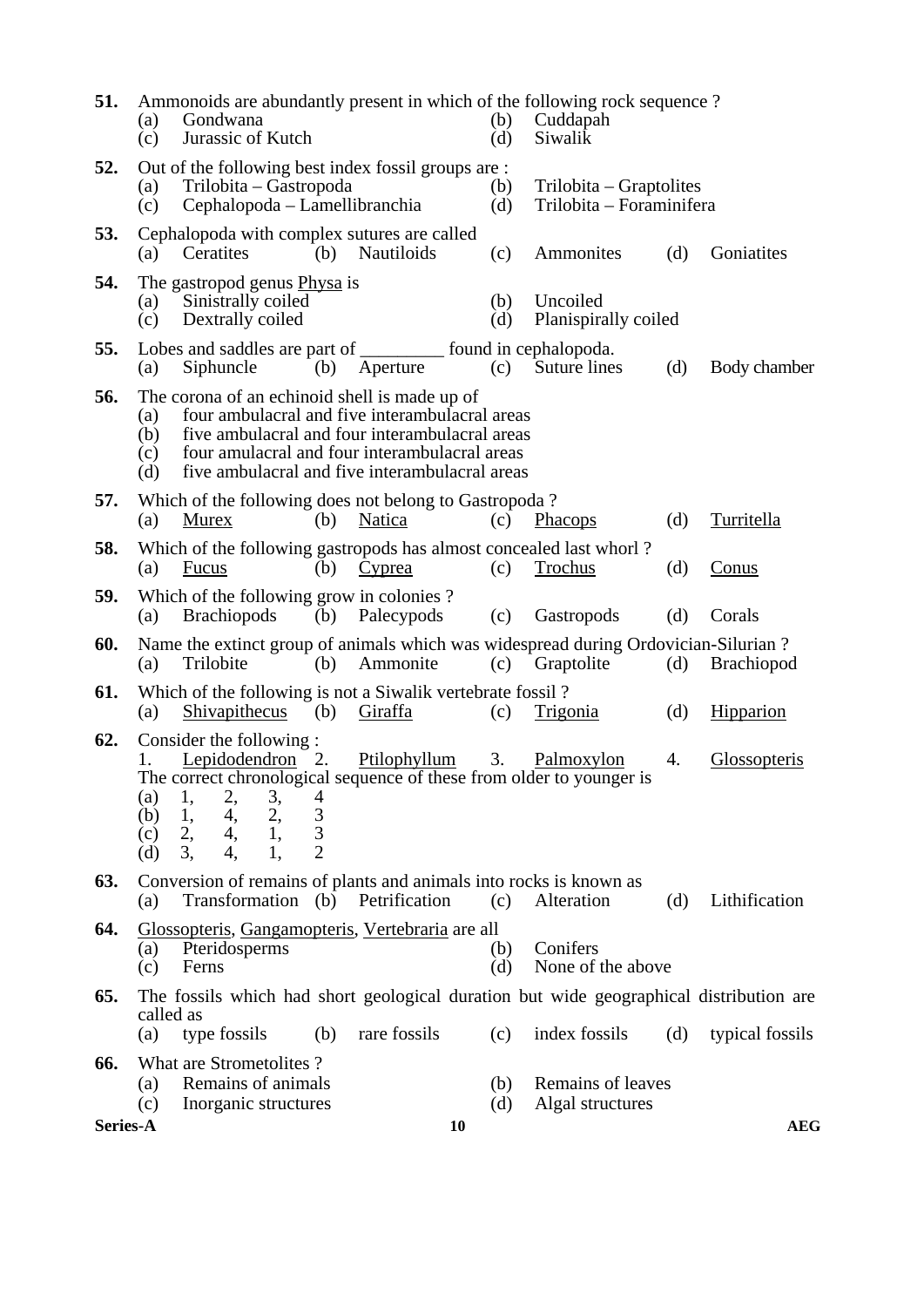| 51.        |            |                                                                                      |                | अमोनॉइड निम्न में से किस शैल क्रम में बहुतायत से मिलते हैं ?                                         |            |                                                                                                                                                                       |     |                          |
|------------|------------|--------------------------------------------------------------------------------------|----------------|------------------------------------------------------------------------------------------------------|------------|-----------------------------------------------------------------------------------------------------------------------------------------------------------------------|-----|--------------------------|
|            |            | $(a)$ गोंडवाना<br>(c) कच्छ का जुरैसिक क्षेत्र                                        |                |                                                                                                      | (b)<br>(d) | कड़प्पा<br>शिवालिक                                                                                                                                                    |     |                          |
| 52.        |            | निम्न में से कौन सर्वोत्तम सूचक जीवाश्म संघ है ?                                     |                |                                                                                                      |            |                                                                                                                                                                       |     |                          |
|            |            | (a) ट्राइलोबाइटा – गैस्ट्रोपोडा<br>(c) सिफैलोपोडा – लैमेलीब्रैंकिया                  |                |                                                                                                      |            | (b) ट्राइलोबाइटा – ग्रैप्टोलाइट<br>(d) ट्राइलोबाइटा – फोरामिनिफेरा                                                                                                    |     |                          |
| 53.        |            | जटिल सीवन वाले सिफैलोपॉड कहलाते हैं                                                  |                |                                                                                                      |            |                                                                                                                                                                       |     |                          |
|            |            | (a) सिरेटाइटीस (b) नॉटिलाइड                                                          |                |                                                                                                      |            | (c) अमोनाइट (d)                                                                                                                                                       |     | गोनिएटाइट                |
| 54.        |            |                                                                                      |                |                                                                                                      |            | गैस्ट्रोपॉड जीनस <u>फाइसा            </u> दर्शाता है ।<br>(a)    वामावर्त कुंडलन      (b)    अकुंडलन              (c)    दक्षिणावर्त कुंडलन    (d)    तलसर्पिल कुंडलन |     |                          |
|            |            |                                                                                      |                |                                                                                                      |            |                                                                                                                                                                       |     |                          |
| 55.        |            |                                                                                      |                | सिफैलोपोडा में लोब तथा सैडल _______ के भाग होते हैं ।                                                |            |                                                                                                                                                                       |     |                          |
|            |            |                                                                                      |                |                                                                                                      |            | (a) साइफंकल     (b) द्वारक(एपरचर)   (c) सीवन रेखा     (d)   देह कक्ष                                                                                                  |     |                          |
| 56.        |            | एकीनॉइड के किरीट में होते हैं<br>(a) चार वीथि एवं पाँच अंत:वीथि क्षेत्र              |                |                                                                                                      |            | (b) पाँच वीथि एवं चार अंत:वीथि क्षेत्र                                                                                                                                |     |                          |
|            |            | (c) चार वीथि एवं चार अंत:वीथि क्षेत्र                                                |                |                                                                                                      |            | (d) पाँच वीथि एवं पाँच अंत:वीथि क्षेत्र                                                                                                                               |     |                          |
| 57.        |            | निम्न में से कौन गैस्ट्रोपोडा से सम्बन्धित नहीं है ?                                 |                |                                                                                                      |            |                                                                                                                                                                       |     |                          |
|            |            | (a) <u>म्यूरेक्स</u><br>(b) <u>नाटिका</u>                                            |                |                                                                                                      |            | (c) <u>फैकॉप्स</u>                                                                                                                                                    | (d) | टरीटेल्ला                |
| 58.        |            |                                                                                      |                | निम्नलिखित में से किस गैस्ट्रोपॉड में अंतिम चक्कर (व्हर्ल) लगभग छुपा होता है ?                       |            |                                                                                                                                                                       |     |                          |
|            | (a)        | (b) <u>सीप्रिया</u><br><u>फ्युकस</u>                                                 |                |                                                                                                      |            | (c) <u>ट्रोकस</u>                                                                                                                                                     | (d) | कोनस                     |
| 59.        |            | निम्नलिखित में से कौन निवह (कॉलोनी) में बढ़ते हैं ?                                  |                |                                                                                                      |            |                                                                                                                                                                       |     |                          |
|            | (a)        |                                                                                      |                |                                                                                                      |            | ब्रैकिओपॉड  (b) पैलेसीपॉड  (c) गैस्ट्रोपॉड                                                                                                                            | (d) | कोरल                     |
| 60.        |            |                                                                                      |                |                                                                                                      |            | विलुप्त हो चुके जीवों का वह समूह बताइये जो आर्डोविशियन-साइल्यूरियन काल में बहु विस्तरित था                                                                            |     |                          |
|            |            |                                                                                      |                |                                                                                                      |            | (a) ट्राइलोबाइट   (b) अमोनाइट   (c) ग्रैप्टोलाइट   (d) ब्रैकिओपॉड                                                                                                     |     |                          |
| 61.        |            |                                                                                      |                | निम्न में से कौन शिवालिक का कशेरुकी जीवाश्म नहीं है ?                                                |            |                                                                                                                                                                       |     |                          |
|            | (a)        |                                                                                      |                |                                                                                                      |            | <u>शिवापिथिकस</u> (b) <u>जिराफा</u> (c) <u>ट्राइगोनिया</u>                                                                                                            | (d) | हिप्पेरियन               |
| 62.        |            | निम्न पर ध्यान दें :                                                                 |                | 2. <u>टीलोफीलम</u>                                                                                   |            |                                                                                                                                                                       |     | 4. <u>ग्</u> लासोप्टेरिस |
|            |            | <u>1. लेपिडोडेंड्रॉन</u>                                                             |                | इनका कालक्रमानुसार पुराने से नये क्रम मे सही क्रम होगा :                                             |            | <u>3. पामोजाइलॉन</u>                                                                                                                                                  |     |                          |
|            | (a)        | $\begin{array}{c} 2 \ \ 2 \ \ 3 \ \ 4 \ \ 2 \ \ 4 \ \ 1 \end{array}$<br>$\mathbf{1}$ | $\overline{4}$ |                                                                                                      |            |                                                                                                                                                                       |     |                          |
|            | (b)<br>(c) | $\mathbf{1}$<br>$\overline{2}$                                                       | 3<br>3         |                                                                                                      |            |                                                                                                                                                                       |     |                          |
|            | (d)        | 3                                                                                    | $\overline{2}$ |                                                                                                      |            |                                                                                                                                                                       |     |                          |
| 63.        |            |                                                                                      |                | वनस्पति एवं जीवों के अवशेषों का शैल में परिवर्तन कहलाता है                                           |            |                                                                                                                                                                       |     |                          |
|            | (a)        | रूपान्तरण                                                                            | (b)            | अश्मन                                                                                                | (c)        | परिवर्तन                                                                                                                                                              | (d) | शैलीभवन                  |
| 64.        |            | <u>ग्लासोप्टेरिस, गैंगामॉप्टेरिस, वर्टिब्रेरिया</u> ये सभी हैं                       |                |                                                                                                      |            |                                                                                                                                                                       |     |                          |
|            | (a)<br>(c) | टेरिडोस्पर्म<br>फर्न                                                                 |                |                                                                                                      | (b)<br>(d) | कोनिफर<br>उपर्युक्त में से कोई नहीं                                                                                                                                   |     |                          |
|            |            |                                                                                      |                |                                                                                                      |            |                                                                                                                                                                       |     |                          |
| 65.        | (a)        | प्ररूप जीवाश्म                                                                       |                | जीवाश्म जिनका भूवैज्ञानिक काल छोटा किंतु भौगोलिक वितरण विस्तृत था कहे जाते हैं<br>(b) दुर्लभ जीवाश्म |            | (c) सूचक जीवाश्म                                                                                                                                                      | (d) | प्रारूपिक जीवाश्म        |
| 66.        |            | स्ट्रोमेटोलाइट क्या हैं ?                                                            |                |                                                                                                      |            |                                                                                                                                                                       |     |                          |
|            | (a)        | जीवों के अवशेष                                                                       |                |                                                                                                      |            | (b) पत्तियों के अवशेष    (c)    अजैवीय संरचनाएँ    (d)                                                                                                                |     | शैवालीय संरचनाएँ         |
| <b>AEG</b> |            |                                                                                      |                | 11                                                                                                   |            |                                                                                                                                                                       |     | Series-A                 |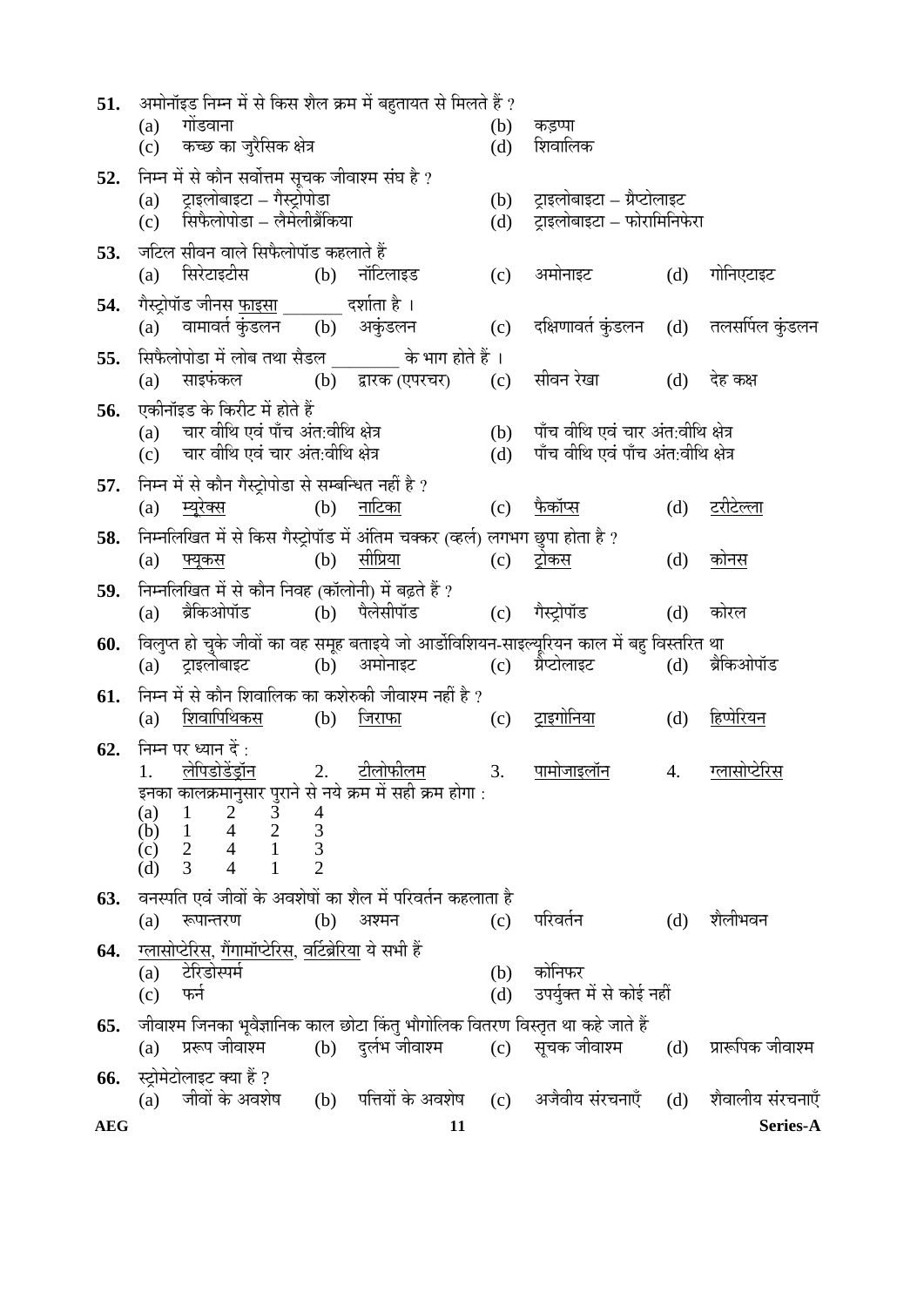| 67. | (a)<br>(c)                                                                                       | Trace fossil <b>Phycodes</b> pedum marks the boundary between<br>Permian and Triassic<br>Ordovician and Silurian                  |                                             |                                                                                               | (b)<br>(d) |                                                                                                                | Jurassic and Cretaceous<br>Precambrian and Cambrian |                     |  |
|-----|--------------------------------------------------------------------------------------------------|-----------------------------------------------------------------------------------------------------------------------------------|---------------------------------------------|-----------------------------------------------------------------------------------------------|------------|----------------------------------------------------------------------------------------------------------------|-----------------------------------------------------|---------------------|--|
| 68. | (a)                                                                                              | The tail-piece of trilobite is known as<br>Glabella                                                                               | (b)                                         | Pygidium                                                                                      | (c)        | Apex                                                                                                           | (d)                                                 | Pedicle             |  |
| 69. | (a)                                                                                              | What is Calceola?<br>Coral                                                                                                        | (b)                                         | Trilobite                                                                                     | (c)        | Gondwana Plant (d)                                                                                             |                                                     | Palecypoda          |  |
| 70. | (a)                                                                                              | Which one of the following is primarily marine in habitat?<br>Diatom                                                              | (b)                                         | Ostracoda                                                                                     | (c)        | Radiolaria                                                                                                     | (d)                                                 | Gastropoda          |  |
| 71. | (a)                                                                                              | Which of the following are teeth like microfossils?<br>Thecodonts                                                                 | (b)                                         | Conodonts                                                                                     | (c)        | Coprolites                                                                                                     | (d)                                                 | <b>Bathydonts</b>   |  |
| 72. | Which of the following is useful in oil exploration?<br>Foraminifera<br>(b)<br>Echinoidea<br>(a) |                                                                                                                                   |                                             |                                                                                               | (c)        | Gastropoda                                                                                                     | (d)                                                 | <b>Brachiopoda</b>  |  |
| 73. | (a)                                                                                              | Human beings were evolved in which period?<br>Cenozoic                                                                            | (b)                                         | Mesozoic                                                                                      | (c)        | Palaeozoic                                                                                                     | (d)                                                 | Precambrian         |  |
| 74. | (a)<br>(c)                                                                                       | Cambrian<br>Tertiary                                                                                                              |                                             |                                                                                               | (b)<br>(d) | Foraminifera were widely distributed in which of the following periods?<br>Carboniferous - Permian<br>Jurassic |                                                     |                     |  |
| 75. | (a)<br>(c)                                                                                       | The study of fossil spores and pollens is known as<br>Palaeosporology<br>Micropalaeontology                                       |                                             |                                                                                               | (b)<br>(d) | Micropalaeobotany<br>Palynology                                                                                |                                                     |                     |  |
|     |                                                                                                  |                                                                                                                                   |                                             |                                                                                               |            |                                                                                                                |                                                     |                     |  |
| 76. | genus?                                                                                           |                                                                                                                                   |                                             |                                                                                               |            | A dinosaur with a large frill and paired horns lived during late cretaceous age. What is the                   |                                                     |                     |  |
|     | (a)                                                                                              | Ankylosaurus                                                                                                                      | (b)                                         | <b>Triceratops</b>                                                                            | (c)        | <b>Stegosaurus</b>                                                                                             | (d)                                                 | <b>Brontosaurus</b> |  |
| 77. | $List - B$ :                                                                                     |                                                                                                                                   |                                             |                                                                                               |            | Match the fossils of List $- A$ with their possibility of occurrence in the geological age in                  |                                                     |                     |  |
|     | A.<br><b>B.</b><br>C.<br>D.<br><b>Codes:</b><br>(a)                                              | $List - A$<br><b>Phacops</b><br>Turritella<br>Eurydesma<br>Physa<br>B<br>$\mathsf{C}$<br>A<br>$\overline{2}$<br>3<br>$\mathbf{1}$ | 1.<br>2.<br>3.<br>4.<br>D<br>$\overline{4}$ | $List - B$<br>Late carboniferous<br>Middle Devonian<br>Late Cretaceous<br><b>Early Eocene</b> |            |                                                                                                                |                                                     |                     |  |
|     | (b)<br>(c)<br>(d)                                                                                | 3<br>$\overline{4}$<br>$\overline{2}$<br>$\mathbf{2}$<br>$\overline{4}$<br>$\mathbf{1}$<br>$\overline{2}$<br>3<br>$\mathbf{1}$    | $\mathbf{1}$<br>3<br>$\overline{4}$         |                                                                                               |            |                                                                                                                |                                                     |                     |  |
| 78. | (a)                                                                                              | Fossils with nearly identical morphology are termed as<br>Homeomorphs                                                             | (b)                                         | Homonyms                                                                                      | (c)        | <b>Synonyms</b>                                                                                                | (d)                                                 | Pseudomorphs        |  |
| 79. | (a)                                                                                              | Which one of the following is an ammonoid?<br><b>Turrilites</b>                                                                   | (b)                                         | Trinucleus                                                                                    | (c)        | Terebratulina                                                                                                  | (d)                                                 | Turritella          |  |
| 80. | (a)                                                                                              | Land plants appeared on the earth during which period?<br>Precambrian                                                             | (b)                                         | Palaeozoic                                                                                    | (c)        | Mesozoic                                                                                                       | (d)                                                 | Cenozoic            |  |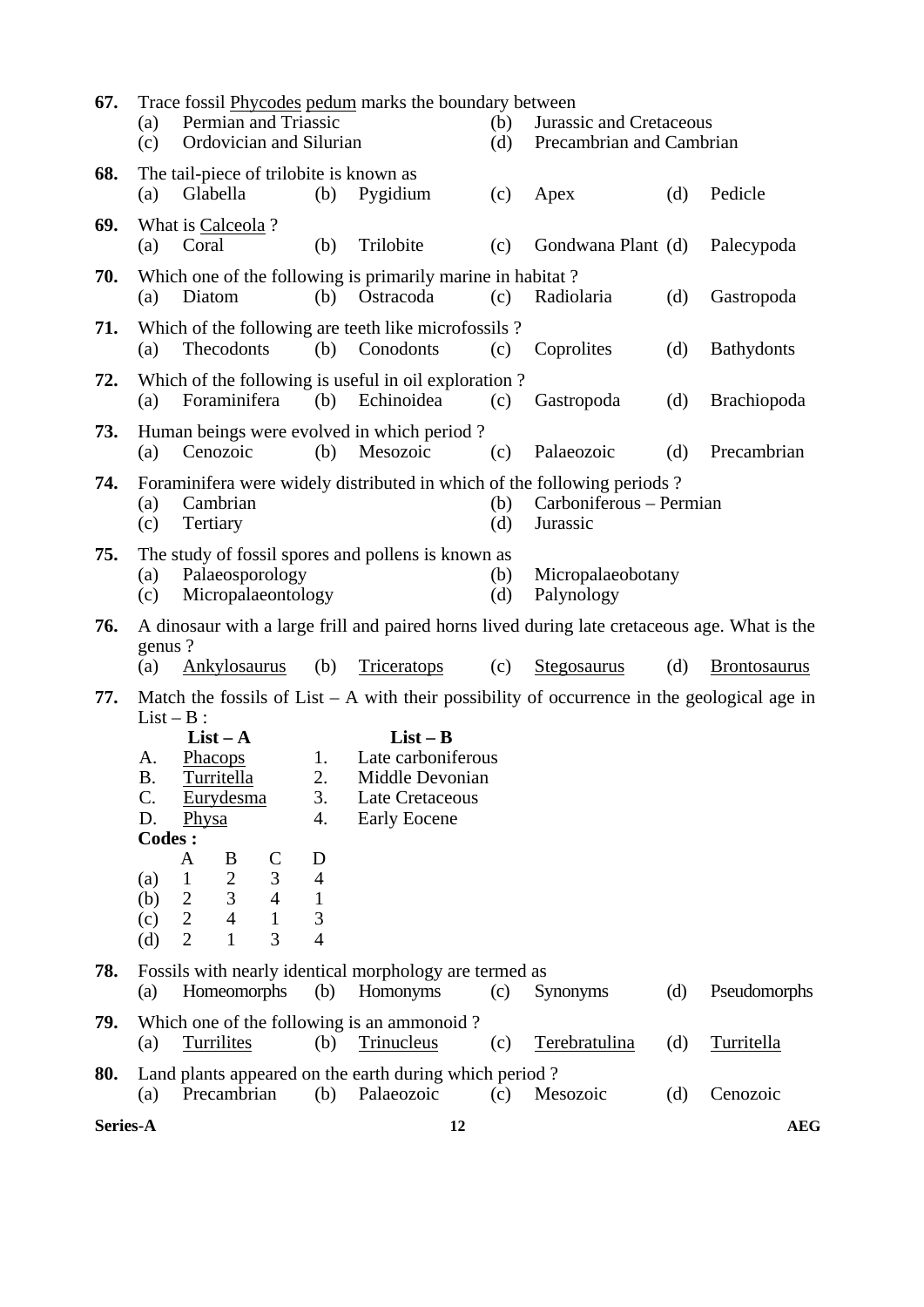| 67.        | रेखित जीवाश्म ' <u>फाइकोडेस पीडम</u> '                                                                          |                                |                           | भूवैज्ञानिक काल के बीच की सीमा को प्रमाणित करता है । |                                                   |     |                      |  |
|------------|-----------------------------------------------------------------------------------------------------------------|--------------------------------|---------------------------|------------------------------------------------------|---------------------------------------------------|-----|----------------------|--|
|            | पर्मियन एवं ट्राइएसिक<br>(a)                                                                                    |                                |                           | (b)                                                  | जुरासिक एवं क्रटेशियस                             |     |                      |  |
|            | (c) ऑर्डोविशियन एवं साइल्यूरियन                                                                                 |                                |                           | (d)                                                  | कैम्ब्रियन पूर्व एवं कैम्ब्रियन                   |     |                      |  |
| 68.        | ट्राइलोबाइट का पुच्छ भाग कहलाता है                                                                              |                                |                           |                                                      |                                                   |     |                      |  |
|            | ग्लाबेला<br>(a)                                                                                                 |                                | (b) पिगीडियम              | (c)                                                  | एपेक्स                                            | (d) | पेडिकल               |  |
| 69.        | <u>कैल्सीओला</u> क्या है ?                                                                                      |                                |                           |                                                      |                                                   |     |                      |  |
|            | (a) कोरल                                                                                                        |                                | (b) ट्राइलोबाइट           | (c)                                                  | गोंडवाना पौधा                                     | (d) | पेलेसीपोडा           |  |
| 70.        | निम्न में से कौन मुख्यत: समुद्री जीव है ?                                                                       |                                |                           |                                                      |                                                   |     |                      |  |
|            | डाएटम<br>(a)                                                                                                    |                                | (b) ऑस्ट्राकोडा           | (c)                                                  | रेडिओलेरिया                                       | (d) | गैस्ट्रोपोडा         |  |
| 71.        | निम्न में से कौन दांत सदृश सूक्ष्म जीवाश्म हैं ?                                                                |                                |                           |                                                      |                                                   |     |                      |  |
|            | थीकोडोंट<br>(a)                                                                                                 |                                | (b) कोनोडोंट              | (c)                                                  | कोप्रोलाइट                                        | (d) | बैथीडोंट             |  |
| 72.        | निम्नलिखित में से कौन प्राकृतिक तेल की खोज के लिये उपयोगी है ?                                                  |                                |                           |                                                      |                                                   |     |                      |  |
|            | फोरामिनिफेरा<br>(a)                                                                                             |                                | (b) एकीनाइडिया            |                                                      | (c) गैस्ट्रोपोडा                                  | (d) | ब्रैकिओपोडा          |  |
| 73.        | मनुष्य जाति का उद्भव किस काल में हुआ ?                                                                          |                                |                           |                                                      |                                                   |     |                      |  |
|            | सीनोजोइक<br>(a)                                                                                                 |                                | (b) मीसोजोइक              | (c)                                                  | पैलियोजोइक                                        | (d) | कैंब्रियन पूर्व      |  |
| 74.        | फोरामिनिफेरा का व्यापक विस्तार निम्न में से किस काल में हुआ ?                                                   |                                |                           |                                                      |                                                   |     |                      |  |
|            | कैम्ब्रियन<br>(a)                                                                                               |                                |                           | (b)                                                  | कार्बोनिफेरस – पर्मियन                            |     |                      |  |
|            | (c) तृतीयक                                                                                                      |                                |                           | (d)                                                  | जुरासिक                                           |     |                      |  |
| 75.        | जीवाश्म पराग एवं बीजाणु के अध्ययन को कहते हैं                                                                   |                                |                           |                                                      |                                                   |     |                      |  |
|            | पुराबीजाणु विज्ञान<br>(a)<br>(c) सूक्ष्मजीवाश्म विज्ञान                                                         |                                |                           | (d)                                                  | (b) सूक्ष्मपुरावनस्पति विज्ञान<br>परागाणु विज्ञान |     |                      |  |
|            |                                                                                                                 |                                |                           |                                                      |                                                   |     |                      |  |
| 76.        | एक डाइनोसॉर बड़ी झालर तथा युग्मित सींग युक्त था जो कि परवर्ती क्रटेशियस काल में रहता था । उसका नाम<br>क्या है ? |                                |                           |                                                      |                                                   |     |                      |  |
|            | <u>एंकीलोसॉरस</u><br>(a)                                                                                        |                                | (b) <u>ट्राइसेरेटॉप्स</u> | (c)                                                  | <u>स्टीगोसॉरस</u>                                 | (d) | <u>ब्रोटोसॉरस</u>    |  |
| 77.        | सूची 'क' के जीवाश्मों का सूची 'ख' में दिये उनकी प्राप्ति के संभावित भूवैज्ञानिक काल के साथ मिलान कीजिये ।       |                                |                           |                                                      |                                                   |     |                      |  |
|            | सूची 'क'                                                                                                        |                                | सूची 'ख'                  |                                                      |                                                   |     |                      |  |
|            | फैकोप्स<br>А.                                                                                                   |                                | 1. परवर्ती कार्बोनिफेरस   |                                                      |                                                   |     |                      |  |
|            | <u>टरीटेल्ला</u> 2.    मध्य डेवोनियन<br><b>B.</b><br><u>यूरीडेस्मा</u>                                          |                                | परवर्ती क्रटेशियस         |                                                      |                                                   |     |                      |  |
|            | C.<br>3.<br>4.<br>D.<br><u>फाइसा</u>                                                                            |                                | प्रारंभिक इओसीन           |                                                      |                                                   |     |                      |  |
|            | कूट :                                                                                                           |                                |                           |                                                      |                                                   |     |                      |  |
|            | $\mathsf{C}$<br>A<br>B                                                                                          | D                              |                           |                                                      |                                                   |     |                      |  |
|            | $\ensuremath{\mathfrak{Z}}$<br>(a)<br>$\mathbf{1}$<br>$\overline{4}$<br>$\overline{2}$<br>(b)                   | $\overline{4}$<br>$\mathbf{1}$ |                           |                                                      |                                                   |     |                      |  |
|            | $\frac{3}{2}$<br>$\frac{3}{4}$<br>$\mathbf{2}$<br>$\mathbf{1}$<br>(c)                                           | 3                              |                           |                                                      |                                                   |     |                      |  |
|            | $\overline{2}$<br>3<br>(d)<br>$\mathbf{1}$                                                                      | 4                              |                           |                                                      |                                                   |     |                      |  |
| 78.        | अतिनिकट या समान आकृति वाले जीवाश्म                                                                              |                                |                           | कहे जाते हैं ।                                       |                                                   |     |                      |  |
|            | समरूपी<br>(a)                                                                                                   | (b)                            | समनामी                    | (c)                                                  | पर्यायी                                           | (d) | कूटरूपी              |  |
| 79.        | निम्न में से कौन अमोनोइड है ?                                                                                   |                                |                           |                                                      |                                                   |     |                      |  |
|            | <u>टरीलाइटिस</u><br>(a)                                                                                         | (b)                            | <u>ट्राइन्यूक्लियस</u>    | (c)                                                  | <u>टेरीब्रैच्युलिना</u>                           | (d) | टरीटेल्ला            |  |
| 80.        | पृथ्वी पर जमीनी पौधे किस काल में उत्पन्न हुए ?                                                                  |                                |                           |                                                      | मध्यजीवी                                          |     |                      |  |
| <b>AEG</b> | कैम्ब्रियन पूर्व<br>(a)                                                                                         | (b)                            | पुराजीवी<br>13            | (c)                                                  |                                                   | (d) | नूतनजीवी<br>Series-A |  |
|            |                                                                                                                 |                                |                           |                                                      |                                                   |     |                      |  |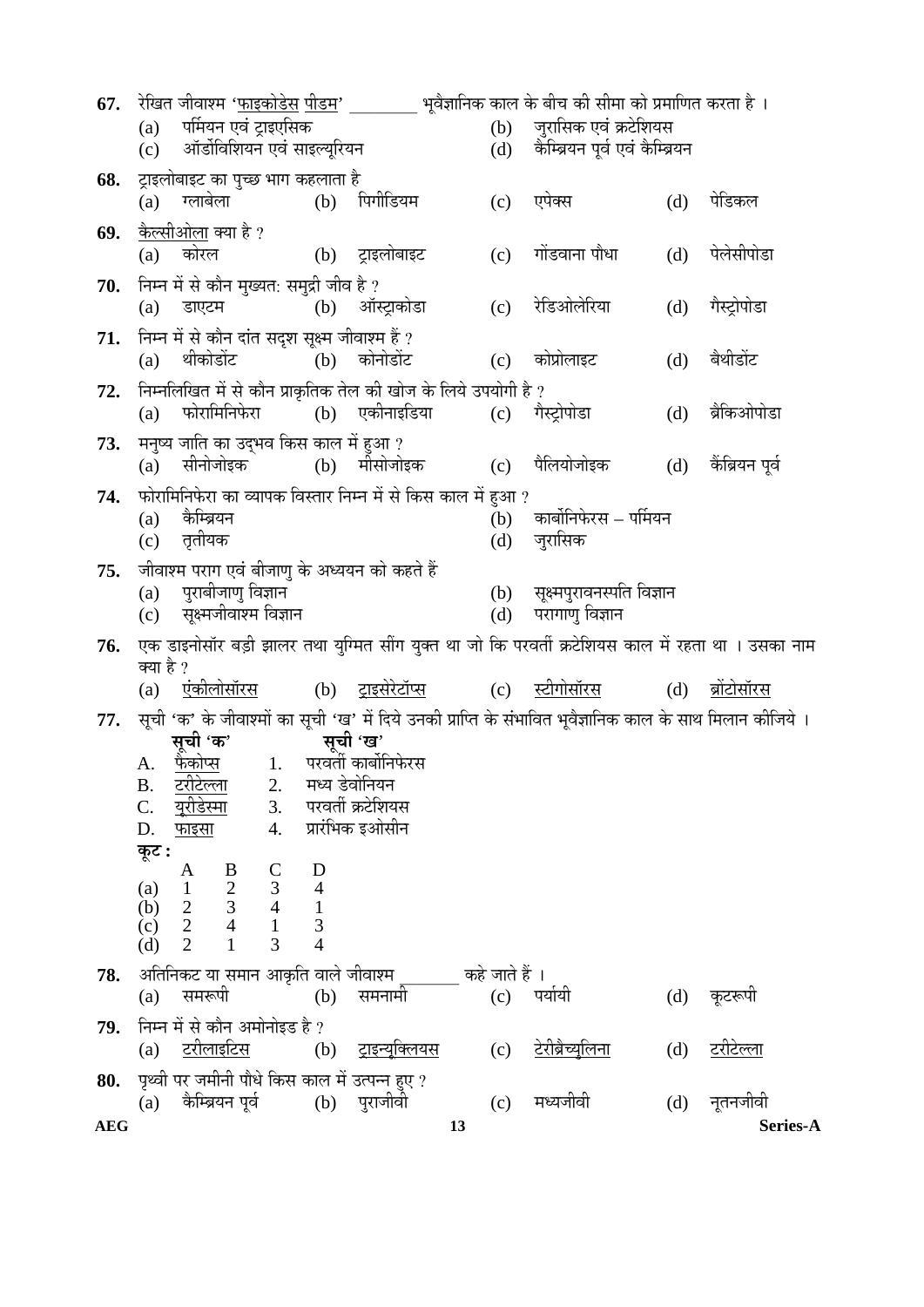| 81.             |                                                 |                                                                                                                                            |                                                                                            |                                                                       |                                                             | Part – III                                                                |            | Match the stratigraphic unit in List – A with the location in List – B :                                                                                                                                                                                                                                                                                                                |            |
|-----------------|-------------------------------------------------|--------------------------------------------------------------------------------------------------------------------------------------------|--------------------------------------------------------------------------------------------|-----------------------------------------------------------------------|-------------------------------------------------------------|---------------------------------------------------------------------------|------------|-----------------------------------------------------------------------------------------------------------------------------------------------------------------------------------------------------------------------------------------------------------------------------------------------------------------------------------------------------------------------------------------|------------|
|                 | A.<br><b>B.</b><br>$C_{\cdot}$<br>D.            | <b>Alwar Group</b><br>Dhosa Oolite                                                                                                         | $List - A$<br>Chitradurga Formation<br>Nallamalai Group                                    |                                                                       | 1.<br>2.<br>3.<br>$\overline{4}$ .                          | $List - B$<br>Rajasthan<br>Kachchh (Kutch)<br>Karnataka<br>Andhra Pradesh |            |                                                                                                                                                                                                                                                                                                                                                                                         |            |
|                 | Codes :<br>(a)<br>(b)<br>(c)<br>(d)             | B<br>A<br>$\sqrt{2}$<br>$\mathbf{1}$<br>$\mathbf{1}$<br>$\mathfrak{Z}$<br>$\overline{4}$<br>3<br>$\mathbf{1}$<br>$\overline{4}$            | $\mathsf{C}$<br>3<br>$\overline{4}$<br>$\overline{2}$<br>$\overline{3}$                    | D<br>$\overline{4}$<br>$\mathbf{2}$<br>$\mathbf{1}$<br>$\overline{2}$ |                                                             |                                                                           |            |                                                                                                                                                                                                                                                                                                                                                                                         |            |
| 82.             | A.<br><b>B.</b><br>$C_{\cdot}$<br>D.<br>Codes : |                                                                                                                                            | $List - A$<br>Macrocephalus beds 1.<br>Tipam sandstone<br>Fenestella shale<br>Neobolus bed |                                                                       | 2.<br>3.<br>$\overline{4}$ .                                | $List - B$<br>Miocene<br>Cambrian<br>Jurassic<br>Carboniferous            |            | Match the stratigraphic formation of List – A with its geological age in List – B:                                                                                                                                                                                                                                                                                                      |            |
|                 | (a)<br>(b)<br>(c)<br>(d)                        | B<br>A<br>$\sqrt{2}$<br>$\mathbf{1}$<br>$\mathfrak{Z}$<br>$\overline{2}$<br>$\overline{3}$<br>$\mathbf{1}$<br>$\overline{4}$<br>3          | $\mathsf{C}$<br>3<br>$\overline{4}$<br>$\overline{4}$<br>$\overline{2}$                    | D<br>$\overline{4}$<br>$\mathbf{1}$<br>$\overline{2}$<br>$\mathbf{1}$ |                                                             |                                                                           |            |                                                                                                                                                                                                                                                                                                                                                                                         |            |
| 83.             | (a)<br>(b)<br>(c)<br>(d)                        |                                                                                                                                            |                                                                                            |                                                                       |                                                             |                                                                           |            | From older to younger which of the following is correctly arranged?<br>Gulcheru Quartzite - Dhandraul Quartzite - Tal Quartzite - Muth Quartzite<br>Gulcheru Quartzite - Tal Quartzite - Muth Quartzite - Dhandraul Quartzite<br>Gulcheru Quartzite - Muth Quartzite - Dhandraul Quartzite - Tal Quartzite<br>Tal Quartzite – Muth Quartzite – Gulcheru Quartzite – Dhandraul Quartzite |            |
| 84.             | (a)<br>(c)                                      | Find the odd one out of the following:                                                                                                     | Rohtas limestone<br>Fawn limestone                                                         |                                                                       |                                                             |                                                                           | (b)<br>(d) | Kajrahat limestone<br>Deoban limestone                                                                                                                                                                                                                                                                                                                                                  |            |
| 85.             | (a)<br>(b)<br>(c)<br>(d)                        |                                                                                                                                            |                                                                                            |                                                                       |                                                             |                                                                           |            | From older to younger which of the following is a correctly arranged sequence?<br>Olive shale $-$ Jhiri shale $-$ Bijaygarh shale $-$ Ganurgarh shale<br>Ganurgarh shale – Olive shale – Jhiri shale – Bijaygarh shale<br>Bijaygarh shale – Jhiri shale – Olive shale – Ganurgarh shale<br>Olive shale $-$ Bijaygarh shale $-$ Jhiri shale $-$ Ganurgarh shale                          |            |
| 86.             | A.<br><b>B.</b><br>$C_{\cdot}$<br>D.<br>Codes:  | $List - A$<br>Mansar<br>Panchet<br>Rohtas<br>Cumbum                                                                                        |                                                                                            | 1.<br>2.<br>3.<br>4.                                                  | $List - B$<br>Nallamalai<br>Vindhyan<br>Gondwana<br>Saussar |                                                                           |            | Match the formation in List – A with the Group/Supergroup of List – B :                                                                                                                                                                                                                                                                                                                 |            |
|                 | (a)<br>(b)<br>(c)<br>(d)                        | B<br>A<br>$\begin{array}{c} 2 \\ 3 \\ 3 \end{array}$<br>$\mathbf{1}$<br>$\overline{4}$<br>$\mathbf{2}$<br>$\overline{2}$<br>$\overline{3}$ | $\mathbf C$<br>$\frac{3}{2}$<br>$\mathbf{1}$<br>$\overline{4}$                             | D<br>$\overline{4}$<br>$\mathbf{1}$<br>$\overline{4}$<br>$\mathbf{1}$ |                                                             |                                                                           |            |                                                                                                                                                                                                                                                                                                                                                                                         |            |
| <b>Series-A</b> |                                                 |                                                                                                                                            |                                                                                            |                                                                       |                                                             | 14                                                                        |            |                                                                                                                                                                                                                                                                                                                                                                                         | <b>AEG</b> |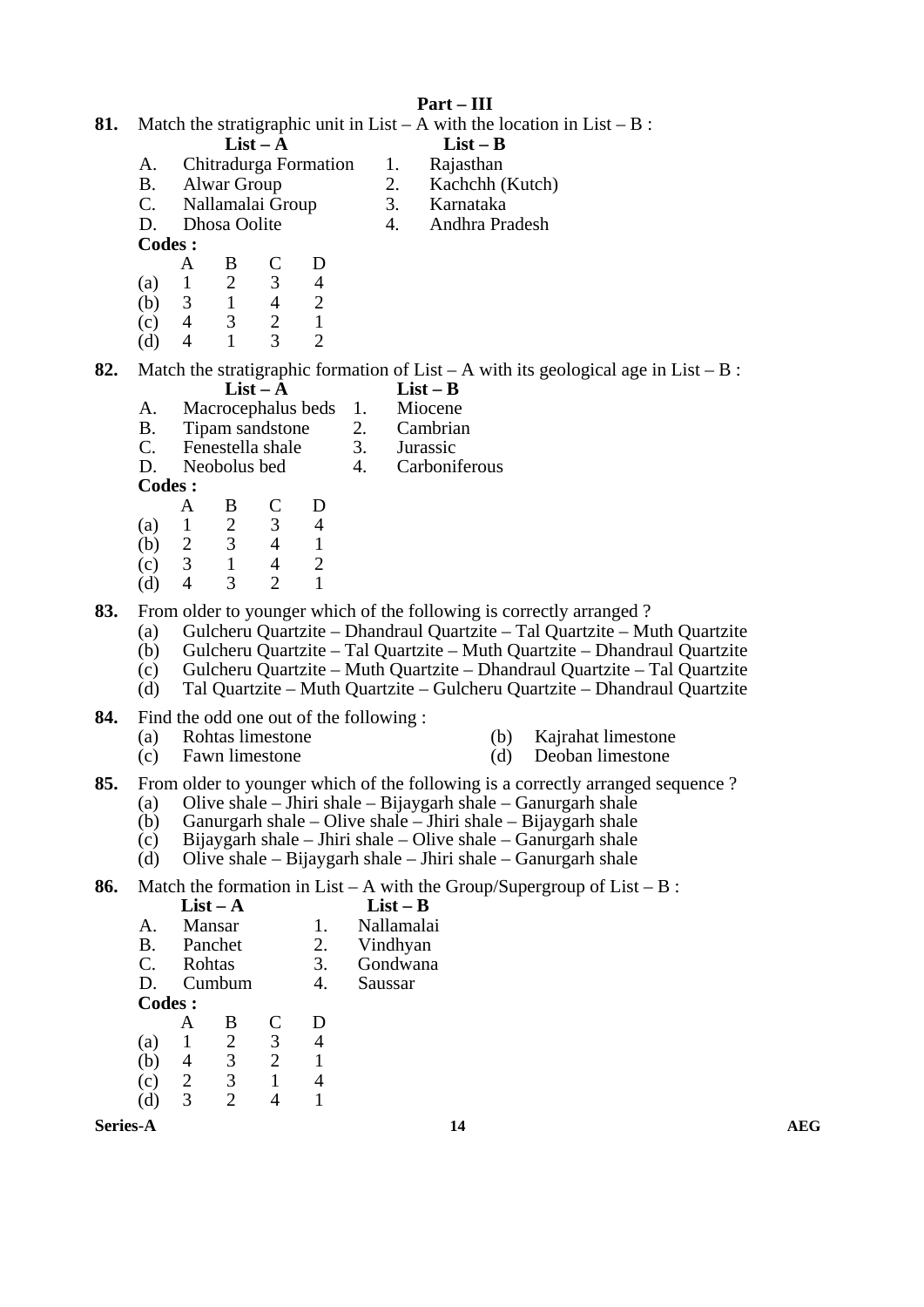## भाग- $III$

- 81. सूची 'क' में दिये गये स्तर क्रम एकक को सूची 'ख' में दिये गये स्थान से संबद्ध कीजिये :
	- सूची 'क' सूची 'ख' चित्रदुर्ग फॉर्मशन A. 1. राजस्थान  $B<sub>1</sub>$ अलवर संघ 2. कच्छ 3. कर्नाटक  $C.$ नलामलाइ संघ D. धोसा ऊलाइट 4. आन्ध्र प्रदेश कूट : D A
	- $\frac{B}{2}$  $\begin{array}{c} C_3 \\ 3 \\ 4 \\ 2 \\ 3 \end{array}$  $(a)$  $\mathbf{1}$  $\begin{array}{c} 4 \\ 2 \\ 1 \\ 2 \end{array}$ 3  $\mathbf{1}$  $(b)$
	- $\begin{pmatrix} c \\ d \end{pmatrix}$  $\overline{4}$ 3  $\overline{4}$  $\mathbf{1}$

सूची 'क' में दिये गये स्तरक्रमों का सूची 'ख' की भूवैज्ञानिक आयु से सही मिलान कीजिये : 82.

सूची 'ख' सूची 'क' मैर्क्रोसिफेलस बेड मायोसीन  $A_{\cdot}$  $1.$ केंब्रियन टीपम बालुकाश्म 2. **B.**  $\mathcal{C}$ . फेनेस्टेला शेल  $3.$ जूरैसिक निओबोलस बेड कार्बोनिफेरस D. 4. कूट :  $\frac{C}{3}$  $\bf{B}$ D A  $\frac{2}{3}$  $\frac{1}{4}$  $(a)$  $\mathbf{1}$  $\overline{2}$  $(b)$  $\overline{3}$  $\overline{4}$  $\overline{2}$  $(c)$  $\mathbf{1}$  $\overline{4}$  $\overline{2}$  $\mathbf{1}$ 3  $(d)$ 

पुराने से नये के अनुसार निम्नलिखित में से कौन सा क्रम सही व्यवस्थित है ? 83.

- गुलचेरू क्वार्टजाइट ढंड्रोल क्वार्टजाइट ताल क्वार्टजाइट मुद क्वार्टजाइट  $(a)$
- गुलचेरू क्वार्टजाइट ताल क्वार्टजाइट मुद क्वार्टजाइट ढंड्रोल क्वार्टजाइट  $(b)$
- गुलचेरू क्वार्टजाइट मुद क्वार्टजाइट ढंड्रोल क्वार्टजाइट ताल क्वार्टजाइट  $(c)$
- ताल क्वार्टजाइट मुद क्वार्टजाइट गुलचेरू क्वार्टजाइट ढंड़ोल क्वार्टजाइट  $(d)$
- निम्नलिखित में असमान बताइये : 84.
	- $(a)$ रोहतास चुनाश्म  $(b)$ कजराहट चूनाश्म (c) फॉन चूनाश्म (d) देवबन चुनाश्म
- पुराने से नये के अनुसार निम्न में से कौन सा क्रम सही व्यवस्थित है ? 85.
	- ऑलिव शेल झिरी शेल बिजयगढ़ शेल गनूरगढ़ शेल  $(a)$
	- गनूरगढ़ शेल ऑलिव शेल झिरी शेल बिजयगढ़ शेल  $(b)$
	- बिजयगढ़ शेल झिरी शेल ऑलिव शेल गनूरगढ़ शेल  $(c)$
	- ऑलिव शेल बिजयगढ़ शेल झिरी शेल गनुरगढ़ शेल  $(d)$

सूची 'क' में दिये गये शैल समूह का सूची 'ख' के संघ/महासंघ से सही मिलान कीजिये : 86.

|                          |                     |                                           |               | सूची 'ख' |
|--------------------------|---------------------|-------------------------------------------|---------------|----------|
| A.                       | <b>सूची</b><br>मंसर |                                           | 1.            | नलामलाइ  |
| <b>B.</b>                | पंचेट               |                                           | 2.            | विन्ध्यन |
| C.                       | रोहतास              |                                           | 3.            | गोंडवाना |
| D.                       | कुबु                |                                           | 4.            | सॉसर     |
| कूट :                    |                     |                                           |               |          |
|                          |                     |                                           | $\frac{C}{3}$ | D        |
|                          |                     |                                           |               | 4        |
| (a)<br>(b)<br>(c)<br>(d) |                     | $\frac{B}{2}$ $\frac{3}{3}$ $\frac{3}{2}$ |               |          |
|                          |                     |                                           |               |          |
|                          | $rac{2}{3}$         |                                           |               |          |

**AEG**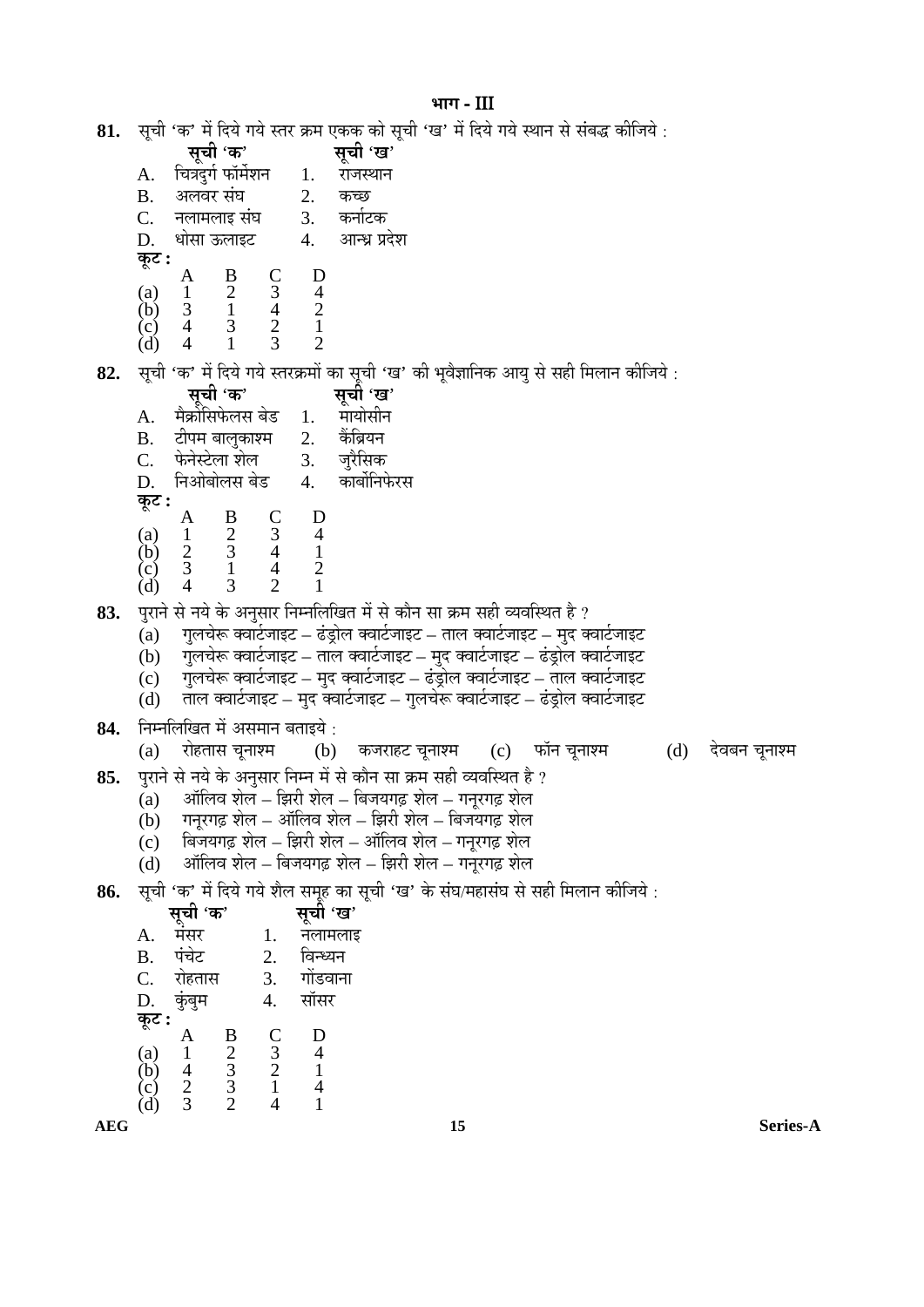- **87.** Which of the following is stratigraphically odd ?
	- (a) Chorbaoli Formation (b) Junavani Formation
		-
	- (c) Manchar Formation (d) Bababudan Formation
- **88.** The Cretaceous Tertiary boundary rocks are exposed in
	- (a) Chambal river section in Madhya Pradesh
	- (b) Um-Sohryngkew river section in Meghalaya
	- (c) Chitravati section in Andhra Pradesh
	- (d) Chitradurga in Karnataka
- **89.** From older to younger which of the following is correctly arranged ?
	- (a) Dalma Trap Panjal Trap Rajmahal Trap Deccan Trap
	- (b) Panjal Trap Rajmahal Trap Deccan Trap Dalma Trap
	- (c) Rajmahal Trap Dalma Trap Deccan Trap Panjal Trap
	- (d) Dalma Trap Rajmahal Trap Panjal Trap Deccan Trap
- **90.** In Gondwana sequence limestone is not commonly found. The reason for this can be
	- (a) Limestone was deposited but was eroded subsequently
	- (b) Limestone was deposited but was metamorphosed
	- (c) Limestone was not deposited as Gondwana is mainly a non-marine sequence
	- (d) The statement is wrong and limestone frequently occurs in Gondwana sequence
- **91.** Principle of uniformitarianism is proposed by (a) Len Hutton (b) James Hutton (c) William Smith (d) Strabo
- **92.** In magneto stratigraphy the unit describing the thickness of strata distinguished by a particular magnetic character is termed as
	- (a) Geomagnetic polarity time scale (b) Magnetic polarity zone
	- (c) Thermoremanent Magnetic zone (d) Curie Point
- **93. Assertion (A) :** In many areas the rock sequences do not follow the principle of superposition.
	- **Reason (R)** : It happens due either to recumbent folding followed by erosion of one limb or thrusting.
	- (a) Both (A) and (R) are true and (R) is the correct explanation of (A).
	- (b) Both  $(A)$  and  $(R)$  are wrong.
	- (c) (A) is true but  $(R)$  is not true.
	- (d) Both (A) and (R) are true but  $(R)$  does not explain (A).
- **94.** The Proterozoic-Palaeozoic boundary is marked by organic explosion whereas the Palaeozoic-Mesozoic and Mesozoic-Cenozoic boundaries are marked by mass extinction. The statement is
	- (a) Correct
	- (b) Wrong
	- (c) Correct in some continents but wrong in others
	- (d) None of the above
- **95.** The example of felsic volcanism in India is
	- (a) Panjal volcanics (b) Malani volcanics
- - (c) Dras volcanics (d) Deccan volcanics
- **Series-A** and  $\overline{AB}$  and  $\overline{AB}$  and  $\overline{AB}$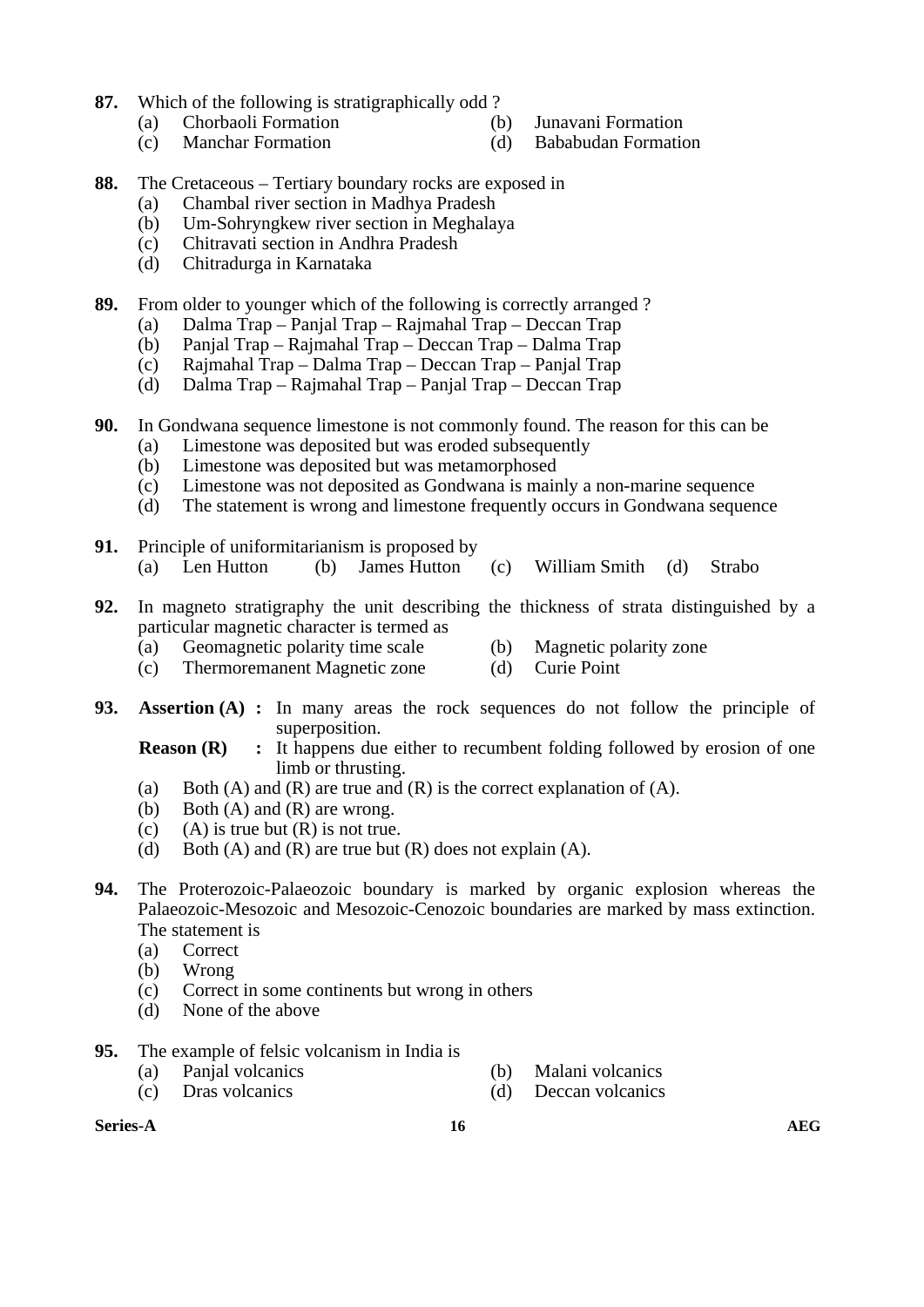| 87.        | स्तरक्रमवैज्ञानिक दृष्टि से निम्न में से कौन असमान है ?<br>चोरबावली फॉर्मेशन (b)  जूनावानी फॉर्मेशन  (c)  मंचर फॉर्मेशन<br>बाबाबूदान फॉर्मशन<br>(d)<br>(a)                                                                                                                                                                                                                                                                |
|------------|---------------------------------------------------------------------------------------------------------------------------------------------------------------------------------------------------------------------------------------------------------------------------------------------------------------------------------------------------------------------------------------------------------------------------|
| 88.        | निम्न में से किस स्थान पर क्रटेशियस-टर्शियरी सीमा शैल प्रत्यक्ष हैं ?<br>मध्य प्रदेश में चम्बल नदी क्षेत्र में<br>(b) मेघालय में उम सोहरींक्यू नदी क्षेत्र में<br>(a)<br>आन्ध्र प्रदेश में चित्रावती क्षेत्र में<br>कर्नाटक में चित्रदुर्ग में<br>(d)<br>(c)                                                                                                                                                              |
| 89.        | पुराने से नये के अनुसार निम्नलिखित में से कौन सा क्रम सही व्यवस्थित है ?<br>दाल्मा ट्रैप – पंजाल ट्रैप – राजमहल ट्रैप – डेकन ट्रैप<br>(a)<br>पंजाल ट्रैप – राजमहल ट्रैप – डेकन ट्रैप – दाल्मा ट्रैप<br>(b)<br>राजमहल ट्रैप – दाल्मा ट्रैप – डेकन ट्रैप – पंजाल ट्रैप<br>(c)<br>दाल्मा ट्रैप – राजमहल ट्रैप – पंजाल ट्रैप – डेकन ट्रैप<br>(d)                                                                              |
| 90.        | गोंडवाना शैल समूह में चूनाश्म बहुधा नहीं पाया जाता । इसका कारण है कि<br>चूनाश्म जमा तो हुआ था पर बाद में उसका अपरदन हो गया ।<br>(a)<br>चूनाश्म जमा तो हुआ था पर बाद में उसका कायान्तरण हो गया ।<br>(b)<br>चूनाश्म जमा नहीं हुआ क्योंकि गोंडवाना स्तरक्रम मुख्यत: असमुद्रीय है ।<br>(c)<br>यह कथन गलत है और गोंडवाना शैल समूह में चूनाश्म खूब मिलता है ।<br>(d)                                                            |
| 91.        | एकात्मता (यूनिफॉर्मिटैरिएनिज्म) का सिद्धान्त किसने प्रतिपादित किया ?<br>विलियम स्मिथ<br>लेन हटन<br>जेम्स हटन<br>(b)<br>(a)<br>(c)<br>(d)<br>स्ट्राबो                                                                                                                                                                                                                                                                      |
| 92.        | चुम्बकीय स्तरक्रम विज्ञान में किसी स्तरक्रम की वह मोटाई जो एक विशिष्ट चुम्बकीय स्थिति को प्रदर्शित करती है<br>कहलाती है<br>भूचुम्बकीय ध्रुवण समय सारिणी<br>(b) चुम्बकीय ध्रुवण क्षेत्र<br>(a)<br>थर्मोरेमेनेंट चुम्बकीय क्षेत्र<br>क्यूरी बिंदु<br>(c)<br>(d)                                                                                                                                                             |
| 93.        | <b>कथन (A) :</b> अनेक क्षेत्रों में शैलक्रम अध्यारोपण के सिद्धान्त का अनुपालन नहीं करते ।<br><b>कारण (R) :</b> ऐसा या तो शयान वलन तथा एक भुजा के अपरदन या फिर क्षेपण के कारण होता है ।<br>(a) (A) तथा (R) दोनों सत्य हैं तथा (R), (A) की सही व्याख्या है ।<br>(A) तथा (R) दोनों असत्य हैं ।<br>(b)<br>(A) सत्य है, परन्तु (R) नहीं है ।<br>(c)<br>(A) तथा (R) दोनों सत्य हैं परन्तु (R), (A) की व्याख्या नहीं है ।<br>(d) |
| 94.<br>95. | प्राकुजीवी-पुराजीवी सीमा जैव प्रस्फुटन से मानी जाती है जबकि पुराजीवी-मध्यजीवी तथा मध्यजीवी-नूतनजीवी जैव<br>विलोपन से / यह कथन<br>सत्य है ।<br>(a)<br>गलत है ।<br>(b)<br>कुछ महाद्वीपों में सही है पर अन्यों में गलत ।<br>(c)<br>उपर्युक्त में से कोई नहीं<br>(d)<br>भारत में फेल्सिक ज्वालामुखीय उद्गम का उदाहरण है                                                                                                       |
|            | पंजाल ज्वालामुखीय उद्गम<br>मलानी ज्वालामुखीय उद्गम<br>(a)<br>(b)<br>द्रास ज्वालामुखीय उद्गम<br>डेकन ज्वालामुखीय उद्गम<br>(d)<br>(c)                                                                                                                                                                                                                                                                                       |

**AEG 17 Series-A**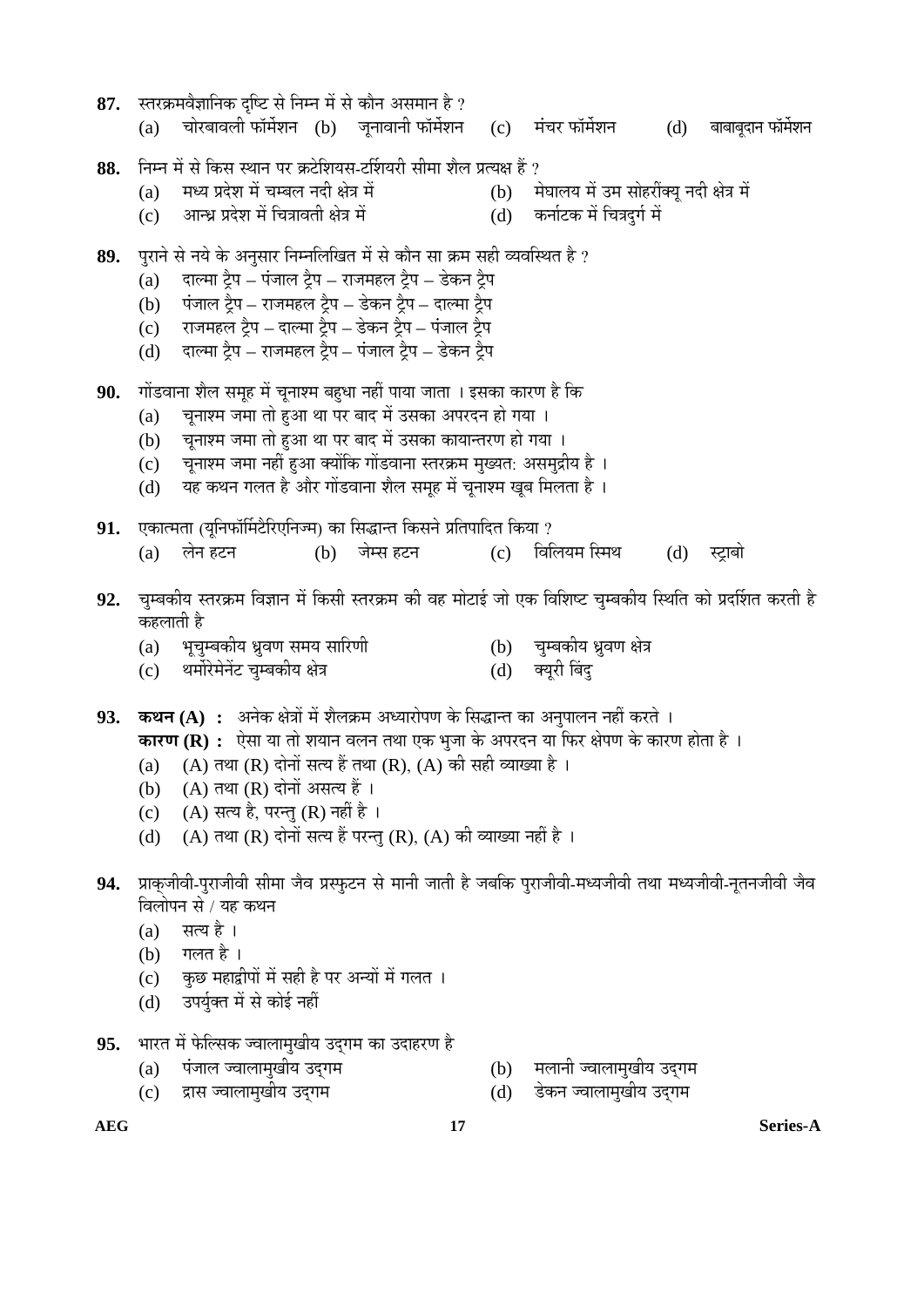| 96.      | (a)                      | In the sequence Jaintia – Barail – Surma – $\_\_\_\_\_$ – Dupitila – Dihing what is missing ?<br>Kirthar                                                                                                                                            | (b) | Dhokpathan | (c)        | Tipam                                                                 | (d) | Disang      |  |  |  |
|----------|--------------------------|-----------------------------------------------------------------------------------------------------------------------------------------------------------------------------------------------------------------------------------------------------|-----|------------|------------|-----------------------------------------------------------------------|-----|-------------|--|--|--|
| 97.      | (a)<br>(b)<br>(c)<br>(d) | Which of the following is correct sequence from old to young?<br>Dhokpathan - Pinjore - Kamlial - Tatrot<br>Kamlial – Dhokpathan – Tatrot – Pinjore<br>Kamlial – Tatrot – Pinjore – Dhokpathan<br>Pinjore - Dhokpathan - Tatrot - Kamlial           |     |            |            |                                                                       |     |             |  |  |  |
| 98.      | (a)                      | Out of the following which is the oldest lesser Himalayan Formation?<br>Blaini                                                                                                                                                                      | (b) | Krol       | (c)        | Chandpur                                                              | (d) | Nagthat     |  |  |  |
| 99.      | (a)<br>(c)               | The Bagh beds are exposed in which of the following part of India?<br>Lesser Himalaya<br>Narmada valley                                                                                                                                             |     |            | (b)<br>(d) | Kashmir region<br>Brahmaputra valley                                  |     |             |  |  |  |
|          | (a)<br>(c)               | <b>100.</b> Patcham formation is part of which of the following?<br>Mesozoic succession of Rajasthan<br>Mesozoic succession of Kutch (Kachchh)                                                                                                      |     |            | (b)<br>(d) | Mesozoic succession of Himalaya<br>Mesozoic succession of South India |     |             |  |  |  |
|          | (a)<br>(b)<br>(c)<br>(d) | <b>101.</b> Syringothyris Limestone is part of which of the following?<br>Lower carboniferous formation of Kashmir<br>Upper carboniferous formation of Rajasthan<br>Devonian formation of Eastern India<br>Upper permian formation of central India |     |            |            |                                                                       |     |             |  |  |  |
|          | (a)                      | 102. What is the age of Panjal volcanics?<br>Cambrian                                                                                                                                                                                               | (b) | Jurassic   | (c)        | Cretaceous                                                            | (d) | Permian     |  |  |  |
|          | (c)                      | <b>103.</b> Which of the following is not of Proterozoic age?<br>(a) Vindhyan Supergroup<br>Siwalik group                                                                                                                                           |     |            | (b)<br>(d) | Cuddapah Supergroup<br>Kaladgi group                                  |     |             |  |  |  |
|          | (a)<br>(c)               | 104. By which of the following theory the collective effects of changes in the earth movement<br>upon its climate are best explained?<br>Orbital theory<br>Keppler's third law                                                                      |     |            | (b)<br>(d) | Milankovitch theory<br>Perturbation theory                            |     |             |  |  |  |
|          | (a)                      | <b>105.</b> The Nummulitic limestone of India is of which age?<br>Eocene                                                                                                                                                                            | (b) | Miocene    | (c)        | Pliocene                                                              | (d) | Pleistocene |  |  |  |
|          | (a)                      | <b>106.</b> Find odd one out of the following:<br>Period                                                                                                                                                                                            | (b) | Formation  | (c)        | Age                                                                   | (d) | Epoch       |  |  |  |
|          | (a)<br>(c)               | 107. Greenstone belts are primarily made up of<br>Volcanic rocks<br>Sedimentary rocks                                                                                                                                                               |     |            | (b)<br>(d) | Metamorphic rocks<br>None of these                                    |     |             |  |  |  |
|          | (a)<br>(c)               | <b>108.</b> What is that science called which deals with the arrangement of rocks in space and time?<br>Geochronology<br>Sedimentology                                                                                                              |     |            | (b)<br>(d) | Stratigraphy<br>Palaeontology                                         |     |             |  |  |  |
| Series-A |                          |                                                                                                                                                                                                                                                     |     | 18         |            |                                                                       |     | <b>AEG</b>  |  |  |  |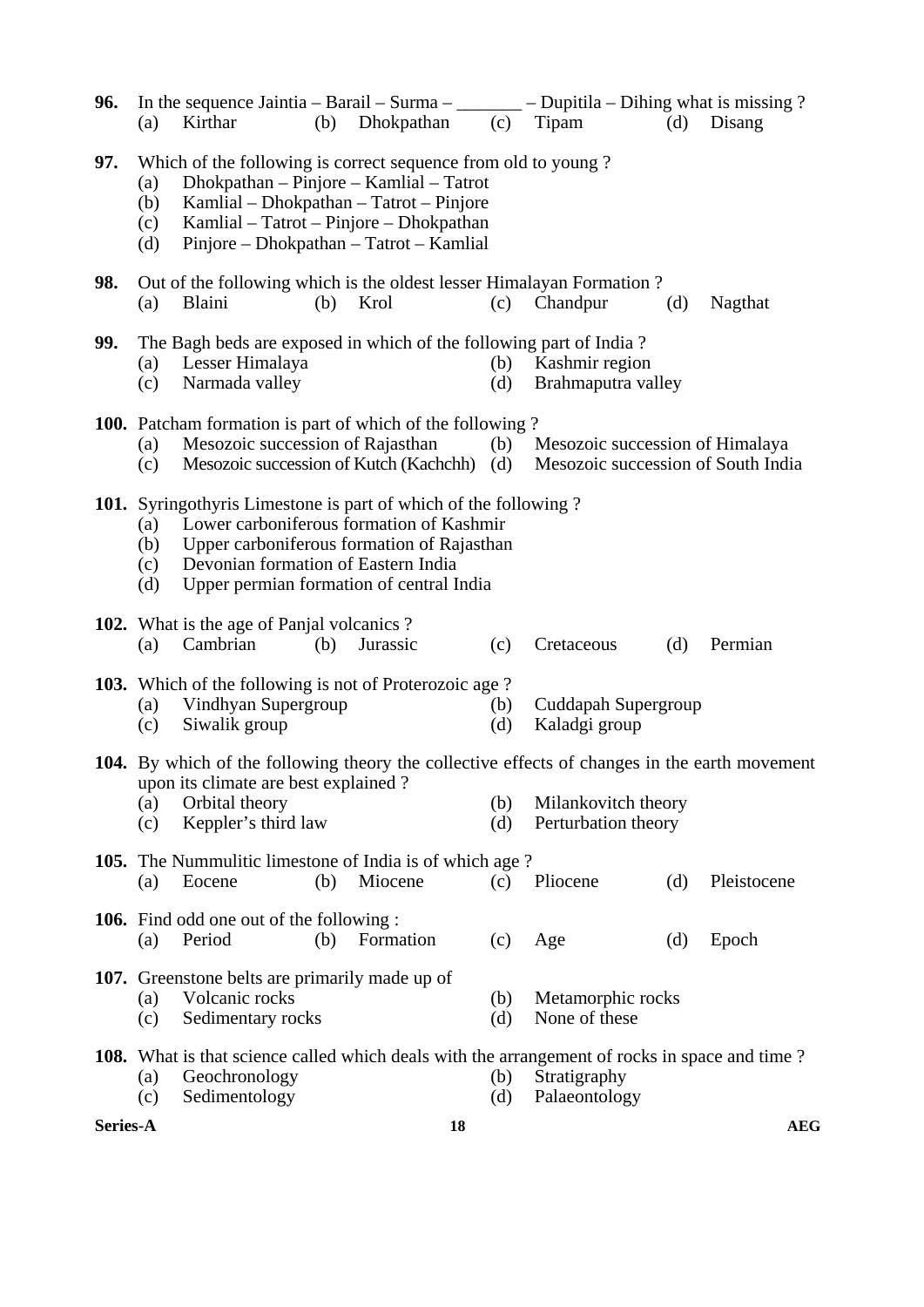| 96.        |            |                                                                                                                                           |     |                                                |            | जैंतिया – बरेल – सुरमा –  – डुपिटिला – डिहिंग क्रम में छुटा हुआ क्या है ?                                                                                              |     |                  |
|------------|------------|-------------------------------------------------------------------------------------------------------------------------------------------|-----|------------------------------------------------|------------|------------------------------------------------------------------------------------------------------------------------------------------------------------------------|-----|------------------|
|            | (a)        | किरथर                                                                                                                                     |     | (b) ढोकपठान                                    |            | (c) टीपम                                                                                                                                                               | (d) | दिसांग           |
| 97.        | (a)<br>(c) | निम्न में से पुराने से नये क्रम में कौन सा क्रम ठीक है ?<br>ढोकपठान – पिंजोर – कमलिआल – टट्रोट<br>कमलिआल – टट्रोट – पिंजोर – ढोकपठान      |     |                                                | (b)<br>(d) | कमलिआल – ढोकपठान – टट्रोट – पिंजोर<br>पिंजोर – ढोकपठान – टट्रोट – कमलिआल                                                                                               |     |                  |
| 98.        | (a)        | निम्नलिखित में से लघु हिमालय क्षेत्र का सबसे प्राचीन शैल समूह कौन सा है ?<br>ब्लेनी                                                       | (b) | क्रोल                                          |            | $(c)$ चांदपुर                                                                                                                                                          | (d) | नागथात           |
| 99.        | (a)        | बाघ संस्तर भारत में निम्नलिखित में से किस भाग में पाये जाते हैं ?                                                                         |     | लघु हिमालय              (b)     कश्मीर क्षेत्र |            | (c) नर्मदा घाटी                                                                                                                                                        | (d) | ब्रह्मपुत्र घाटी |
|            | (a)<br>(c) | 100. पच्चम शैल समूह निम्न में से किसका भाग है ?<br>राजस्थान का मध्यजीवी अनुक्रम<br>कच्छ का मध्यजीवी अनुक्रम                               |     |                                                | (d)        | (b) हिमालय का मध्यजीवी अनुक्रम<br>दक्षिण भारत का मध्यजीवी अनुक्रम                                                                                                      |     |                  |
|            | (a)<br>(c) | 101. सिरिंगोथाइरिस चूनाश्म निम्न में से किसका भाग है ?<br>कश्मीर के निम्न कार्बोनिफेरस शैल समूह का<br>पूर्वी भारत के डेवोनियन शैल समूह का |     |                                                | (b)<br>(d) | राजस्थान के ऊपरी कार्बोनिफेरस शैल समूह का<br>मध्य भारत के ऊपरी पर्मियन शैल समूह का                                                                                     |     |                  |
|            | (a)        | 102. पंजाल ज्वालामुखी की आयु क्या है ?<br>केंब्रियन                                                                                       |     | (b) जुरैसिक                                    | (c)        | क्रटेशियस                                                                                                                                                              | (d) | पर्मियन          |
|            | (a)        | 103. निम्न में से कौन प्राक् <b>जीवी काल का नहीं है</b> ?<br>विन्ध्यन महासंघ (b) कडप्पा महासंघ                                            |     |                                                | (c)        | शिवालिक संघ                                                                                                                                                            | (d) | कलादगी संघ       |
|            |            | (a) ऑर्बिटल सिद्धान्त<br>(c) केपलर का तृतीय नियम                                                                                          |     |                                                |            | 104. पृथ्वी संचलन के बदलाव के जलवायु पर संयुक्त प्रभाव को निम्न में से किस सिद्धान्त द्वारा समझाया जा सकता है ?<br>(b) मिलनकोविच सिद्धान्त<br>(d) पर्टर्बेशन सिद्धान्त |     |                  |
|            |            | 105. भारत के न्यूम्यूलाइटी चूनाश्म किस काल के हैं ?<br>(a) ईओसीन (b) मायोसीन                                                              |     |                                                |            | (c) प्लायोसीन                                                                                                                                                          | (d) | प्लीस्टोसीन      |
|            | (a)        | 106. निम्न में से बेमेल बताइये :<br>पीरियड                                                                                                |     | (b) फॉर्मेशन                                   | (c)        | एज                                                                                                                                                                     | (d) | इपॉक             |
|            | (a)        | 107. ग्रीनस्टोन पट्टियों में मुख्य रूप से होते हैं                                                                                        |     |                                                |            | ्ज्वालामुखीय शैल     (b)    कायान्तरित शैल         (c)    अवसादी शैल          (d)    इनमें से कोई नहीं                                                                 |     |                  |
|            | (a)        | जियोक्रोनोलॉजी                                                                                                                            |     |                                                |            | 108. उस विज्ञान को क्या कहते हैं जिसमें काल तथा स्थान में शैलों की व्यवस्था का अध्ययन किया जाता है ?<br>(b) स्तरक्रमविज्ञान  (c) अवसादी विज्ञान                        | (d) | जीवाश्म विज्ञान  |
| <b>AEG</b> |            |                                                                                                                                           |     | 19                                             |            |                                                                                                                                                                        |     | Series-A         |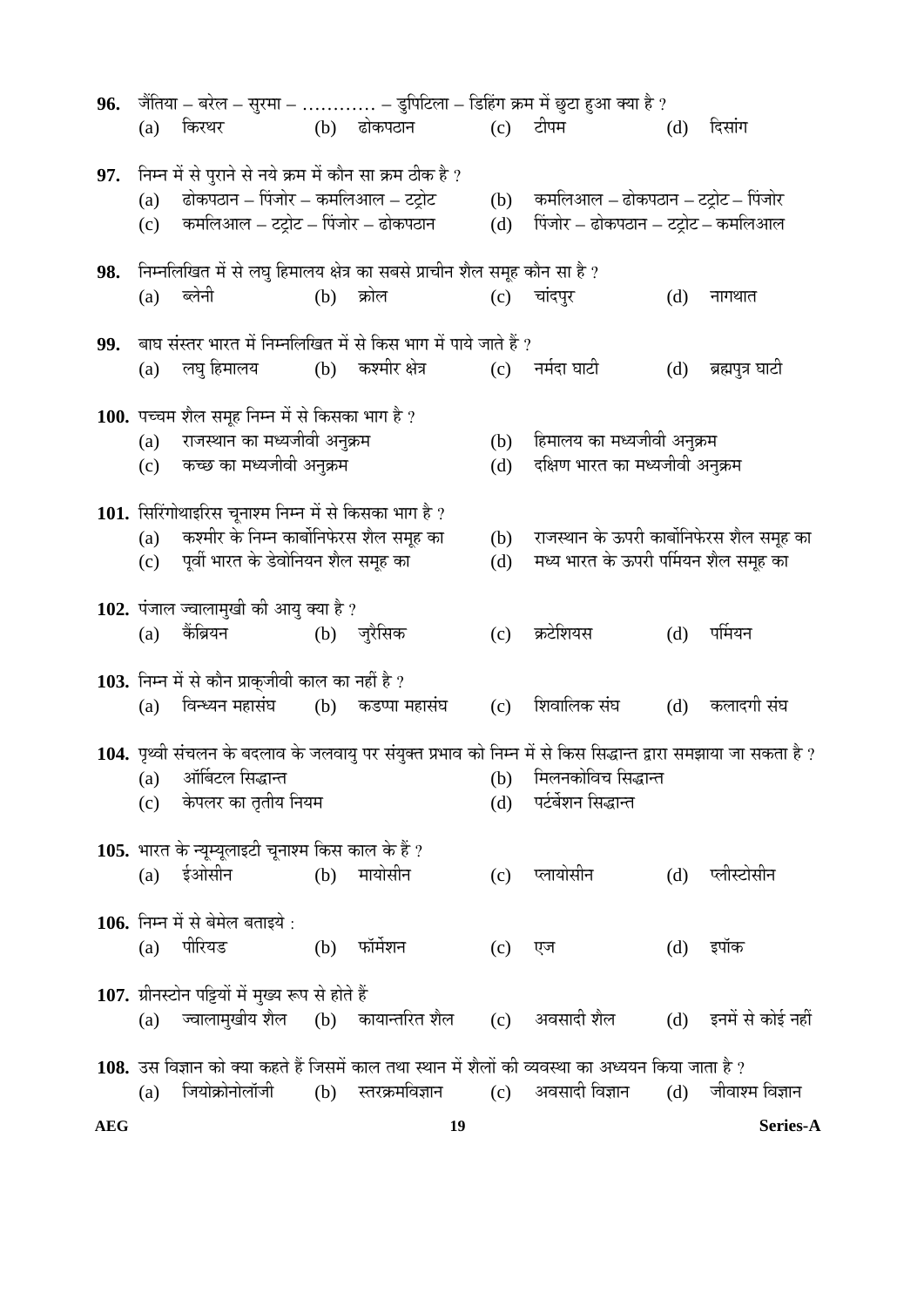|          |            | 110. Peninsular Gneissic complex is related to which of the following?<br>Cuddapah Supergroup |     |            |            |                                                                                               |     |            |
|----------|------------|-----------------------------------------------------------------------------------------------|-----|------------|------------|-----------------------------------------------------------------------------------------------|-----|------------|
|          | (a)<br>(c) | Dharwar Supergroup                                                                            |     |            | (b)<br>(d) | Aravalli Supergroup<br>Marwar Supergroup                                                      |     |            |
|          |            |                                                                                               |     |            |            |                                                                                               |     |            |
|          |            | 111. Diamondiferous conglomerate beds are found in which of the following?                    |     |            |            |                                                                                               |     |            |
|          | (a)        | Vindhyan Supergroup                                                                           |     |            |            | (b) Delhi Supergroup                                                                          |     |            |
|          | (c)        | Cuddapah Supergroup                                                                           |     |            | (d)        | Dharwar Supergroup                                                                            |     |            |
|          |            |                                                                                               |     |            |            |                                                                                               |     |            |
|          | (a)        | 112. Iron ore group is related with which of the following?<br>Aravalli region                |     |            | (b)        | Nagpur region                                                                                 |     |            |
|          | (c)        | Singhbhum region                                                                              |     |            | (d)        | Deccan region                                                                                 |     |            |
|          |            |                                                                                               |     |            |            |                                                                                               |     |            |
|          |            | 113. The end of cretaceous marks the extinction of which of the following organic group?      |     |            |            |                                                                                               |     |            |
|          | (a)        | Conodonts                                                                                     | (b) | Trilobites | (c)        | Graptolites                                                                                   | (d) | Dinosaurs  |
|          |            |                                                                                               |     |            |            |                                                                                               |     |            |
|          | (a)        | <b>114.</b> Which of the following periods has largest time span?<br>Triassic                 | (b) | Cretaceous |            | (c) Permian                                                                                   | (d) | Palaeogene |
|          |            |                                                                                               |     |            |            |                                                                                               |     |            |
|          |            | 115. The deposition of Gondwana sediments commenced under                                     |     |            |            |                                                                                               |     |            |
|          | (a)        | <b>Fluviatile condition</b>                                                                   |     |            | (b)        | Lacustrine condition                                                                          |     |            |
|          | (c)        | Glacial condition                                                                             |     |            | (d)        | Arid condition                                                                                |     |            |
|          |            | 116. What is the age of Muth Quartzite?                                                       |     |            |            |                                                                                               |     |            |
|          | (a)        | Devonian                                                                                      | (b) | Cambrian   | (c)        | Permian                                                                                       | (d) | Triassic   |
|          |            |                                                                                               |     |            |            |                                                                                               |     |            |
|          |            |                                                                                               |     |            |            | 117. Ir and Os rich sediments within basaltic flows of Anjar region in Gujarat are associated |     |            |
|          |            |                                                                                               |     |            |            |                                                                                               |     |            |
|          |            | with which of the following?                                                                  |     |            |            |                                                                                               |     |            |
|          | (a)        | Precambrian – Cambrian Boundary                                                               |     |            |            |                                                                                               |     |            |
|          | (b)        | Permian - Triassic Boundary                                                                   |     |            |            |                                                                                               |     |            |
|          | (c)        | Cretaceous – Tertiary Boundary                                                                |     |            |            |                                                                                               |     |            |
|          | (d)        | None of the above                                                                             |     |            |            |                                                                                               |     |            |
|          |            | 118. The southern margin of the Vindhyan basin is marked by a major ENE-WSW trending          |     |            |            |                                                                                               |     |            |
|          |            | lineament. What is it?                                                                        |     |            |            |                                                                                               |     |            |
|          | (a)        | <b>Great Boundary Fault</b>                                                                   |     |            | (b)        | Monghyr – Saharsa Ridge                                                                       |     |            |
|          | (c)        | Narmada – Son Lineament                                                                       |     |            | (d)        | None of these                                                                                 |     |            |
|          |            |                                                                                               |     |            |            |                                                                                               |     |            |
|          | (a)        | 119. Archaean – Proterozoic boundary is marked at which age?<br>2800 Ma                       | (b) | 2500 Ma    | (c)        | 2100 Ma                                                                                       | (d) | 1500 Ma    |
|          |            |                                                                                               |     |            |            |                                                                                               |     |            |
|          |            | 120. General trend of Archaean greenstone belts of Dharwar is parallel to which of the        |     |            |            |                                                                                               |     |            |
|          |            | following?                                                                                    |     |            |            |                                                                                               |     |            |
|          | (a)        | <b>Great Boundary Fault</b><br>Son-Narmada Lineament                                          |     |            | (b)        | Main Boundary Fault<br>None of the above                                                      |     |            |
| Series-A | (c)        |                                                                                               |     | 20         | (d)        |                                                                                               |     | <b>AEG</b> |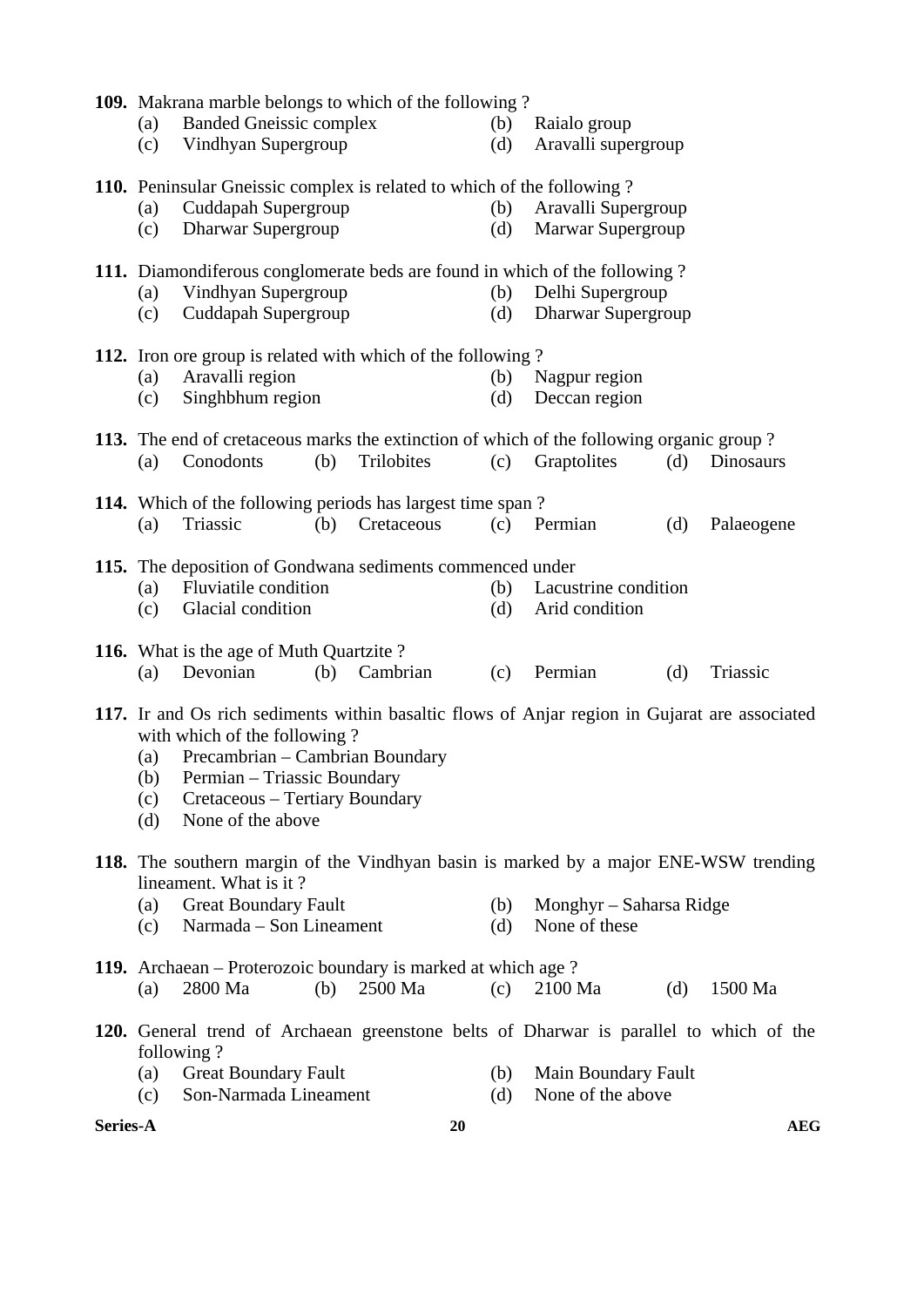|     | 109. मकराना संगमरमर निम्नलिखित में से किससे संबंधित है ?                      |                                                                         |     |                                                                                                         |     |                    |
|-----|-------------------------------------------------------------------------------|-------------------------------------------------------------------------|-----|---------------------------------------------------------------------------------------------------------|-----|--------------------|
| (a) | बैंडेड नाइसिक कॉम्प्लेक्स                                                     |                                                                         | (b) | रयालो संघ                                                                                               |     |                    |
| (c) | विन्ध्यन महासंघ                                                               |                                                                         | (d) | अरावली महासंघ                                                                                           |     |                    |
|     |                                                                               | 110. पेनिंसुलर नाइसिक कॉम्प्लेक्स निम्न में से किससे संबंधित है ?       |     |                                                                                                         |     |                    |
| (a) | कडप्पा महासंघ        (b)     अरावली महासंघ                                    |                                                                         |     | (c) धारवाड़ महासंघ                                                                                      |     | (d) मारवाड़ महासंघ |
|     |                                                                               | 111. हीरा युक्त संगुटिकाश्म संस्तर निम्न में से किसमें पाये जाते हैं ?  |     |                                                                                                         |     |                    |
| (a) | विन्ध्यन महासंघ                                                               | (b) दिल्ली महासंघ                                                       |     | (c) कडप्पा महासंघ                                                                                       |     | (d) धारवाड़ महासंघ |
|     | 112. आइरन ओर संघ निम्न में से किससे संबंधित है ?                              |                                                                         |     |                                                                                                         |     |                    |
| (a) | अरावली क्षेत्र                                                                | (b) नागपुर क्षेत्र                                                      |     | (c) सिंहभूम क्षेत्र                                                                                     | (d) | डेकन क्षेत्र       |
|     |                                                                               | 113. क्रटेशियस काल के अंत में निम्न में से किस जीव समूह का विलोपन हुआ ? |     |                                                                                                         |     |                    |
| (a) | कोनोडोंट                                                                      | (b) ट्राइलोबाइट                                                         |     | (c) ग्रेप्टोलाइट                                                                                        | (d) | डाइनोसॉर           |
|     | 114. निम्न में से सर्वाधिक अवधि वाला काल कौन सा है ?                          |                                                                         |     |                                                                                                         |     |                    |
| (a) | ट्राइएसिक                                                                     | (b) क्रटेशियस                                                           |     | (c) पर्मियन                                                                                             | (d) | पैलियोजीन          |
|     |                                                                               |                                                                         |     |                                                                                                         |     |                    |
|     | 115. गोंडवाना अवसादन प्रारम्भ हुआ                                             |                                                                         |     | (a) नदी वातावरण में (b) झील वातावरण में (c) हिमनद वातावरण में (d) शुष्क वातावरण में                     |     |                    |
|     |                                                                               |                                                                         |     |                                                                                                         |     |                    |
| (a) | <b>116.</b> मुद क्वार्टजाइट की आयु क्या है ?<br>डेवोनियन   (b) कैम्ब्रियन     |                                                                         |     | (c) पर्मियन                                                                                             |     | (d) ट्राइएसिक      |
|     |                                                                               |                                                                         |     |                                                                                                         |     |                    |
|     |                                                                               |                                                                         |     | 117. गुजरात के अंजार क्षेत्र में बेसाल्ट के स्तरों में Ir तथा Os प्रचुर अवसाद ________ से संबंधित हैं । |     |                    |
| (a) | कैंब्रियनपूर्व – कैंब्रियन सीमा<br>$\overline{c}$ ) क्रटेशियस – टर्शियरी सीमा |                                                                         |     | (b) पर्मियन – ट्राइएसिक सीमा<br>(d) उपर्युक्त में से कोई नहीं                                           |     |                    |
|     |                                                                               |                                                                         |     |                                                                                                         |     |                    |
|     |                                                                               |                                                                         |     | 118. विन्ध्यन द्रोणी का दक्षिणी किनारा पूउपू-पदप स्थलानुरेखी रचना से संबंधित है । इसे क्या कहते हैं ?   |     |                    |
| (a) | महान् सीमा भ्रंश<br>(c) नर्मदा – सोन स्थलानुरेख                               |                                                                         |     | (b) मुंगेर – सहरसा कटक<br>(d) उपर्युक्त में से कोई नहीं                                                 |     |                    |
|     |                                                                               |                                                                         |     |                                                                                                         |     |                    |
|     |                                                                               | 119. आर्कियन-प्राकुजीवी सीमा किस काल पर निर्धारित की गई है ?            |     |                                                                                                         |     |                    |
| (a) | 2 अरब 80 करोड़ वर्ष पूर्व                                                     |                                                                         |     | (b) 2 अरब 50 करोड़ वर्ष पूर्व                                                                           |     |                    |
|     | (c) 2 अरब 10 करोड़ वर्ष पूर्व                                                 |                                                                         |     | (d) 1 अरब 50 करोड़ वर्ष पूर्व                                                                           |     |                    |
|     |                                                                               |                                                                         |     | 120. धारवाड़ के आर्कियन ग्रीनस्टोन पट्टियों की सामान्य उपनति निम्न में से किसके समानान्तर है ?          |     |                    |
| (a) | महान् सीमा भ्रंश                                                              |                                                                         |     | (b) मुख्य सीमा भ्रंश                                                                                    |     |                    |
| (c) | सोन-नर्मदा स्थलानुरेख                                                         |                                                                         |     | (d) उपर्युक्त में से कोई नहीं                                                                           |     |                    |
|     |                                                                               |                                                                         |     |                                                                                                         |     |                    |

**AEG 21 Series-A**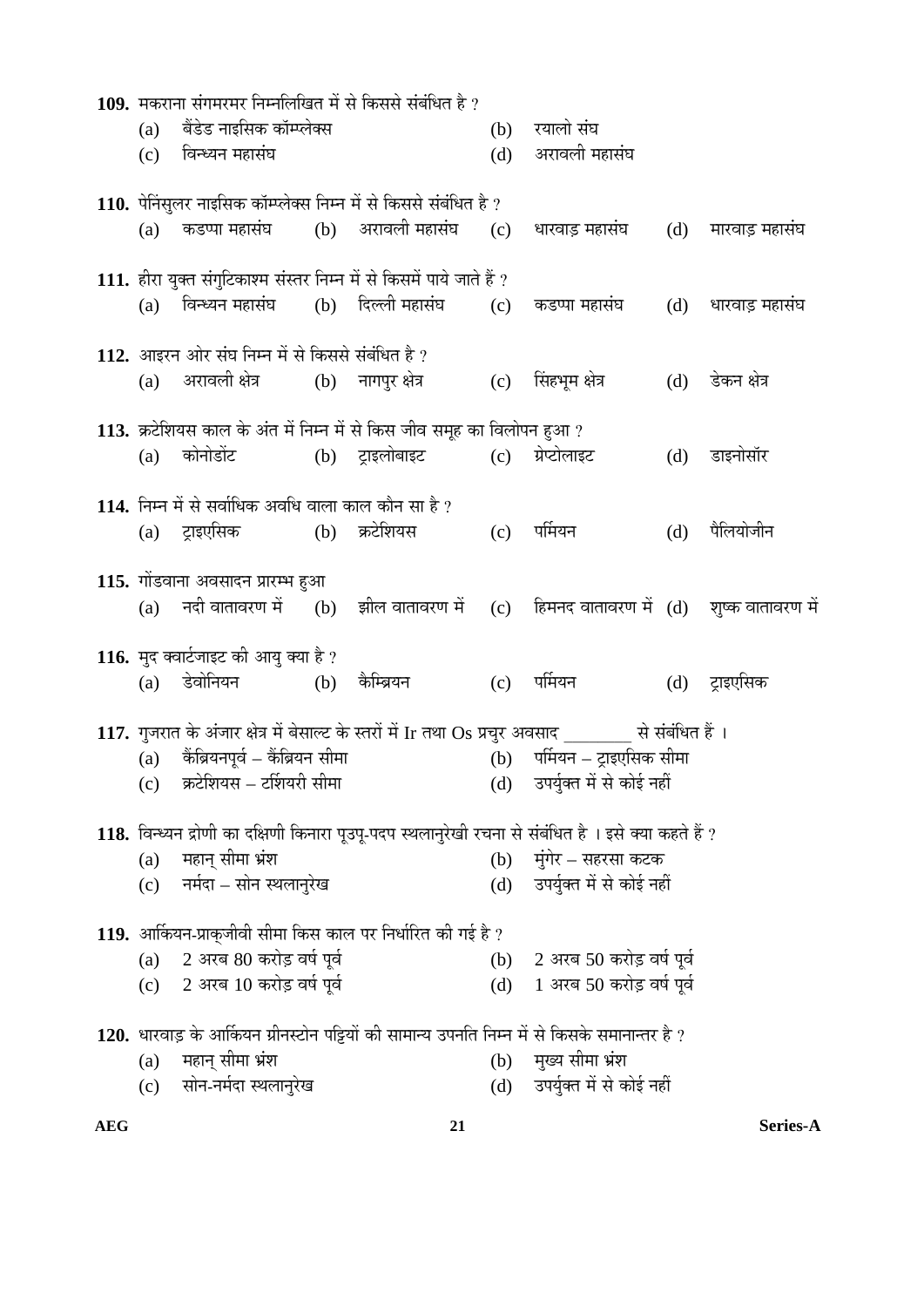- **121.** Find the odd one out of the following :
	- (a) Chert (b) Siliceous sinter
	- (c) Novacolite (d) Kugelsandstein
- **122.** What are Pele's hair ?
	- (a) Sedimentary structure (b) Igneous texture
	- (c) Volcanic product (d) A mineral
- **123.** Which of the following association of a mineral and the country rock is not natural genetic product ?
	- (a) Chromite Peridotite (b) Diamond Kimberlite
	- (c) Magnetite Granodiorite (d) Beryl Pegmatite
- **124. Assertion (A) :** Contact metasomatism is more important ore genetic process than contact metamorphism.
	- **Reason (R)** : This is because of the fact that metamorphism is basically an isochemical process whereas metasomatism involves accession of elements from magma.
	- (a) Both (A) and (R) are true and (R) is the correct explanation of (A).
	- (b) Both  $(A)$  and  $(R)$  are wrong.
	- (c) Both (A) and (R) are true but  $(R)$  is not the correct explanation of  $(A)$ .
	- (d) (A) is true but  $(R)$  is not true.

**125.** The volcanic equivalent of nepheline syenite is

- (a) Rhyolite (b) Phonolite
- (c) Basalt (d) Nepheline basalt
- **126.** In xenolithic structure the included rock that is genetically related with the country rock is termed as
	- (a) Accidental xenolith (b) Cognate xenolith
	- (c) Phenocryst (d) None of the above
- **127.** A gabbroic rock in which the main pyroxene mineral is hypersthene instead of augite will be called as
	- (a) Norite (b) Tractolite (c) Pyroxenite (d) Hypersthenite
- **128.** In a two component magma if molecular concentration of 'A' component is more than 'B' component and the crystallization temperature of 'B' is more than 'A' then on cooling which of the following will happen ?
	- (a) B will crystallize first.
	- (b) A will crystallize first.
	- (c) Both A and B will crystallize simultaneously.
	- (d) Crystallization is independent of molecular concentration.
- **129.** The igneous rocks in which the released minerals are prominent can be termed as
	-
	- (a) Hybrid rocks (b) Assimilated rocks
	- (c) Doliomorphic rocks (d) Pseudomorphic rocks
- **Series-A** and a series-A and a series-A and a series-A and a series-A and a series-A and a series-A series-A and  $22$ 
	-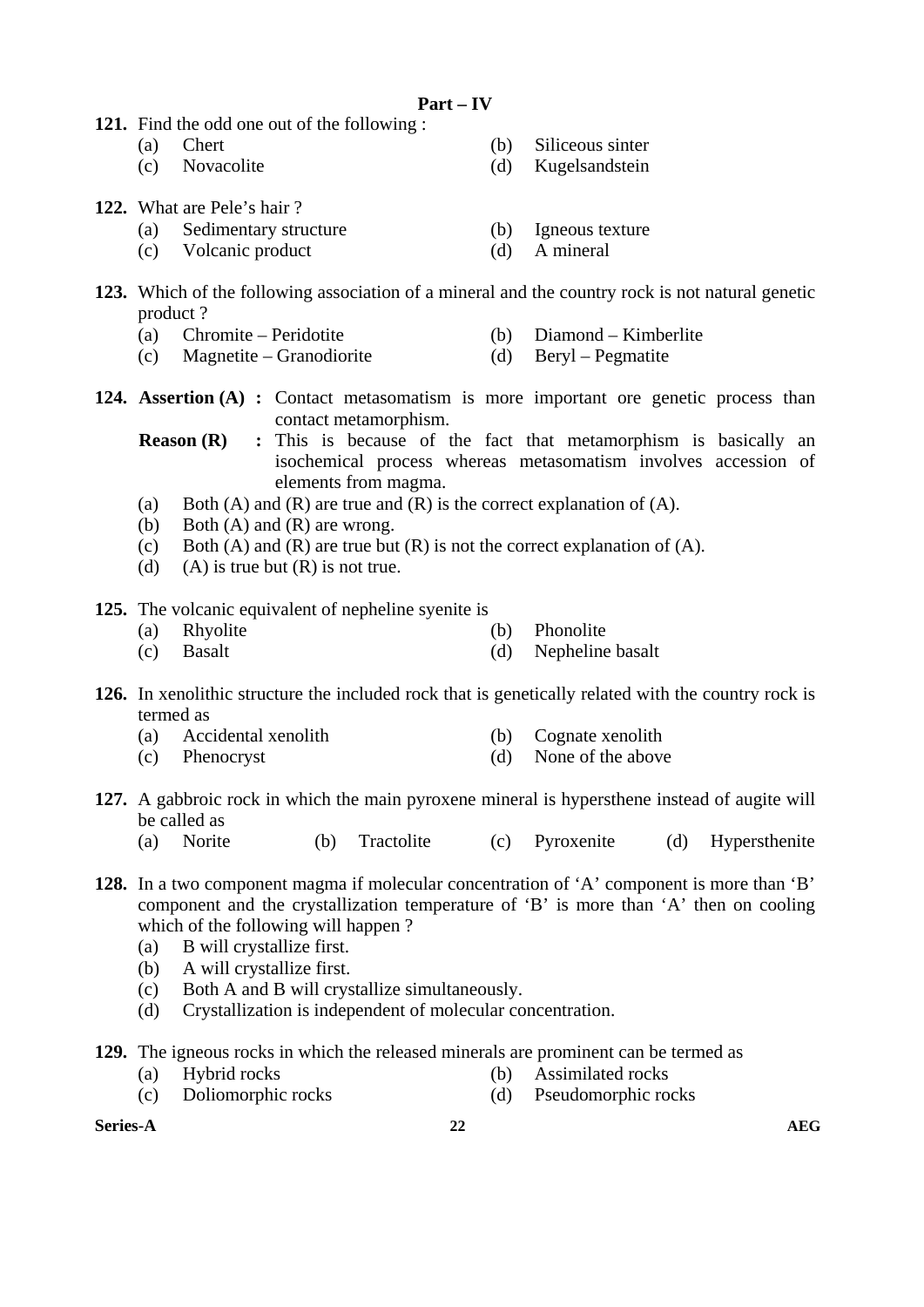121. निम्न में से असमान बताइये : (a) चर्ट (b) सिलिकीय सिंटर नोवेकोलाइट (d) कुगेलसैण्डस्टाइन 122. पेले के बाल क्या हैं ? (a) अवसादी संरचना (b) आग्नेय गठन (c) ज्वालामुखीय निष्पाद (d) एक खनिज **123.** ×®Ö´®Ö ´Öë ÃÖê ÛúÖî®Ö ÃÖÖ ÜÖ×®Ö•Ö-¿Öî»Ö ÃÖ´²Ö®¬Ö ¯ÖÏÖÛéúןÖÛú •Ö®Ö®Ö ¯Ö׸üÞÖÖ´Ö ®ÖÆüà Æîü ?  $(a)$  क्रोमाइट – पेरिडोटाइट † † † † † † † † † † † किंबरलाइट (c) मैग्नेटाइट – ग्रेनोडायोराइट (d) बेरील – पेग्मेटाइट 124. कथन (A) : संस्पर्श तत्त्वान्तरण संस्पर्श कायान्तरण की अपेक्षा अयस्क जनन की अधिक महत्त्वपूर्ण विधि है । **कारण (R) :** इसका कारण यह है कि संस्पर्श कायान्तरण मुख्यत: एक समरासायनिक प्रक्रिया है जबकि संस्पर्श तत्त्वान्तरण में मैग्मा के तत्त्व प्रक्रिया में प्रविष्ट होते हैं । (a) (A) तथा (R) दोनों सत्य हैं तथा (R), (A) की सही व्याख्या है । (b)  $(A)$  तथा  $(R)$  दोनों गलत हैं। (c) (A) तथा (R) दोनों सत्य हैं परन्तु (R), (A) की व्याख्या नहीं है । (d) (A) ठीक है, परन्तु (R) सही नहीं है । 125. नेफेलीन साइनाइट का ज्वालामुखीय समरूप है (a) रायोलाइट (b) फोनोलाइट (c) ²ÖÃÖÖ»™ü (d) ®Öê±êú»Öß®Ö ²ÖÃÖÖ»™ü 126. अपराश्म संरचना में यदि अन्तर्विष्ट शैल स्थानीय शैल के साथ उत्पत्ति की दृष्टि से सम्बद्ध हो तो उसे कहेंगे  $(a)$  आगन्तुक अपराश्म  $(b)$  अग्रजान्तर्वेश (c) लक्ष्यक्रिस्टल (d) उपर्यक्त में से कोई नहीं 127. वह गैब्रो शैल. जिसमें मख्य पाइरोक्सीन खनिज ओगाइट के स्थान पर हाइपरस्थीन हो. क्या कहा जायेगा ? (a) नोराइट (b) टोक्टोलाइट (c) पाइरोक्सीनाइट (d) हाइपरस्थीनाइट  $128.$  यदि किसी द्विघटकीय मैग्मा में A घटक की आणविक सान्द्रता B घटक से अधिक है तथा B का क्रिस्टलन ताप A से अधिक है तो ठण्डें होने पर निम्न में से क्या होगा ?  $(a)$  B का क्रिस्टलन पहले प्रारम्भ होगा ।  $(b)$  A का क्रिस्टलन पहले प्रारम्भ होगा ।  $(c)$  B तथा A दोनों का क्रिस्टलन एक साथ प्रारम्भ होगा । (d) क्रिस्टलन का आणविक सान्द्रता से कोई सम्बन्ध नहीं होता । 129. वे आग्नेय शैल जिनमें निर्मुक्त खनिजों की प्रधानता हो कहे जायेंगे (a) संकर शैल (b) स्वांगीकृत शैल (c) मुक्तघटकीय शैल (d) कृटरूपित शैल

**³ÖÖÝÖ** - IV

**AEG 23 Series-A**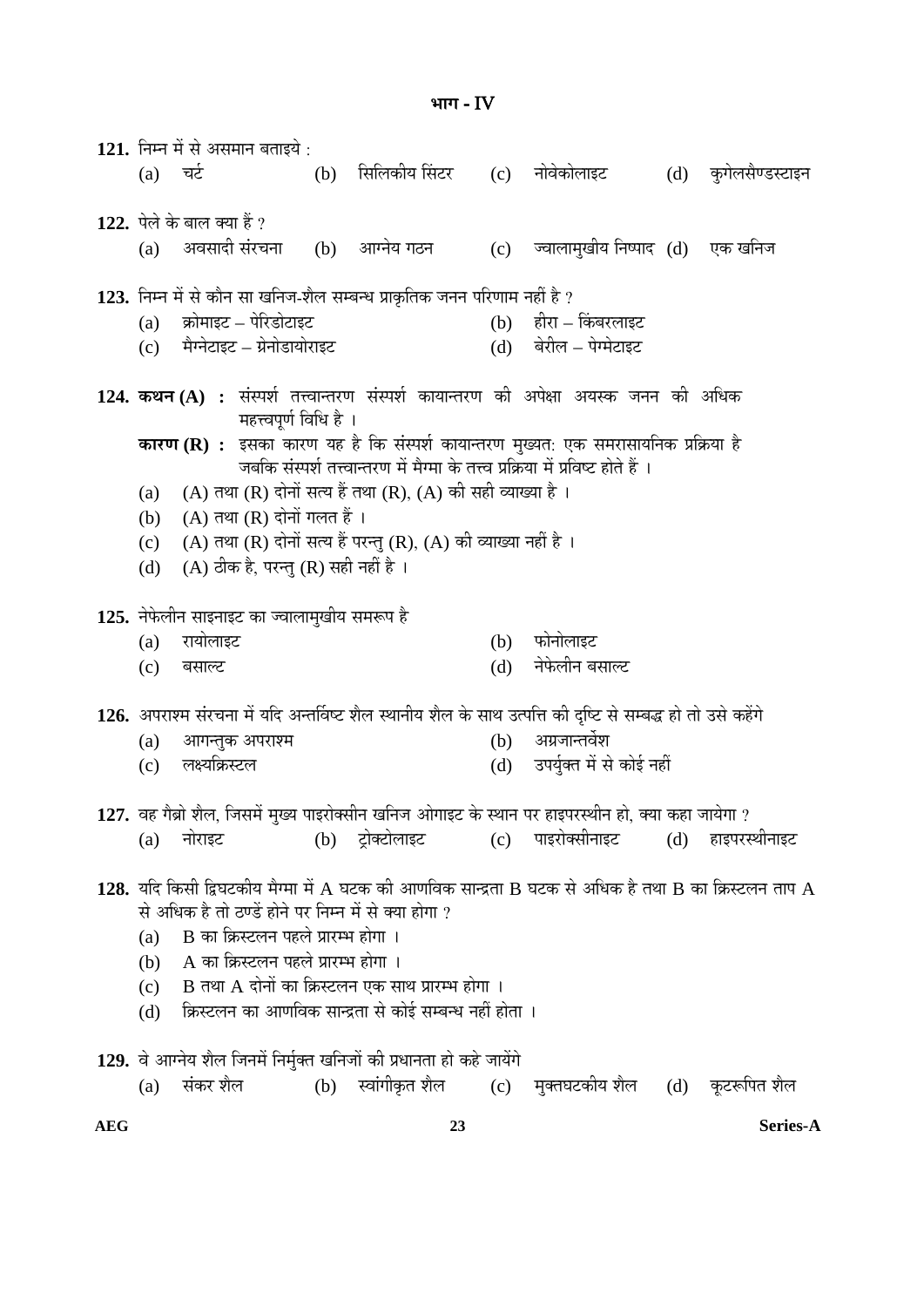|  |  |  |  |  |  |  | 130. Glasses are relatively rare in ancient igneous rocks. The reason for it may be that |  |
|--|--|--|--|--|--|--|------------------------------------------------------------------------------------------|--|
|--|--|--|--|--|--|--|------------------------------------------------------------------------------------------|--|

- (a) in past glass volcanism did not occur.
- (b) ancient glasses have all been metamorphosed.
- (c) they have been devitrified.
- (d) ancient glasses are very common and the statement is incorrect.

**131.** The limestone consisting dominantly of microcrystalline matrix will be termed as (a) Microlimestone (b) Microlite (c) Sparite (d) Micrite

- **132.** The heavy mineral assemblage in a sandstone includes hornblende, staurolite, sillimanite and garnet. The source rock of this sandstone can be
	- (a) Plutonic igneous (b) Volcanic igneous
	- (c) Non-clastic sedimentary (d) Metamorphic

**133.** In an orthoquartzite-limestone terrain we get the presence of stromatolites, desiccation cracks, cross bedding and ripple marks. The sequence might have been deposited in which environment ?

- (a) Shallow marine (b) Deep marine
- (c) Turbiditic (d) Aeolian
- **134.** Metamorphism of a siliceous dolomitic limestone can result in formation of which of the following minerals ?
	- (a) Tremolite (b) Actinolite (c) Almandine (d) Biotite
- **135.** In Barrowvian sequence which of the following order is not correct ?
	- (a) Chlorite Biotite Garnet (b) Biotite Garnet Staurolite
	- (c) Garnet Staurolite Kyanite (d) Kyanite Staurolite Sillimanite

## **136.** Match the ore minerals in List A with the metals in List B.

|           |                | $List - A$     |              |                | $List - B$                                                                                                                                                                                                                                                                                                 |     |        |          |     |                                                     |
|-----------|----------------|----------------|--------------|----------------|------------------------------------------------------------------------------------------------------------------------------------------------------------------------------------------------------------------------------------------------------------------------------------------------------------|-----|--------|----------|-----|-----------------------------------------------------|
| A.        |                | Pyrolusite     |              | 1.             | Aluminium                                                                                                                                                                                                                                                                                                  |     |        |          |     |                                                     |
| <b>B.</b> |                | Chalcopyrite   |              | 2.             | Iron                                                                                                                                                                                                                                                                                                       |     |        |          |     |                                                     |
| C.        | Bauxite        |                |              | 3.             | Manganese                                                                                                                                                                                                                                                                                                  |     |        |          |     |                                                     |
| D.        | Hematite       |                |              | 4.             | Copper                                                                                                                                                                                                                                                                                                     |     |        |          |     |                                                     |
| Codes :   |                |                |              |                |                                                                                                                                                                                                                                                                                                            |     |        |          |     |                                                     |
|           | A              | B              | $\mathbf C$  | D              |                                                                                                                                                                                                                                                                                                            |     |        |          |     |                                                     |
| (a)       | $\mathbf{1}$   | 2              | 3            | $\overline{4}$ |                                                                                                                                                                                                                                                                                                            |     |        |          |     |                                                     |
| (b)       | $\overline{4}$ | 3 <sup>7</sup> | 2            | $\mathbf{1}$   |                                                                                                                                                                                                                                                                                                            |     |        |          |     |                                                     |
| (c)       | 3              | $\overline{4}$ | $\mathbf{1}$ | 2              |                                                                                                                                                                                                                                                                                                            |     |        |          |     |                                                     |
| (d)       | $\mathbf{1}$   | $\overline{4}$ | 3            | 2              |                                                                                                                                                                                                                                                                                                            |     |        |          |     |                                                     |
|           |                |                |              |                | 137. From the point of view of origin find the odd one out:                                                                                                                                                                                                                                                |     |        |          |     |                                                     |
| (a)       | Halite         |                |              | (b)            | Gypsum                                                                                                                                                                                                                                                                                                     | (c) | Galena |          | (d) | Carnallite                                          |
|           |                |                |              |                | $\mathbf{A} \cap \mathbf{A}$ and $\mathbf{A}$ and $\mathbf{A}$ and $\mathbf{A}$ and $\mathbf{A}$ and $\mathbf{A}$ and $\mathbf{A}$ and $\mathbf{A}$ and $\mathbf{A}$ and $\mathbf{A}$ and $\mathbf{A}$ and $\mathbf{A}$ and $\mathbf{A}$ and $\mathbf{A}$ and $\mathbf{A}$ and $\mathbf{A}$ and $\mathbf{$ |     |        | $\cdots$ |     | $\mathbf{1}$ $\mathbf{1}$ $\mathbf{1}$ $\mathbf{1}$ |

- **138.** A mechanical concentration deposit found at or near the source will be correctly called as
	- (a) Residual concentration deposit (b) Eluvial placer
- - (c) Alluvial placer (d) Lateral placer
		-
- **Series-A 24 AEG**
	-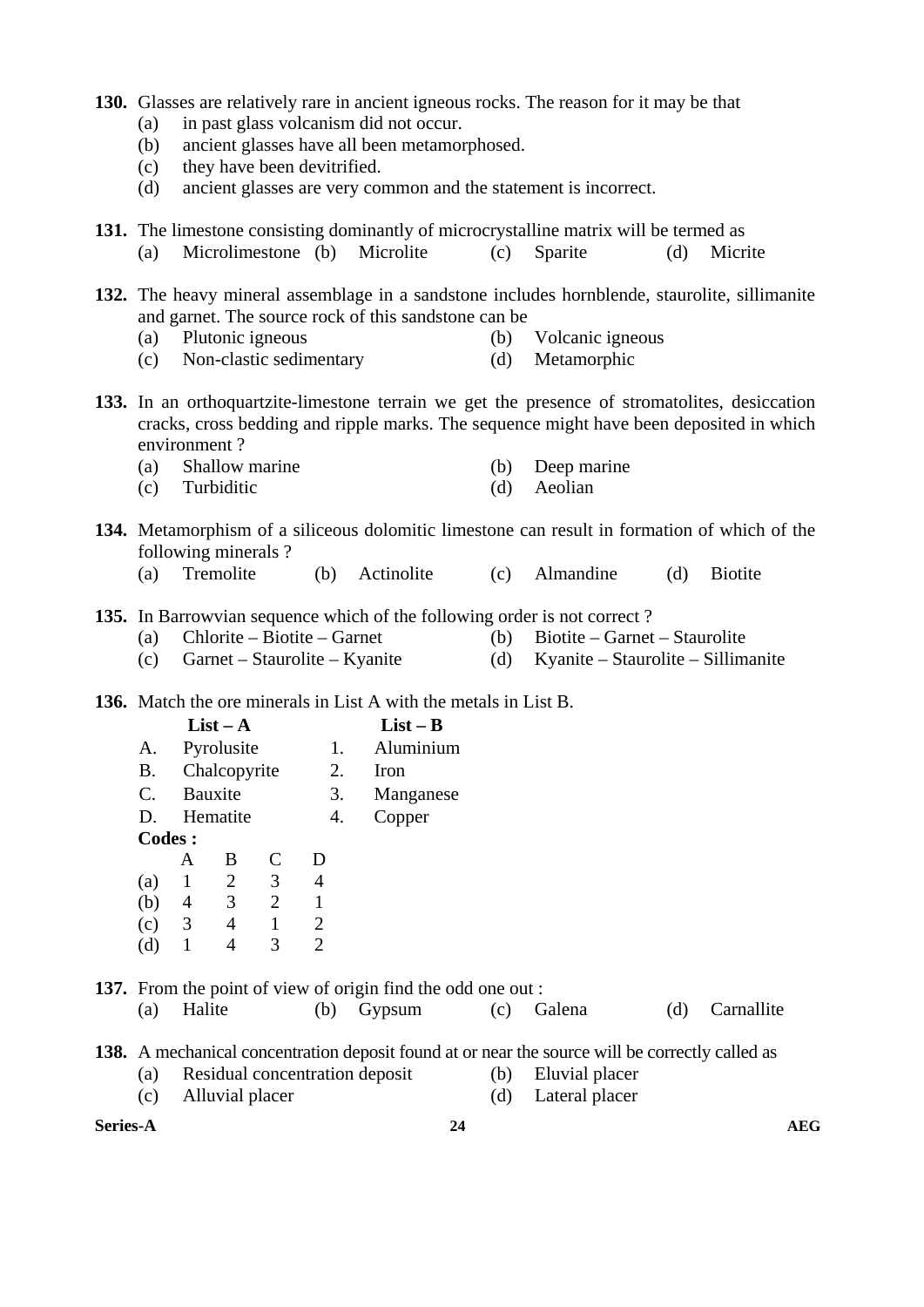|            | 130. प्राचीन आग्नेय शैलों में काँच अधिक नहीं मिलता । इसका कारण संभवतया यह है कि<br>प्राचीन काल में ज्वालामुखी से काँच नहीं निकलती थी ।<br>(a)<br>सारे प्राचीन काँच का कायान्तरण हो गया है ।<br>(b)<br>प्राचीन काँच का विकाचन हुआ है ।<br>(c)<br>प्राचीन काँच खूब मिलते हैं तथा दिया हुआ कथन गलत है ।<br>(d) |                                                                                                                                                                                                             |                                                                                        |   |                                                                                                            |              |            |                                                                                                                                                                                                             |     |            |
|------------|-------------------------------------------------------------------------------------------------------------------------------------------------------------------------------------------------------------------------------------------------------------------------------------------------------------|-------------------------------------------------------------------------------------------------------------------------------------------------------------------------------------------------------------|----------------------------------------------------------------------------------------|---|------------------------------------------------------------------------------------------------------------|--------------|------------|-------------------------------------------------------------------------------------------------------------------------------------------------------------------------------------------------------------|-----|------------|
|            |                                                                                                                                                                                                                                                                                                             |                                                                                                                                                                                                             |                                                                                        |   | 131. वह चूनाश्म जो मुख्यतया सूक्ष्मकणिक आधात्री का बना हो कहा जायेगा<br>(a) सूक्ष्मचूनाश्म (b) माइक्रोलाइट | (c) स्पेराइट |            |                                                                                                                                                                                                             | (d) | मिक्राइट   |
|            |                                                                                                                                                                                                                                                                                                             | मूल स्रोत शैल हो सकता है                                                                                                                                                                                    |                                                                                        |   |                                                                                                            |              |            | 132. किसी बालुकाश्म में हार्नब्लेंड, स्टॉरोलाइट, सिलिमेनाइट तथा गार्नेट जैसे भारी खनिज मिलते हैं । इस बालुकाश्म का<br>(a) वितलीय आग्नेय     (b)   ज्वालामुखीय आग्नेय (c)   अखण्डज अवसादी   (d)   कायान्तरित |     |            |
|            | (a)                                                                                                                                                                                                                                                                                                         | हैं । यह स्तरक्रम किस वातावरण में बना होगा ?                                                                                                                                                                |                                                                                        |   | छिछला समुद्रीय       (b)    गहरा समुद्रीय             (c)      टर्बिडीटी                                   |              |            | 133. एक आर्थोक्वार्ट्जाइट - चूनाश्म क्षेत्र में हमें स्ट्रोमेटोलाइट, शुष्कन दरारें, तिर्यक संस्तर तथा ऊर्मिका चिह्न मिलते                                                                                   | (d) | वायूढ़     |
|            |                                                                                                                                                                                                                                                                                                             |                                                                                                                                                                                                             |                                                                                        |   | (a) ट्रीमोलाइट   (b) एक्टिनोलाइट   (c) अल्मंडीन                                                            |              |            | 134. सिलिकायुक्त डोलोमाइटी चूनाश्म के कायान्तरण से निम्न में से कौन सा खनिज बन सकता है ?                                                                                                                    | (d) | बायोटाइट   |
|            |                                                                                                                                                                                                                                                                                                             | (a) क्लोराइट – बायोटाइट – गार्नेट<br>(c) गार्नेट – स्टारोलाइट – काइनाइट                                                                                                                                     |                                                                                        |   | 135. बैरोवियन क्रम में निम्न में से कौन सा क्रम सही नहीं है ?                                              |              |            | (b) बायोटाइट – गार्नेट – स्टारोलाइट<br>(d) काइनाइट – स्टारोलाइट – सिलिमेनाइट                                                                                                                                |     |            |
|            | $C_{\cdot}$<br>कूट :<br>(a)<br>(b)<br>(c)<br>(d)                                                                                                                                                                                                                                                            | सूची 'क' सूची 'ख'<br>A. पाइरोल्यूसाइट 1. एल्यूमीनियम<br>B. चाल्कोपाइराइट 2. लोहा<br>बॉक्साइट<br>D. हेमाटाइट 4. ताँबा<br>B<br>A<br>$\mathbf{1}$<br>$\overline{4}$<br>$\overline{\mathbf{3}}$<br>$\mathbf{1}$ | 3. मेंगेनीज<br>$\mathbf C$<br>B<br>2<br>3<br>3<br>2<br>4<br>1<br>2<br>3<br>2<br>3<br>2 | D | 136. सूची 'क' के अयस्क खनिजों का सूची 'ख' के धातुओं से सही मिलान कीजिये :                                  |              |            |                                                                                                                                                                                                             |     |            |
|            |                                                                                                                                                                                                                                                                                                             | (a) हेलाइट                                                                                                                                                                                                  |                                                                                        |   | 137. उत्पत्ति के दृष्टिकोण से निम्न में से असमान बताइये :<br>(b) जिप्सम                                    |              | (c)        | गैलेना                                                                                                                                                                                                      | (d) | कार्नेलाइट |
|            | (a)<br>(c)                                                                                                                                                                                                                                                                                                  | अवशिष्ट सान्द्रण निक्षेप<br>जलोढ़ प्लेसर                                                                                                                                                                    |                                                                                        |   |                                                                                                            |              | (b)<br>(d) | 138. मूल स्थान पर या उसके पास यान्त्रिक सान्द्रण द्वारा जमा निक्षेप को कहा जा सकता है<br>अनूढ़ प्लेसर<br>पार्श्व प्लेसर                                                                                     |     |            |
| <b>AEG</b> |                                                                                                                                                                                                                                                                                                             |                                                                                                                                                                                                             |                                                                                        |   |                                                                                                            | 25           |            |                                                                                                                                                                                                             |     | Series-A   |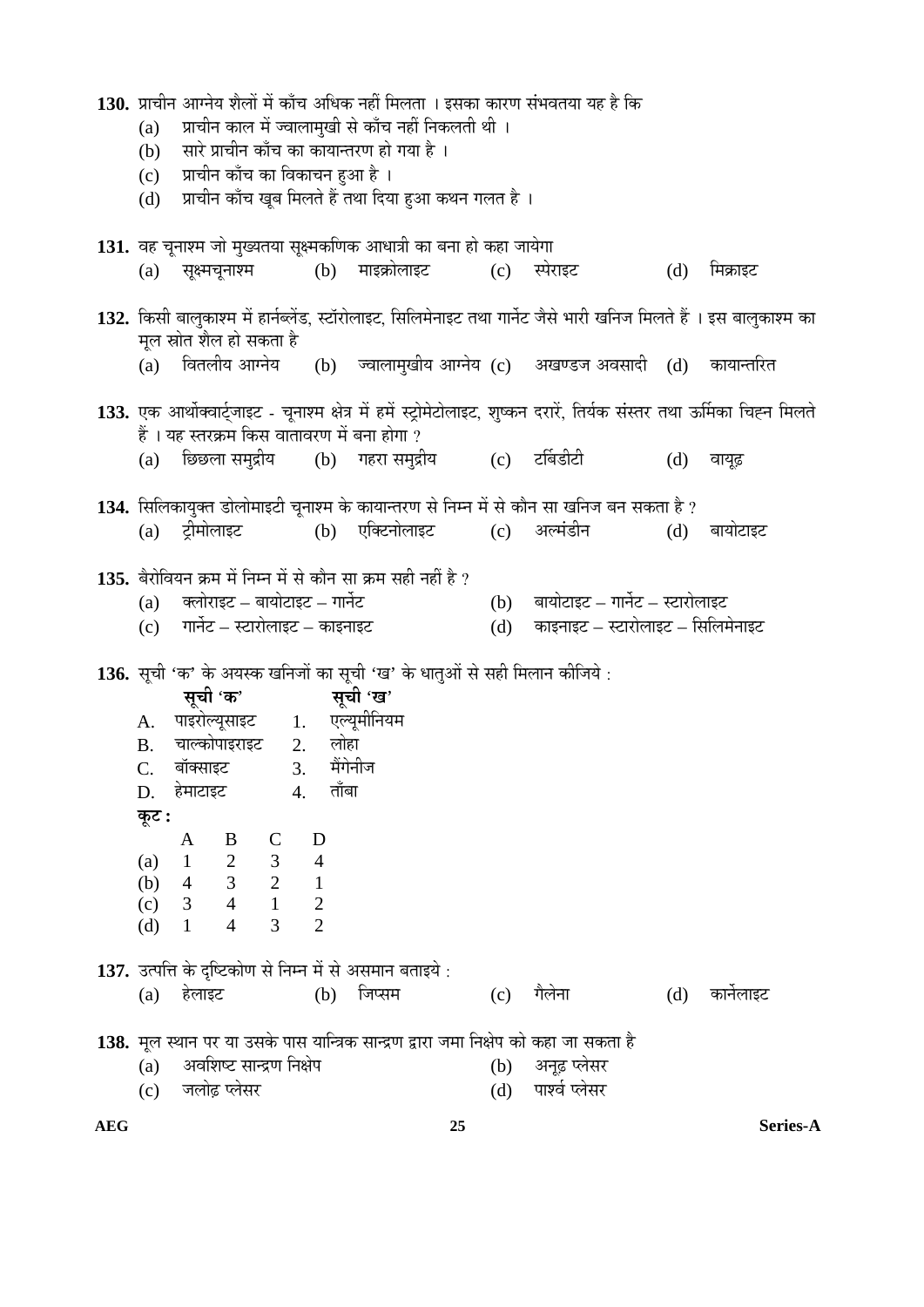**139.** Match the minerals given in List – A with the associated rocks given in List – B and mention the correct answer :

|     |                       | $List - A$ |                |   | $List - B$ |             |
|-----|-----------------------|------------|----------------|---|------------|-------------|
|     | А.                    | Chromite   |                |   | 1.         | Anorthosite |
|     | Β.                    |            | V-Ti magnetite |   | 2.         | Khondalite  |
|     | $\mathcal{C}_{\cdot}$ |            | Rhodonite      |   | 3.         | Peridotite  |
|     | D.                    | Graphite   |                |   |            | Gondite     |
|     | <b>Codes:</b>         |            |                |   |            |             |
|     |                       |            |                | C |            |             |
| (a) |                       |            | 2              | 3 |            |             |
|     | (b)                   | 2          |                |   |            |             |
|     | c'                    | 3          |                |   |            |             |
|     | a                     |            |                |   |            |             |

**140. Assertion** (A) : Generally gabbros are richer in CaO and  $Al_2O_3$  and poorer in (Fe, Mg)O and Fe<sub>2</sub>O<sub>3</sub> than the corresponding basalts.

**Reason (R)** : This contrast is due to advanced differentiation is gabbroid magma whereby heavy mafic minerals have sunk with depth leaving a felspar rich magma.

- (a) Both (A) and (R) are true and (R) is the correct explanation of  $(A)$ .
- (b) Both  $(A)$  and  $(R)$  are wrong.
- (c) (A) is true but  $(R)$  is not correct explanation of  $(A)$ .
- (d) Both (A) and (R) are true but there is no relation between the two.
- **141.** A sandstone consisting of 60 percent quartz, 20 percent K-felspar and 20 percent argillaceous matrix can be termed as
	- (a) Arkosic wacke (b) Subarkose
	- (c) Arkosic arenite (d) Lithic greywacke
- **142.** A rock having granoblastic texture and consisting of blue quartz, hypersthene, plagioclase felspar and garnet can better be called<br>(a) Norite
	- $(c)$  Hypersthene granite  $(d)$
	-
- **143.** Find the odd one out of the following :
	-
	- (a) Green schist facies (b) Amphibolite facies<br>
	(c) Albite-epidote hornfels facies (d) Granulite facies  $(c)$  Albite-epidote hornfels facies  $(d)$
- **144.** Find the odd one out of the following : (a) Magnetite (b) Magnesite (c) Manganite (d) Cuprite
- **145.** If in a porphyritic texture the phenocrysts are enveloped in a glassy groundmass then the texture will be termed as
	- (a) Felsiferic (b) Vitrophyric
	- (c) Ophitic (d) Microporphyritic
- **146.** Match the minerals in List A with their deposits in List B :

|               |      | $List - A$ |       |    | $List - B$ |
|---------------|------|------------|-------|----|------------|
| А.            | Gold |            | Hutti |    |            |
| Β.            |      | Hematite   |       | 2. | Noamundi   |
| C.            |      | Ilmenite   |       | 3. | Quilon     |
| D.            |      | Uraninite  |       | 4. | Jaduguda   |
| <b>Codes:</b> |      |            |       |    |            |
|               |      | В          | C     | I) |            |
| (a)           |      | 2          | 3     |    |            |
| (b)           |      | 3          |       |    |            |
| $\mathbf{c}$  |      |            |       | 3  |            |
|               |      |            |       |    |            |

**Series-A** and a series-A

- 
- 

- 
- 
- 
- (b) Hypersthene Gebbro<br>(d) Charnockite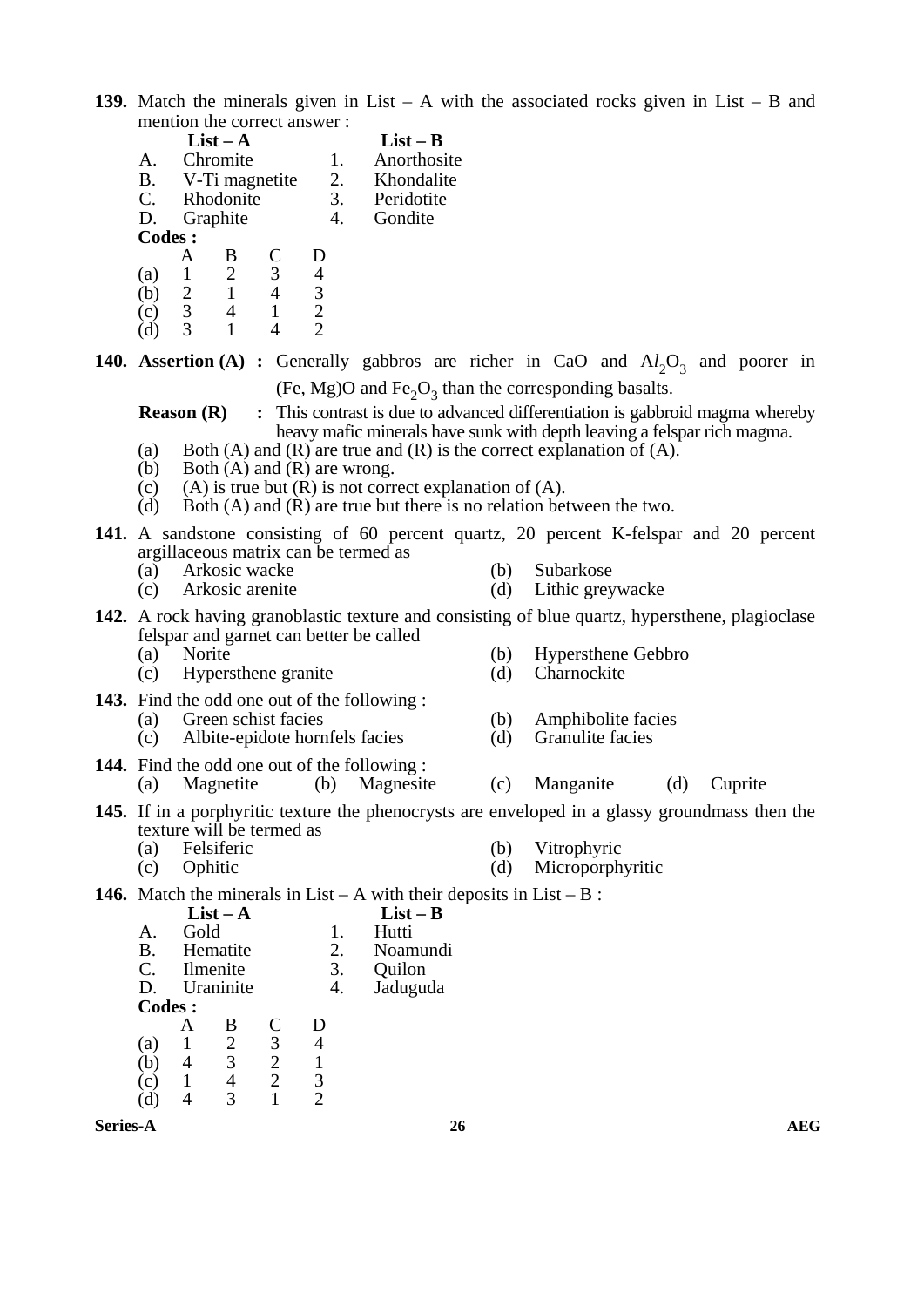**139.** सूची 'क' के खनिज तथा सूची 'ख' के शैलों, जिनके साथ वे खनिज पाये जाते हैं, का मिलान कीजिये तथा सही उत्तर बताइये <mark>।</mark>

|            | सूची 'क' सूची 'ख'                                                                                                                                                                                                                                                                                                                |                                     |                                                                           |     |                                                                                                                          |     |                    |  |
|------------|----------------------------------------------------------------------------------------------------------------------------------------------------------------------------------------------------------------------------------------------------------------------------------------------------------------------------------|-------------------------------------|---------------------------------------------------------------------------|-----|--------------------------------------------------------------------------------------------------------------------------|-----|--------------------|--|
| А.         | क्रोमाइट 1. एनार्थोसाइट                                                                                                                                                                                                                                                                                                          |                                     |                                                                           |     |                                                                                                                          |     |                    |  |
|            | B. V-Ti मैग्नेटाइट 2. खोण्डालाइट                                                                                                                                                                                                                                                                                                 |                                     |                                                                           |     |                                                                                                                          |     |                    |  |
|            | C. रोडोनाइट   3. पेरिडोटाइट<br>D. ग्रेफाइट   4. गोंडाइट                                                                                                                                                                                                                                                                          |                                     |                                                                           |     |                                                                                                                          |     |                    |  |
|            |                                                                                                                                                                                                                                                                                                                                  |                                     |                                                                           |     |                                                                                                                          |     |                    |  |
| कूट :      |                                                                                                                                                                                                                                                                                                                                  |                                     |                                                                           |     |                                                                                                                          |     |                    |  |
|            |                                                                                                                                                                                                                                                                                                                                  |                                     |                                                                           |     |                                                                                                                          |     |                    |  |
|            |                                                                                                                                                                                                                                                                                                                                  |                                     |                                                                           |     |                                                                                                                          |     |                    |  |
|            | (a) $\begin{array}{cccc} 1 & 1 & 1 & 1 \\ 1 & 1 & 1 & 1 \\ 1 & 1 & 1 & 1 \\ 1 & 1 & 1 & 1 \\ 1 & 1 & 1 & 1 \\ 1 & 1 & 1 & 1 \\ 1 & 1 & 1 & 1 \\ 1 & 1 & 1 & 1 \\ 1 & 1 & 1 & 1 \\ 1 & 1 & 1 & 1 \\ 1 & 1 & 1 & 1 \\ 1 & 1 & 1 & 1 \\ 1 & 1 & 1 & 1 \\ 1 & 1 & 1 & 1 \\ 1 & 1 & 1 & 1 \\ 1 & 1 & 1 & 1 \\ 1 & 1 & 1 & 1 \\ 1 & 1$ |                                     |                                                                           |     |                                                                                                                          |     |                    |  |
|            |                                                                                                                                                                                                                                                                                                                                  |                                     |                                                                           |     | 140. कथन (A) : सामान्यतया गैब्रो शैलों में अपने समतुल्य बेसाल्ट शैलों की तुलना में CaO तथा                               |     |                    |  |
|            |                                                                                                                                                                                                                                                                                                                                  |                                     |                                                                           |     | $\text{Al}_2\text{O}_3$ की मात्रा अधिक और (Fe, Mg) O तथा Fe <sub>2</sub> O <sub>3</sub> की मात्रा कम होती है ।           |     |                    |  |
|            |                                                                                                                                                                                                                                                                                                                                  |                                     |                                                                           |     | <b>कारण (R) :</b> यह अन्तर इसलिये होता है कि विभेदीकरण के कारण गैब्रोइक मैग्मा के लोहे तथा                               |     |                    |  |
|            |                                                                                                                                                                                                                                                                                                                                  |                                     |                                                                           |     | मेग्नीशियम के खनिज नीचे बैठ जाते हैं तथा मैग्मा में फेल्स्पार की मात्रा बढ़ जाती है ।                                    |     |                    |  |
|            |                                                                                                                                                                                                                                                                                                                                  |                                     | (a) (A) तथा (R) दोनों सत्य हैं और (R), (A) की सही व्याख्या है ।           |     |                                                                                                                          |     |                    |  |
|            | (b) (A) तथा (R) दोनों असत्य हैं।                                                                                                                                                                                                                                                                                                 |                                     |                                                                           |     |                                                                                                                          |     |                    |  |
| (c)        |                                                                                                                                                                                                                                                                                                                                  |                                     | (A) सत्य है परन्तु (R), (A) की सही व्याख्या नहीं है ।                     |     |                                                                                                                          |     |                    |  |
| (d)        |                                                                                                                                                                                                                                                                                                                                  |                                     | (A) तथा (R) दोनों सत्य हैं परन्तु दोनों में आपस में कोई सम्बन्ध नहीं है । |     |                                                                                                                          |     |                    |  |
|            |                                                                                                                                                                                                                                                                                                                                  |                                     |                                                                           |     | 141. एक बालुकाश्म में 60 प्रतिशत क्वार्ट्ज, 20 प्रतिशत K–फेल्स्पार तथा 20 प्रतिशत मृण्मय आधात्री है तो उस                |     |                    |  |
|            | बालुकाश्म को कह सकते हैं                                                                                                                                                                                                                                                                                                         |                                     |                                                                           |     |                                                                                                                          |     |                    |  |
| (a)        |                                                                                                                                                                                                                                                                                                                                  |                                     |                                                                           |     | आर्कोसीय वाके (b) सबआर्कोज       (c) आर्कोसीय अरेनाइट (d) शिली ग्रेवाके                                                  |     |                    |  |
|            |                                                                                                                                                                                                                                                                                                                                  |                                     |                                                                           |     | 142. किसी शैल में ग्रेब्रोब्लास्टिक गठन है तथा उसमें नीला क्वार्ट्ज, हाइपरस्थीन, प्लेजियोक्लेज फेल्स्पार तथा गार्नेट     |     |                    |  |
|            | मिलते हैं तो उस शैल को कहा जा सकता है                                                                                                                                                                                                                                                                                            |                                     |                                                                           |     |                                                                                                                          |     |                    |  |
|            |                                                                                                                                                                                                                                                                                                                                  |                                     |                                                                           |     | (b) हाइपरस्थीन ग्रैबो      (c)   हाइपरस्थीन ग्रेनाइट   (d)   चार्नोकाइट                                                  |     |                    |  |
|            |                                                                                                                                                                                                                                                                                                                                  |                                     |                                                                           |     |                                                                                                                          |     |                    |  |
|            | (a) नोराइट                                                                                                                                                                                                                                                                                                                       |                                     |                                                                           |     |                                                                                                                          |     |                    |  |
|            | 143. निम्न में से असमान बताइये :                                                                                                                                                                                                                                                                                                 |                                     |                                                                           |     |                                                                                                                          |     |                    |  |
|            | (a) ग्रीन शिस्ट संलक्षणी                                                                                                                                                                                                                                                                                                         |                                     |                                                                           |     | (b) एम्फीबोलाइट संलक्षणी                                                                                                 |     |                    |  |
|            | (c)     एल्बाइट-एपीडोट हॉर्नफेल्स संलक्षणी                                                                                                                                                                                                                                                                                       |                                     |                                                                           | (d) | ग्रेन्यूलाइट संलक्षणी                                                                                                    |     |                    |  |
|            | 144. निम्न में असमान बताइये :                                                                                                                                                                                                                                                                                                    |                                     |                                                                           |     |                                                                                                                          |     |                    |  |
|            | (a) मैग्नेटाइट (b) मैग्नेसाइट                                                                                                                                                                                                                                                                                                    |                                     |                                                                           | (c) | मैंगेनाइट (d) क्यूप्राइट                                                                                                 |     |                    |  |
|            |                                                                                                                                                                                                                                                                                                                                  |                                     |                                                                           |     | 145. दीर्घक्रिस्टल अन्तर्वेशी (पॉर्फीरिटिक) गठन में यदि लक्ष्यक्रिस्टल काचीय आधात्रिका में स्थित हों तो उस गठन को कहेंगे |     |                    |  |
| (a)        | फेल्सीफेरिक                                                                                                                                                                                                                                                                                                                      | (b)                                 | विट्रोफीरिक                                                               | (c) | ऑफिटिक                                                                                                                   | (d) | माइक्रोपॉर्फीरिटिक |  |
|            |                                                                                                                                                                                                                                                                                                                                  |                                     | 146. सूची 'क' के खनिजों का सूची 'ख' के उनके निक्षेपों से मिलान कीजिये ।   |     |                                                                                                                          |     |                    |  |
|            | सूची 'क'                                                                                                                                                                                                                                                                                                                         | सूची 'ख'                            |                                                                           |     |                                                                                                                          |     |                    |  |
| А.         | सोना<br>1.                                                                                                                                                                                                                                                                                                                       | हटी                                 |                                                                           |     |                                                                                                                          |     |                    |  |
| <b>B.</b>  | हेमाटाइट<br>2.                                                                                                                                                                                                                                                                                                                   | नोआमुण्डी                           |                                                                           |     |                                                                                                                          |     |                    |  |
| C.         | इल्मेनाइट<br>3.                                                                                                                                                                                                                                                                                                                  | क्विलन                              |                                                                           |     |                                                                                                                          |     |                    |  |
| D.         | यूरेनिनाइट<br>$\overline{4}$ .                                                                                                                                                                                                                                                                                                   | जादूगुड़ा                           |                                                                           |     |                                                                                                                          |     |                    |  |
| कूट :      | A                                                                                                                                                                                                                                                                                                                                |                                     |                                                                           |     |                                                                                                                          |     |                    |  |
| (a)<br>(b) | $\frac{C}{3}$<br>$\frac{2}{2}$<br>B<br>$\frac{2}{3}$<br>1<br>4                                                                                                                                                                                                                                                                   | D<br>$\overline{4}$<br>$\mathbf{1}$ |                                                                           |     |                                                                                                                          |     |                    |  |

 $(d)$  4 3 1 2

**AEG 27 Series-A**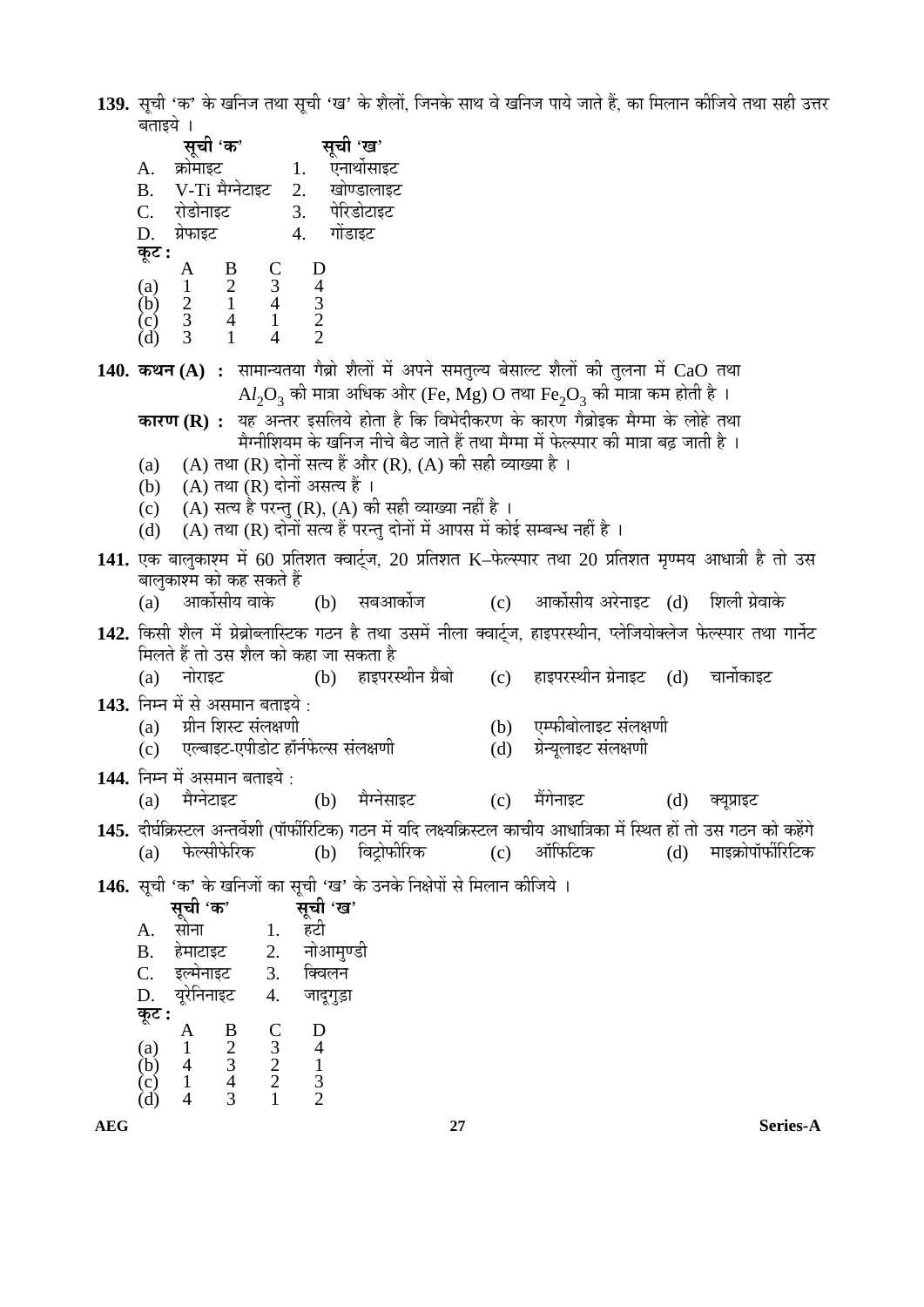| 147. Granulites are formed in<br>everywhere in orogenic belt<br>(a)<br>everywhere on ocean floor<br>(b)<br>high temperature and low pressure conditions<br>(c)<br>high temperature and high pressure conditions<br>(d)<br><b>148.</b> Diamond bearing Kimberlite rock is |                                                                                                                           |     |                                          |            |                                                                                                              |     |                                          |  |
|--------------------------------------------------------------------------------------------------------------------------------------------------------------------------------------------------------------------------------------------------------------------------|---------------------------------------------------------------------------------------------------------------------------|-----|------------------------------------------|------------|--------------------------------------------------------------------------------------------------------------|-----|------------------------------------------|--|
| (a)<br>(c)                                                                                                                                                                                                                                                               | Mica peridotite<br>Olivine peridotite                                                                                     |     |                                          | (b)<br>(d) | Biotite peridotite<br>Volatile rich potassic ultramafic rock                                                 |     |                                          |  |
| (a)<br>(c)                                                                                                                                                                                                                                                               | <b>149.</b> Relatively more useful fossils for hydrocarbon exploration are<br>Microvertebrates<br>Planktonic microfossils |     |                                          | (b)<br>(d) | Trace fossils<br>Benthic molluscs                                                                            |     |                                          |  |
| (a)                                                                                                                                                                                                                                                                      | <b>150.</b> Find the odd one out of the following :<br>Micrite                                                            | (b) | Oosparrudite                             | (c)        | Intramicrudite                                                                                               | (d) | Psammite                                 |  |
| 151. Which of the following is a largest inverted metamorphic terrain?<br>Aravalli<br>Singhbhum<br>(b)<br>(a)<br>Siwalik<br>(d)<br>Higher Himalaya<br>(c)                                                                                                                |                                                                                                                           |     |                                          |            |                                                                                                              |     |                                          |  |
| 152. Coal was formed in large amount when the climate was<br>Cool and dry<br>(b)<br>Cool and moist<br>(a)<br>Warm and moist<br>(c)<br>(d)<br>Warm and dry                                                                                                                |                                                                                                                           |     |                                          |            |                                                                                                              |     |                                          |  |
| (a)                                                                                                                                                                                                                                                                      | 153. Which of the following is not a mineral of copper?<br>Bornite                                                        | (b) | Braunite                                 | (c)        | Covellite                                                                                                    | (d) | Malachite                                |  |
| (a)<br>(b)<br>(c)<br>(d)                                                                                                                                                                                                                                                 | Graphite has impurities.<br>Diamond has impurities.<br>Their crystal structure is different.                              |     | They are composed of different elements. |            | 154. Graphite and diamond differ in physical properties because of the following reason :                    |     |                                          |  |
| (a)                                                                                                                                                                                                                                                                      | grade regional metamorphism?<br>Arenite                                                                                   | (b) | Pelite                                   | (c)        | <b>155.</b> From which of the following rock types the mineral sillimanite is formed during high<br>Dolomite | (d) | Arkose                                   |  |
|                                                                                                                                                                                                                                                                          | 156. The grain size of silt (siltstone) ranges from                                                                       |     |                                          |            |                                                                                                              |     |                                          |  |
| (a)                                                                                                                                                                                                                                                                      | $2$ to 4 mm                                                                                                               | (b) | 4 to 64 mm                               |            | (c) $2 \text{ to } \frac{1}{16}$                                                                             |     | (d) $\frac{1}{16}$ to $\frac{1}{256}$ mm |  |
| (a)                                                                                                                                                                                                                                                                      | <b>157.</b> Find the odd one out of the following :<br>Theralite                                                          | (b) | Teschenite                               | (c)        | Ijolite                                                                                                      | (d) | Tachylite                                |  |
| (a)<br>(c)                                                                                                                                                                                                                                                               | <b>158.</b> Which one of the following is not a correct match?<br>Carbonatite – Igneous<br>Aplite – Metamorphic           |     |                                          | (b)<br>(d) | Arenites – Sedimentary<br>Scoria - Volcanic                                                                  |     |                                          |  |
| <b>159.</b> The term 'Stoping' is used in<br>Prospecting<br>Open cast mining<br>(a)<br>(b)<br>Exploration<br>Underground mining<br>(c)<br>(d)                                                                                                                            |                                                                                                                           |     |                                          |            |                                                                                                              |     |                                          |  |
| (a)<br>(c)                                                                                                                                                                                                                                                               | 160. Pelagic sediments are those which are deposited<br>near the shore<br>in deep sea                                     |     |                                          | (b)<br>(d) | in the lake<br>in graben structure                                                                           |     |                                          |  |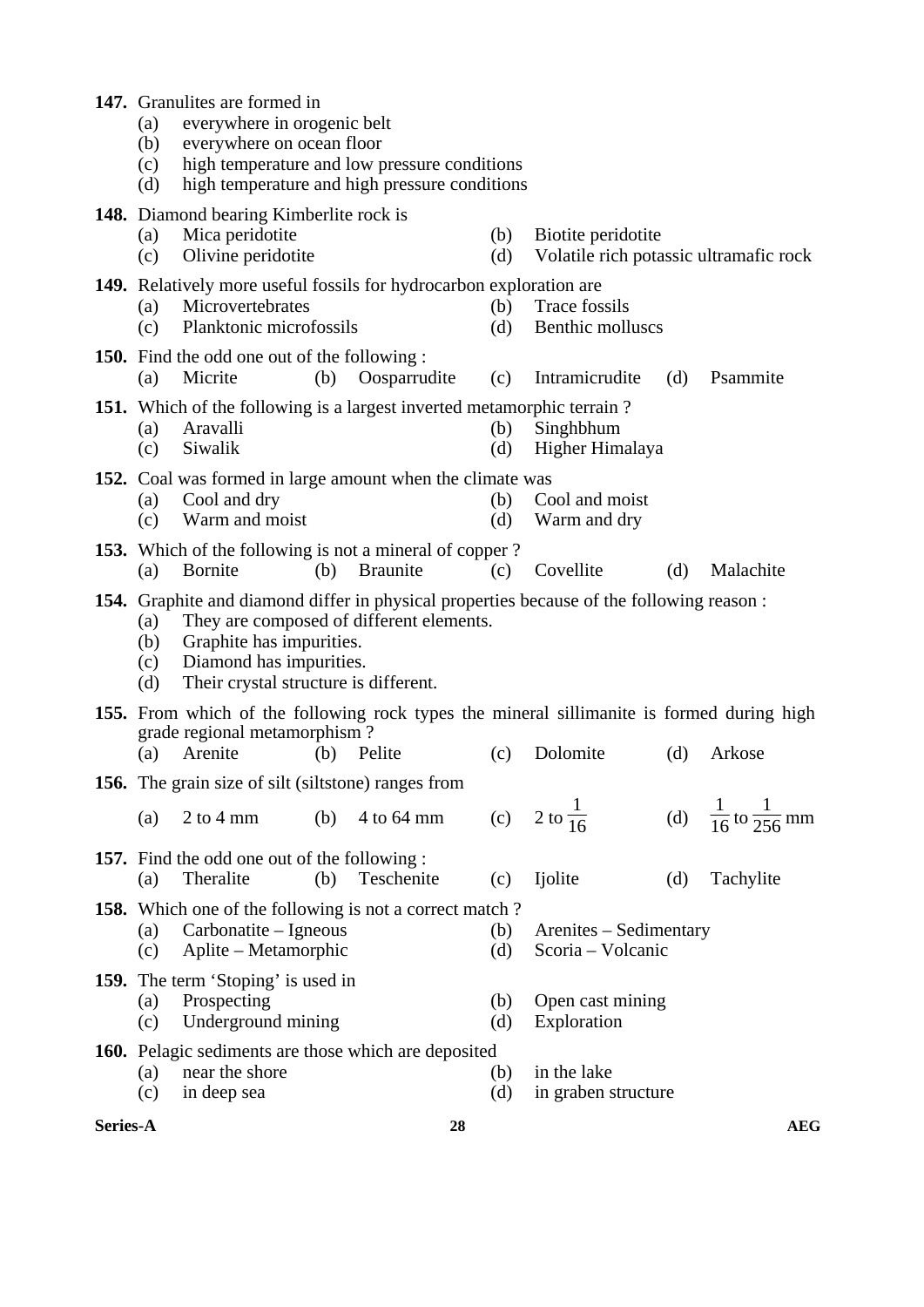| <b>AEG</b> |     |                                                                                                                                                 | 29          |            |                                                                                                                |     | Series-A       |
|------------|-----|-------------------------------------------------------------------------------------------------------------------------------------------------|-------------|------------|----------------------------------------------------------------------------------------------------------------|-----|----------------|
|            |     | (a) तट के निकट (b) झील में                                                                                                                      |             |            | (c) गभीर समुद्र में (d) ग्राबेन संरचना में                                                                     |     |                |
|            |     | 160. पेलैजिक अवसादों का निक्षेपण होता है                                                                                                        |             |            |                                                                                                                |     |                |
|            |     | 159. 'स्टोपिंग' शब्द का प्रयोग होता है<br>(a) पूर्वेक्षण में              (b) विवृत खनन में                                                     |             |            | (c) भूमिगत खनन में (d)                                                                                         |     | अन्वेषण में    |
|            |     | (c) एप्लाइट – कायान्तरित                                                                                                                        |             | (d)        | स्कोरिया – ज्वालामुखीय                                                                                         |     |                |
|            | (a) | कार्बोनेटाइट – आग्नेय                                                                                                                           |             |            | (b) एरेनाइट – अवसादी                                                                                           |     |                |
|            |     | 158. निम्न में से कौन सा एक सही युग्म नहीं है ?                                                                                                 |             |            |                                                                                                                |     |                |
|            |     | (a) थेरेलाइट<br>(b) टीशेनाइट                                                                                                                    |             |            | (c) इजोलाइट (d)                                                                                                |     | टैकीलाइट       |
|            |     | 157. निम्न में से असमान बताइये :                                                                                                                |             |            |                                                                                                                |     |                |
|            |     | (c) $2 \nleftrightarrow 1/16$ मिमी.                                                                                                             |             |            | (d) $1/16$ से $1/256$ मिमी.                                                                                    |     |                |
|            |     | 156. सिल्ट (सिल्ट स्टोन) के कणों का आकार होता है<br>$(a)$ 2 से 4 मिमी.                                                                          |             |            | (b) 4 से 64 मिमी.                                                                                              |     |                |
|            |     |                                                                                                                                                 |             |            |                                                                                                                |     |                |
|            | (a) | एरेनाइट                         (b)     पेलाइट                                                                                                  | (c)         |            | 155. निम्नलिखित में से किस प्रकार के शैल से उच्च श्रेणी कायान्तरण से सिलिमेनाइट खनिज बनता है ?<br>डोलोमाइट (d) |     | आकोज           |
|            |     | (c) हीरे में अशुद्धता होती है ।                                                                                                                 |             |            | (d)     उनकी क्रिस्टल संरचना भिन्न है ।                                                                        |     |                |
|            |     | (a) उनका निर्माण भिन्न तत्त्वों से होता है ।                                                                                                    |             |            | (b) प्रेफाइट में अशुद्धता होती है ।                                                                            |     |                |
|            |     | 154. ग्रेफाइट तथा हीरे के भौतिक गुण भिन्न होने का कारण निम्न है:                                                                                |             |            |                                                                                                                |     |                |
|            |     | (a) बोर्नाइट   (b) ब्रोनाइट                                                                                                                     |             |            | (c) कोवेलाइट                                                                                                   | (d) | मैलेकाइट       |
|            |     | 153. निम्न में से कौन ताँबे का खनिज नहीं है ?                                                                                                   |             |            |                                                                                                                |     |                |
|            |     | 152. अधिक मात्रा में कोयले की निर्मिति _______ जलवायु में हुई थी ।<br>(a) शीत एवं शुष्क        (b)    शीत एवं नम            (c)     ऊष्ण एवं नम |             |            |                                                                                                                | (d) | ऊष्ण एवं शुष्क |
|            | (a) | अरावली                                                                                                                                          | (b) सिंहभूम |            | (c) शिवालिक                                                                                                    | (d) | उच्च हिमालय    |
|            |     | 151. निम्न में से बृहद् प्रतिलोमित कायान्तरित शैल प्रदेश कौन सा है ?                                                                            |             |            |                                                                                                                |     |                |
|            | (a) |                                                                                                                                                 |             |            |                                                                                                                | (d) | सामाइट         |
|            |     | 150. निम्न में से असमान बताइये ।                                                                                                                |             |            |                                                                                                                |     |                |
|            |     | (c) प्लवकीय सूक्ष्म जीवाश्म                                                                                                                     |             |            | (d) नितलस्थ मोलस्क                                                                                             |     |                |
|            |     | (a) सूक्ष्मकशेरुकी                                                                                                                              |             | (b)        | अनुरेख जीवाश्म                                                                                                 |     |                |
|            |     | 149. हाइड्रोकार्बन की खोज में तुलनात्मक रूप से अधिक उपयोगी जीवाश्म हैं                                                                          |             |            |                                                                                                                |     |                |
|            |     | (a) माइका पेरिडोटाइट<br>(c) ओलिवीन पेरिडोटाइट                                                                                                   |             | (b)<br>(d) | बायोटाइट पेरिडोटाइट<br>वाष्पशील युक्त पोटासिक अल्ट्रामैफिक शैल                                                 |     |                |
|            |     | 148. हीरायुक्त किम्बरलाइट शैल है                                                                                                                |             |            |                                                                                                                |     |                |
|            |     | (c) उच्च ताप और कम दाब की दशा में                                                                                                               |             | (d)        | उच्च ताप और उच्च दाब की दशा में                                                                                |     |                |
|            |     | (a) पर्वतन पट्टी के हर क्षेत्र में                                                                                                              |             |            | (b) समुद्रतल पर हर क्षेत्र में                                                                                 |     |                |
|            |     | 147. ग्रेन्यूलाइट का निर्माण _______ होता है ।                                                                                                  |             |            |                                                                                                                |     |                |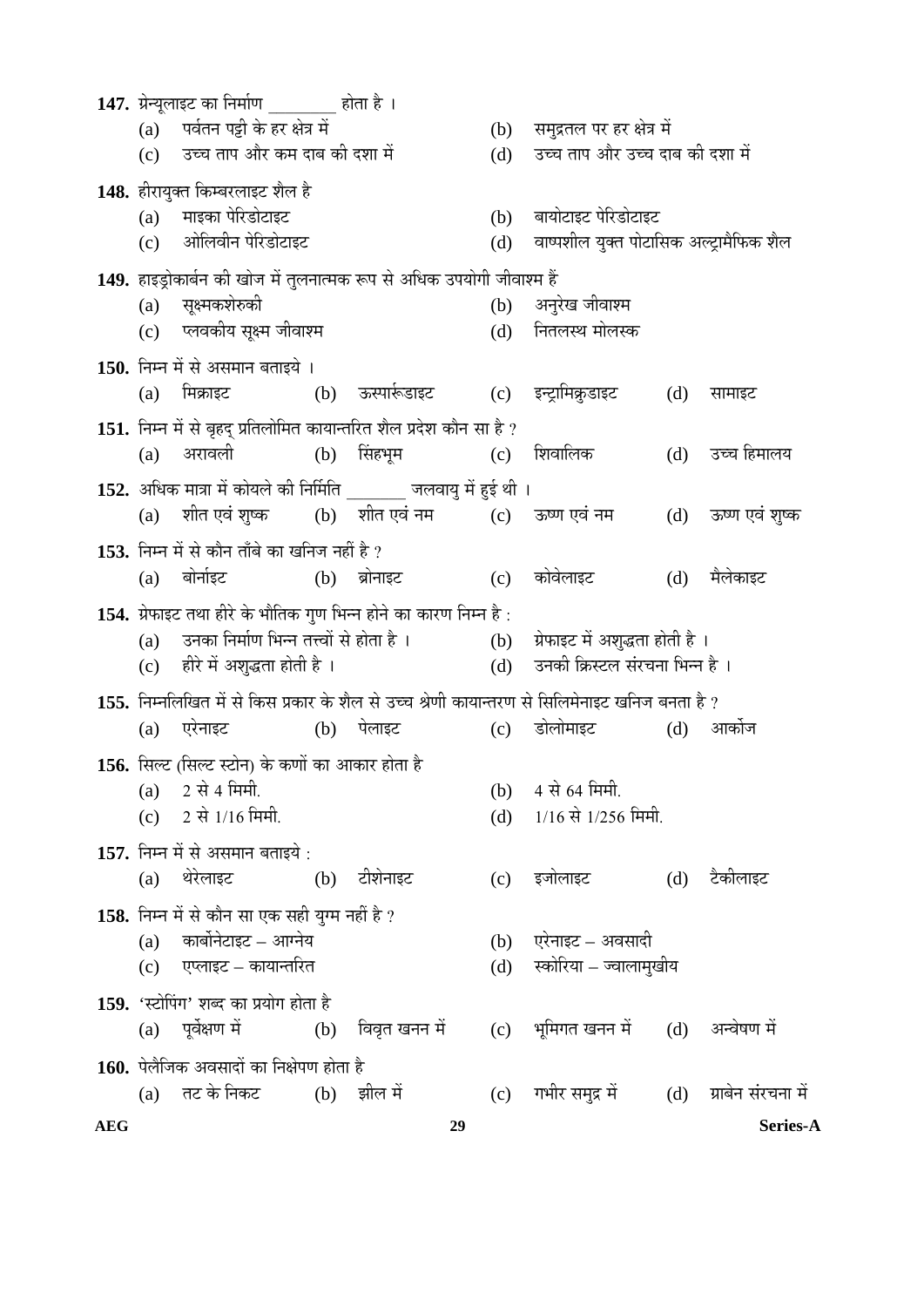## **Part – V**

- **161.** Water trapped in pore spaces in sediments is called as
	- (a) Juvenile water (b) Connate water
		-
	- (c) Meteoric water (d) Sedimentary water
- **162.** In field which of the following can be used for locating oneself ?
	- (a) Ground Penetrating Radar System (GPRS)
	- (b) Global Positioning System (GPS)
	- (c) Electron Probe Micro Analyser (EPMA)<br>(d) Magnetotelluric Surveying (MT)
	- Magnetotelluric Surveying (MT)
- **163.** A dam which is a massive structure of concrete or masonry work and which stands by its own weight is termed as
	- (a) Gravity dam (b) Arch dam (c) Buttress dam (d) Rock fill dam
- **164. Assertion (A) :** Solifluction is a type of creep which takes place in regions of cold climate where the ground freezes to a considerable depth.

**Reason (R)** : During Summer the ground thaws and the upper soil layer becomes saturated with water. This mass of water saturated soil moves slowly downhill.

- (a) Both (A) and (R) are true and (R) is the correct explanation of (A).
- (b) Both  $(A)$  and  $(R)$  are wrong.
- (c) Both  $(A)$  and  $(R)$  are true but  $(R)$  is not correct explanation of  $(A)$ .
- (d) (A) is true but  $(R)$  is not.
- **165.** Tsunami are caused due to
	- (a) Earthquake (b) Cyclones (c) Avalanches (d) Global warming
- **166.** Which of the following gases is the cause of global warming ? (a) Oxygen (b) Nitrogen (c) Carbon dioxide (d) Ozone
- **167. Assertion (A) :** The porosity of clastic sediments is diminished with time, depth and overload.

**Reason (R)** : This results due to diagenetic changes caused by solution, precipitation, infilling etc.

- (a) Both (A) and (R) are true and (R) is the correct explanation of (A).
- (b) Both (A) and (R) are wrong.
- (c) (A) is true but  $(R)$  is wrong.
- (d) Both (A) and (R) are true but  $(R)$  is not correct explanation of  $(A)$ .
- **168.** Which of the following instruments can be used for trace element chemical analysis of minerals or rocks ?
	- (a) Ground Penetrating Radar<br>(b) Global Positioning System
	- Global Positioning System
	- (c) Scanning Electron Microscope
	- (d) Induced Couple Plasma Mass Spectrophotometer

### **169. Assertion (A) :** Volcanic eruption enhances global warming.

- **Reason (R)** : Global warming is caused due to carbon dioxide emanated by volcanoes.
	- (a) Both (A) and (R) are true and (R) is the correct explanation of (A).
	- (b) Both  $(A)$  and  $(R)$  are wrong.
	- (c) (A) is true but  $(R)$  is wrong.
	- (d) Both (A) and (R) are true but  $(R)$  is not correct explanation of  $(A)$ .
- **170.** While drawing a cross section in a geological map it was found that the distance between two corresponding strike lines of a bedding plane and the difference between their values according to scale are same. In such case the dip of the bedding plane will be (a)  $30^{\circ}$  (b)  $45^{\circ}$  (c)  $60^{\circ}$  (d)  $75^{\circ}$ 
	- (a)  $30^{\circ}$  (b)  $45^{\circ}$  (c)  $60^{\circ}$  (d)

**Series-A 30 AEG**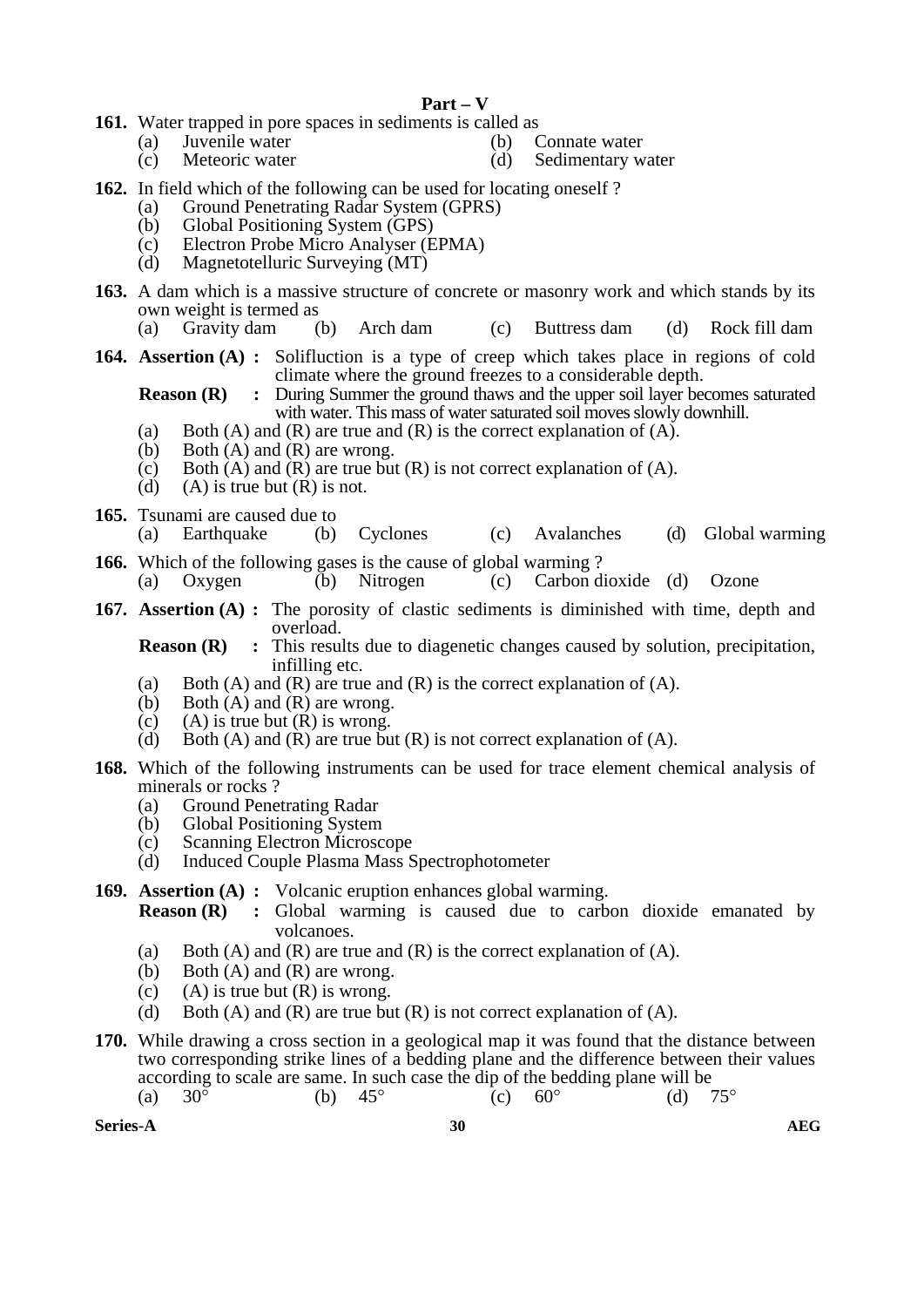**³ÖÖÝÖ** - V 1**61.** अवसादों के रन्ध्र स्थानों में फंसे जल को कहते हैं (a) मैग्मज जल (b) सहजात जल (c) आकाशी जल (d) अवसादी जल 1**62.** क्षेत्र में अपनी स्थिति का पता लगाने के लिये निम्न में से किसका प्रयोग किया जा सकता है ?<br>(a) प्राउंड पेनिट्रेटिंग रडार सिस्टम (जी.पी.आर.एस.) (b) ग्लोबल पोजिशनिंग सिस्टम (जी.पी.एस.) (a) ग्राउंड पेनिट्रेटिंग रडार सिस्टम (जी.पी.आर.एस.) (b) ग्लोबल पोजिशनिंग सिस्टम (जी.<br>(c) इलेक्ट्रॉन प्रोब माइक्रोएनेलाइजर (ई.पी.एम.ए.) (d) मैग्नेटोटेल्युरिक सर्वेइंग (एम.टी.) इलेक्ट्रॉन प्रोब माइक्रोएनेलाइजर (ई.पी.एम.ए.) 163. वह बाँध जो कंक्रीट तथा चिनाई द्वारा तैयार भारी रचना होती है तथा जो अपने स्वयं के भार से ही स्थिर रहती है. ऐसे बाँध को कहेंगे<br>(a) गुरुत्व बाँध (a) गुरुत्व बाँध (b) चाप बाँध (c) पुश्ता बाँध (d) शैल भराव बाँध **164. कथन (A) :** मदासर्पण सर्पण का वह प्रकार है जो ठंडे वातावरण में होता है जहाँ भूमि काफी गहराई तक शीतलित हो जाती है । **कारण (R) :** गर्मी में बर्फ पिघलने से ऊपरी मिट्टी की सतह पानी से भर जाती है । यह जल संतृप्त `मदा धीरे-धीरे नीचे की ओर सरकती है<sup>ं</sup>। (a)  $(A)$  तथा (R) दोनों सही हैं तथा (R), (A) की सही व्याख्या है । (b)  $(A)$  तथा  $(R)$  दोनों गलत हैं । (c) (A) तथा (R) दोनों सही हैं परन्तु (R), (A) की सही व्याख्या नहीं है । (d)  $(A)$  ठीक है, परन्त (R) गलत है। 165. सुनामी का कारण है (a) भूकम्प (b) तूफान (c) ׯü´Ö¬ÖÖ¾Ö (d) ¾Öî׿¾ÖÛú ŸÖÖ¯Ö´ÖÖ®Ö¾Öéרü 166. निम्नलिखित में से कौन सी गैस वैश्विक तापमान वृद्धि का कारण है ? (a) †ÖòŒÃÖߕ֮Ö (b) ®ÖÖ‡™ÒüÖê•Ö®Ö (c) कार्बन डाइऑक्साइड (d) ओजोन **167. कथन (A) :** खण्डज अवसादों की सरन्ध्रता समय, गहराई तथा ऊपरी भार के कारण घट जाती है । **कारण (R) :** ऐसा विलयन, अवक्षेपण तथा रन्ध्रभरण आदि प्रसंघनन क्रियाओं के कारण होता है । (a) (A) तथा (R) दोनों सत्य हैं एवं (R), (A) की सही व्याख्या है । (b)  $(A)$  तथा  $(R)$  दोनों गलत हैं। (c) (A) सत्य है, परन्तु (R) असत्य है ।<br>(d) (A) तथा (R) दोनों सत्य हैं परन्त (F (A) तथा (R) दोनों सत्य हैं परन्तु (R), (A) की सही व्याख्या नहीं है ।  $\bf 168.$  खनिज अथवा शैलों की लेश तत्त्वों का विश्लेषण करने हेत निम्न में से किस उपकरण का प्रयोग कर सकते हैं ? (a) ÝÖÏÖˆÞ›ü ¯Öê×®Ö™ÒêüØ™üÝÖ ¸ü›üÖ¸ü (b) Ý»ÖÖê²Ö»Ö ¯ÖÖê×•Ö¿ÖØ®ÖÝÖ ×ÃÖÙü´Ö (c) स्कैनिंग इलेक्ट्रॉन माइक्रोस्कोप (d) इन्डयुस्ड कपल प्लाज्मा मास स्पेक्ट्रोफोटोमीटर 169. **कथन** (A) : • ज्वालामुखी प्रस्फुटन से वैश्विक तापमान वृद्धि होती है । **कारण (R) :** ज्वालामुखी से निकलने वाली कार्बन-डाइऑक्साइड के कारण यह तापमान वृद्धि होती है । (a) (A) तथा (R) दोनों सत्य हैं तथा (R), (A) की सही व्याख्या है । (b)  $(A)$  तथा  $(R)$  दोनों असत्य हैं ।  $(c)$  (A) सत्य है, परन्तु (R) असत्य है। (d) (A) तथा (R) दोनों सत्य हैं परन्तु (R), (A) की सही व्याख्या नहीं है ।  $170$ . किसी भवैज्ञानिक मानचित्र के क्रास सेक्शन के बनाते समय पाया गया कि किसी संस्तर तल की दो निकटवर्ती नतिलंब रेखाओं के बीच की दुरी तथा पैमाने के अनुसार उनके मूल्य के बीच का अन्तर समान है । ऐसी स्थिति में

उस संस्तर की नति होगी (a)  $30^{\circ}$  (b)  $45^{\circ}$  (c)  $60^{\circ}$  (d)  $75^{\circ}$ 

**AEG 31 Series-A**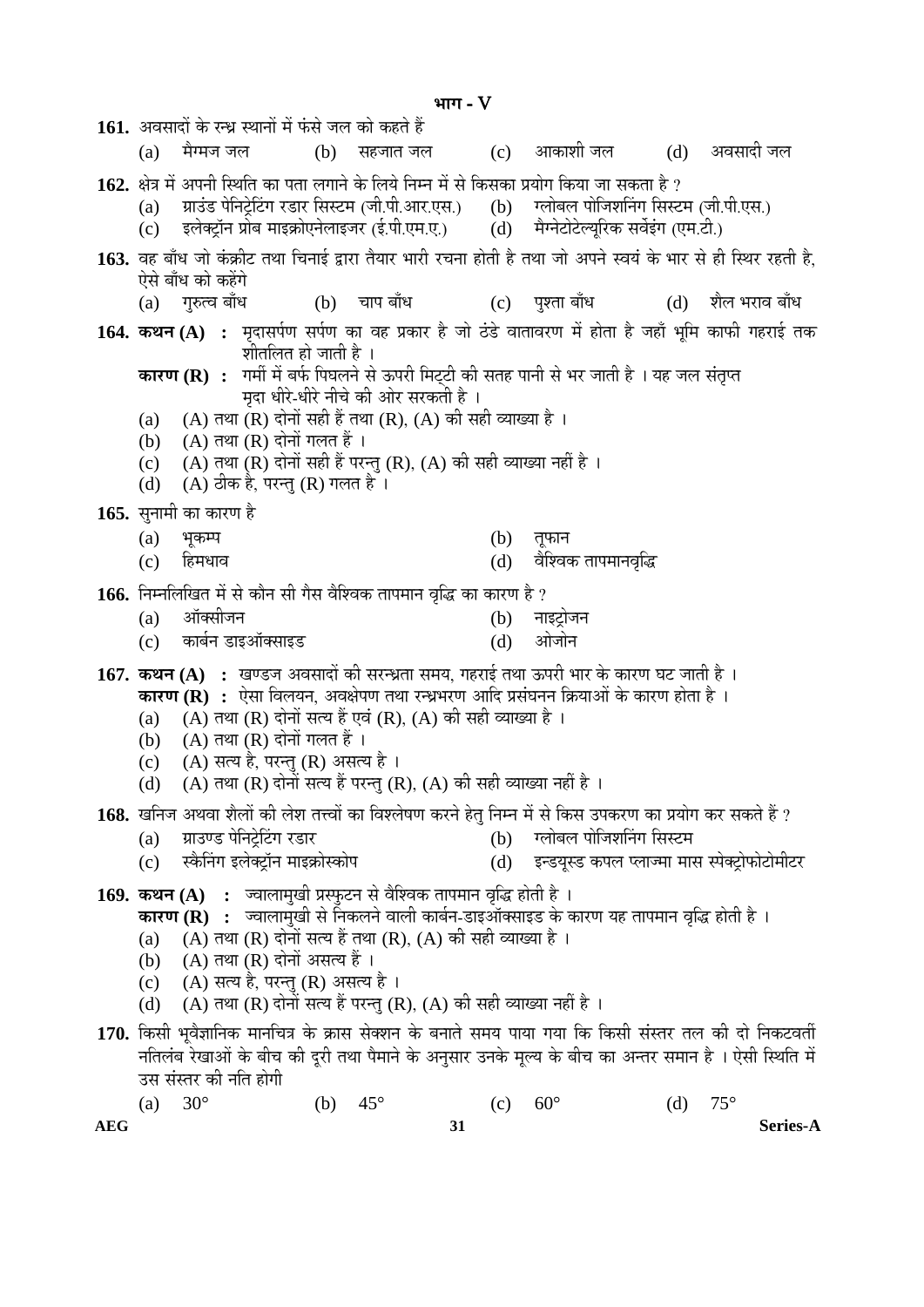|          | (a)<br>(c) | dense jointing<br>high porosity                                                     |     |                                                                                                  | (b)<br>(d) | 171. Site of an engineering project like dam or tunnel can be rejected on the ground of<br>active faulting<br>all of the above |     |              |
|----------|------------|-------------------------------------------------------------------------------------|-----|--------------------------------------------------------------------------------------------------|------------|--------------------------------------------------------------------------------------------------------------------------------|-----|--------------|
|          | (a)        | 172. Bhakhra dam is constructed on which river?<br><b>Beas</b>                      | (b) | Satluj                                                                                           | (c)        | Ravi                                                                                                                           | (d) | Chenab       |
|          | (a)<br>(c) | 173. Arsenic pollution causes<br>Skin problem<br>Heart problem                      |     |                                                                                                  | (b)<br>(d) | Lung problem<br>Stomach problem                                                                                                |     |              |
|          | (a)        | Longitude                                                                           |     | 174. Global Positioning System (GPS) gives the value of<br>(b) Latitude                          | (c)        | Elevation                                                                                                                      | (d) | All above    |
|          | (a)        | Shallow depth                                                                       | (b) | 175. Ground Penetrating Radar gives estimate of thickness at<br>Moderate depth (c)               |            | Great depth                                                                                                                    | (d) | All above    |
|          | (a)        | I                                                                                   | (b) | <b>176.</b> Recent seismic zonation map of India does not show zone –<br>$\mathbf{I}$            | (c)        | Ш                                                                                                                              | (d) | IV           |
|          | (a)<br>(c) | Subsurface investigation<br>Map making                                              |     | 177. Geographical Information System (GIS) has application in                                    | (b)<br>(d) | Climatic investigation<br>Search of mineral deposits                                                                           |     |              |
|          | (a)<br>(c) | Remote sensing<br>Photogrammetry                                                    |     |                                                                                                  | (b)<br>(d) | 178. Science of measurement of ground distance and elevation in aerial photograph is<br>Stereoscopy<br>Photogeometry           |     |              |
|          | (a)        | Band 4                                                                              | (b) | Band 5                                                                                           | (c)        | 179. The best band for the study of the soil and geological discrimination is<br>Band 6                                        | (d) | Band 7       |
|          | (a)        | dimensions?<br>Stereogram                                                           | (b) | Stereoscope                                                                                      | (c)        | 180. Which among the followings is the instrument to view aerial photograph in three<br>Stereophone                            | (d) | Theodolite   |
|          | (a)        | Ground point                                                                        | (b) | <b>181.</b> The point vertically below the camera lens on the ground is termed as<br>Nadir point |            | (c) Prospective centre $(d)$                                                                                                   |     | Isocentre    |
|          | (a)<br>(c) | a strong foundation<br>concrete dam                                                 |     | <b>182.</b> In a dam site where rock have open joints it would need                              | (b)<br>(d) | arch dam<br>grouting                                                                                                           |     |              |
|          | (a)        | Aquifer                                                                             | (b) | Aquifuge                                                                                         | (c)        | <b>183.</b> What is the term for an impermeable formation that neither absorbs nor transmits water?<br>Aquiclude               | (d) | Aquitard     |
|          | (a)<br>(c) | <b>184.</b> Darcy is a unit of coefficient of what?<br>Transmissibility<br>Porosity |     |                                                                                                  | (b)<br>(d) | Permeability<br>Specific permeability                                                                                          |     |              |
|          | reservoir? |                                                                                     |     |                                                                                                  |            | <b>185.</b> What is the term for the opening that controls the discharge of surplus water from a                               |     |              |
|          | (a)        | Runway                                                                              | (b) | Drain                                                                                            | (c)        | Spillway                                                                                                                       | (d) | Fracture     |
|          | (a)        | Focus                                                                               | (b) | Epicentre                                                                                        | (c)        | <b>186.</b> What is the term for the location within the earth where as earthquake is triggered?<br>Seismic point              | (d) | Nodal centre |
|          | (a)        | Aquifer                                                                             | (b) | Water table                                                                                      | (c)        | <b>187.</b> The boundary between the saturated and unsaturated zone of water in the earth is called as<br>Porosity             | (d) | Aquiclude    |
| Series-A |            |                                                                                     |     | 32                                                                                               |            |                                                                                                                                |     | <b>AEG</b>   |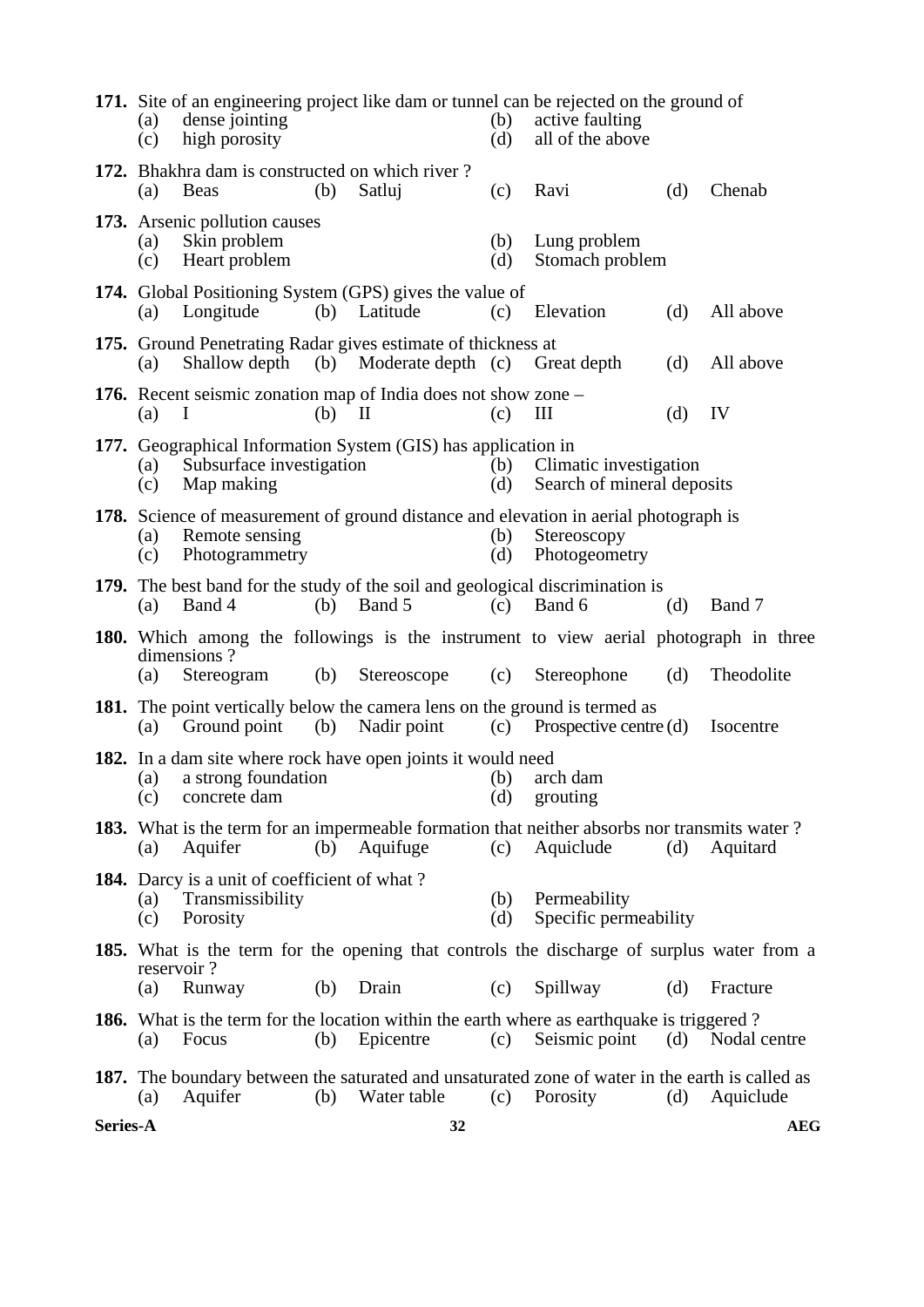171. बाँध अथवा सुरंग निर्माण के लिये क्षेत्र को अनुपयुक्त ठहराये जाने का कारण हो सकता है  $(a)$ घना संधि क्षेत्र होना  $(b)$ सक्रिय भ्रंशन क्षेत्र होना उच्च सरन्ध्रता होना  $(c)$  $(d)$ उपर्युक्त सभी 172. भाखडा बाँध किस नदी पर बना है ? चिनाब  $(a)$ ब्यास (b) सतलज  $(c)$ रावी  $(d)$ 173. आर्सेनिक प्रदूषण से होती है । त्वचा की समस्या (b) फेफडों की समस्या (c) हृदय की समस्या पेट की समस्या  $(a)$  $(d)$ 174. ग्लोबल पोजिशनिंग सिस्टम (जी.पी.एस.) से निम्न जानकारी मिलती है :  $(b)$  अक्षांश देशान्तर  $(c)$  ऊँचाई उपर्युक्त सभी  $(a)$  $(d)$ 175. स्थल भेदीय रडार से अनुमानित होती है (c) अत्यधिक गहराई छिछली गहराई (b) मध्यम गहराई  $(d)$ उपर्युक्त सभी  $(a)$ 176. भारत के नवीन भूकंप मंडल मानचित्र में मंडल \_\_\_\_\_\_ नहीं है ।  $(b)$  II IV  $(a)$  $(c)$  III  $(d)$  $\mathbf{I}$ 177. भौगोलिक सूचना तंत्र (जी.आई.एस.) \_\_\_\_\_\_\_\_ में प्रयुक्त होता है । (b) मौसम अन्वेषण पृथ्वी के अन्दर अन्वेषण  $(a)$ मानचित्र निर्माण  $(d)$ खनिज निक्षेपों की खोज  $(c)$ 178. आकाशीय फोटोग्राफ्स पर जमीनी दूरी व ऊँचाई नापने की विधा को बाद कहते हैं । सदर सर्वेक्षण (b) स्टीरियोस्कोपी (c) फोटोग्रामेट्री फोटोज्यामिति  $(a)$  $(d)$ 179. मृदा और भौमिकी में भेद करने के लिये सर्वोत्तम बैंड है । (b) पट्टी 5 पट्टी 4 (c) पट्टी  $6$ पट्टी 7  $(a)$  $(d)$ 180. आकाशीय फोटोग्राफ्स के त्रिविमीय दृश्य को देख पाने के यन्त्र को क्या कहते हैं ? स्टीरियोग्राम (b) स्टीरियोस्कोप स्टीरियोफोन थियोडोलाइट  $(c)$  $(d)$  $(a)$ 181. कैमेरा लैंस के लम्बवत् नीचे के भूतल बिंदु को \_\_\_\_\_\_\_ कहते हैं । (b) नादिर बिंदु भूतल बिंदु (c) संभावित केन्द्र आइसोकेन्द्र  $(a)$  $(d)$ 182. किसी बाँध स्थल पर जहाँ शैलों में विवृत सन्धियाँ हों वहाँ \_\_\_\_\_\_\_\_\_ की आवश्यकता होती है । एक दढ़ आधार (c) कंक्रीट बाँध  $(d)$  ग्राउटिंग  $(b)$  चाप बाँध  $(a)$ 183. उस अपारगम्य शैल समूह को क्या कहेंगे जो न जल को अवशोषित करता है और न ही संचारित करता है  $(b)$  जलवर्जित  $(a)$ (c) मितजलभृत मन्दरुद्ध जलभूत जलभूत  $(d)$ 184. डार्सी किस गुणांक की इकाई है ? संचरणशीलता (b) पारगम्यता विशिष्ट पारगम्यता  $(c)$  सरन्ध्रता  $(d)$  $(a)$ 185. जलाशय से आवश्यकता से अधिक जल के निकास को नियन्त्रित करने वाले मार्ग को क्या कहते हैं ? धाव मार्ग (b) अपवाह  $(c)$ अधिप्लव मार्ग  $(d)$ विभंग  $(a)$ 186. पृथ्वी के अन्दर उस स्थान को क्या कहते हैं जहाँ पर भूकम्प विमोचन होता है ? (b) अधिकेन्द्र उदुगम केन्द्र  $(c)$ भूकम्प बिन्दु  $(d)$ नोडल बिन्द  $(a)$ 187. पृथ्वी में जल के संतृप्त तथा असंतृप्त क्षेत्र के बीच की सीमा को कहते हैं  $(d)$  $(a)$ जलभर (b) भौम जल स्तर  $(c)$  सरंध्रता मितजलभृत **AEG** 33 **Series-A**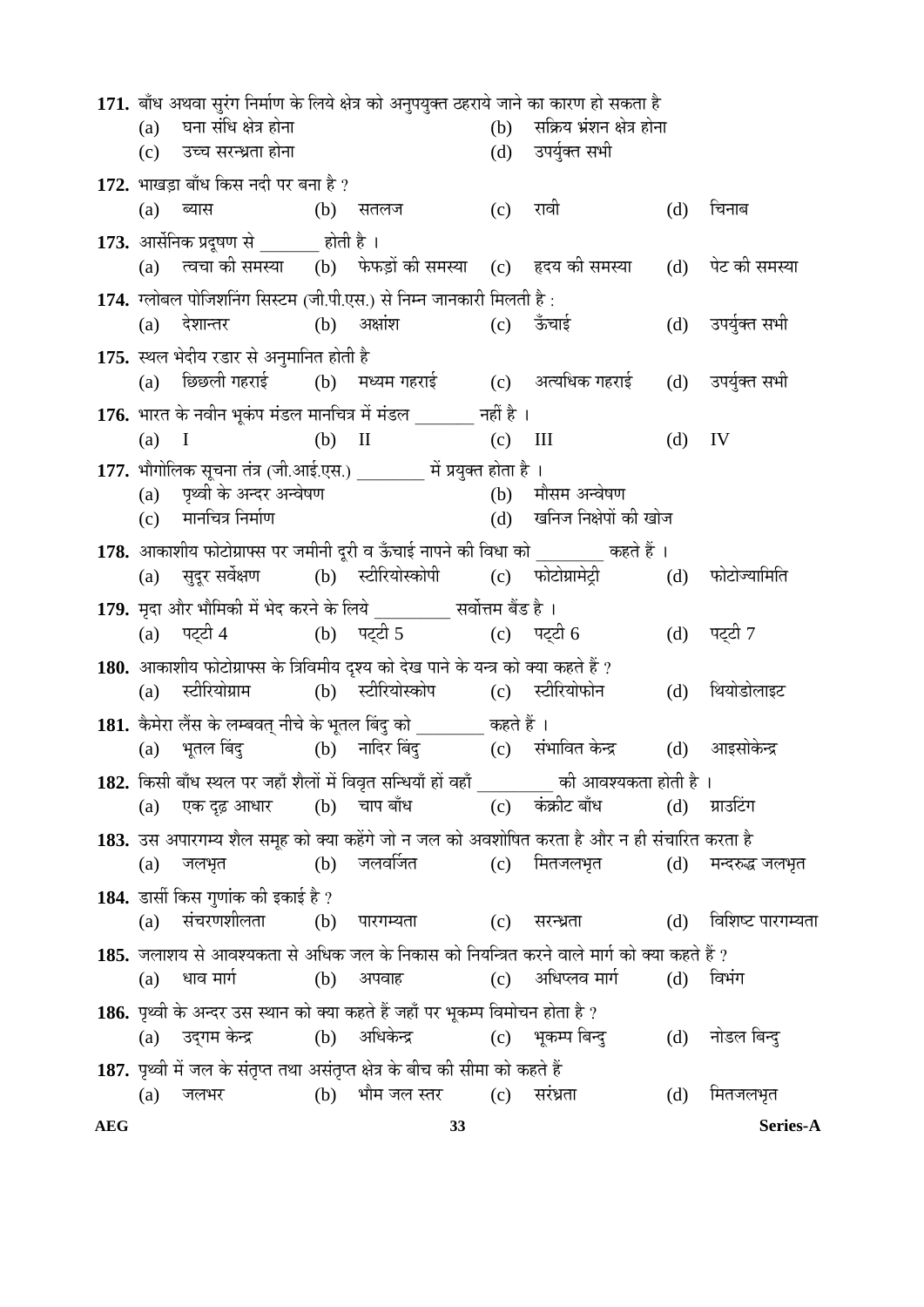| (a)                                                                                                                                                                                                                                                                                                | 188. Out of the following which is the best aquifer?<br>Sandstone                                                                                                                                                                                                      |                                                                                                                                                  |                                                                       | $(b)$ Clay                         |                                    | (c)                                                         | Gravel                                                                                                           | (d)                                                       | Granite            |  |
|----------------------------------------------------------------------------------------------------------------------------------------------------------------------------------------------------------------------------------------------------------------------------------------------------|------------------------------------------------------------------------------------------------------------------------------------------------------------------------------------------------------------------------------------------------------------------------|--------------------------------------------------------------------------------------------------------------------------------------------------|-----------------------------------------------------------------------|------------------------------------|------------------------------------|-------------------------------------------------------------|------------------------------------------------------------------------------------------------------------------|-----------------------------------------------------------|--------------------|--|
| (a)<br>(c)                                                                                                                                                                                                                                                                                         | <b>189.</b> What type of information we can not get from a toposheet study?<br>Land use pattern<br>Drainage<br>(b)<br>Water bodies<br>(d)<br>Rock types                                                                                                                |                                                                                                                                                  |                                                                       |                                    |                                    |                                                             |                                                                                                                  |                                                           |                    |  |
| (a)<br>(c)                                                                                                                                                                                                                                                                                         | <b>190.</b> The subsurface water zone lying below the capillary fringe is known as<br>Capillary water zone<br>Vadose water zone<br>(b)<br>Phreatic water zone<br>(d)<br>Soil water zone                                                                                |                                                                                                                                                  |                                                                       |                                    |                                    |                                                             |                                                                                                                  |                                                           |                    |  |
| A.<br>Β.<br>C.<br>D.<br><b>Codes:</b><br>(a)<br>(b)<br>(c)<br>(d)                                                                                                                                                                                                                                  | <b>191.</b> Match the terms of Column $- I$ with those of Column $- II$ :<br>Frequency of tonal change<br>Profile of object<br>B<br>A<br>$\mathfrak{Z}$<br>$\overline{2}$<br>$\overline{c}$<br>$\mathfrak{Z}$<br>$\overline{2}$<br>$\overline{4}$<br>3<br>$\mathbf{1}$ | $Column - I$<br>Spatial arrangement<br>Relative brightness<br>$\mathsf{C}$<br>$\mathbf{1}$<br>$\overline{4}$<br>$\overline{3}$<br>$\overline{2}$ | D<br>$\overline{4}$<br>$\mathbf{1}$<br>$\mathbf{1}$<br>$\overline{4}$ |                                    | 1.<br>2.<br>3.<br>$\overline{4}$ . | Column – II<br>Tone<br>Texture<br>Pattern<br><b>Shadows</b> |                                                                                                                  |                                                           |                    |  |
| <b>192.</b> Fresh water and salt water aquifers are separated by their<br>Viscosity<br>(d)<br>Permeability<br>Porosity<br>Density<br>(c)<br>(a)<br>(b)                                                                                                                                             |                                                                                                                                                                                                                                                                        |                                                                                                                                                  |                                                                       |                                    |                                    |                                                             |                                                                                                                  |                                                           |                    |  |
| (a)<br>(c)                                                                                                                                                                                                                                                                                         | Edge enhancement<br>Filtering                                                                                                                                                                                                                                          |                                                                                                                                                  |                                                                       |                                    |                                    | (b)<br>(d)                                                  | 193. The removal of special and spectral features for data enhancement is called<br>Edge detector<br>Enhancement |                                                           |                    |  |
| (a)                                                                                                                                                                                                                                                                                                | Oblique                                                                                                                                                                                                                                                                |                                                                                                                                                  |                                                                       | (b) Convergence                    |                                    | (c)                                                         | 194. Aerial photographs used for photointerpretation are commonly<br>Vertical                                    | (d)                                                       | Horizontal         |  |
| (a)<br>(c)                                                                                                                                                                                                                                                                                         | <b>195.</b> Which part of the electromagnetic spectrum corresponds to visible range?<br>$0.03$ nm to $0.3$ nm<br>$0.03 \mu m$ to 4 $\mu m$<br>(b)<br>380 nm to 740 nm<br>$0.1$ cm to 30 cm<br>(d)                                                                      |                                                                                                                                                  |                                                                       |                                    |                                    |                                                             |                                                                                                                  |                                                           |                    |  |
| (a)<br>(c)                                                                                                                                                                                                                                                                                         | <b>196.</b> Water that is good enough to drink is called as<br>Surface water<br>Ground water<br>(b)<br>Potable water<br>(d)<br>Artesian water                                                                                                                          |                                                                                                                                                  |                                                                       |                                    |                                    |                                                             |                                                                                                                  |                                                           |                    |  |
| (a)                                                                                                                                                                                                                                                                                                | $5 \text{ mg}/l$                                                                                                                                                                                                                                                       |                                                                                                                                                  | (b)                                                                   | $3 \text{ mg}/l$                   |                                    | (c)                                                         | <b>197.</b> The maximum permissible limit for 'fluoride' in drinking water is                                    | less than 0.5 mg/ $l$ (d)                                 | $1.5 \text{ mg}/l$ |  |
| (a)                                                                                                                                                                                                                                                                                                | <b>198.</b> Which of the following is responsible for 'acid rain'?<br>CO <sub>2</sub>                                                                                                                                                                                  |                                                                                                                                                  | (b)                                                                   | NH <sub>4</sub>                    |                                    | (c)                                                         | O <sub>3</sub>                                                                                                   | (d)                                                       | SO <sub>2</sub>    |  |
| 199. Which of the following instruments is not used for chemical analysis of rocks or minerals?<br><b>Induced Couple Plasma Mass Spectrophotometer (ICPMS)</b><br>(a)<br>Atomic Absorption Spectrophotometer (AAS)<br>(b)<br>Spectrophotometer<br>(c)<br>Scanning Electron Microscope (SEM)<br>(d) |                                                                                                                                                                                                                                                                        |                                                                                                                                                  |                                                                       |                                    |                                    |                                                             |                                                                                                                  |                                                           |                    |  |
| (a)<br>(c)                                                                                                                                                                                                                                                                                         | <b>200.</b> Light Detection and Ranging (LIDAR) system determines                                                                                                                                                                                                      | distance between objects                                                                                                                         |                                                                       | amount of incoming solar radiation |                                    | (b)<br>(d)                                                  |                                                                                                                  | radiation emitted by an object<br>surface back scattering |                    |  |

**Series-A 34 AEG**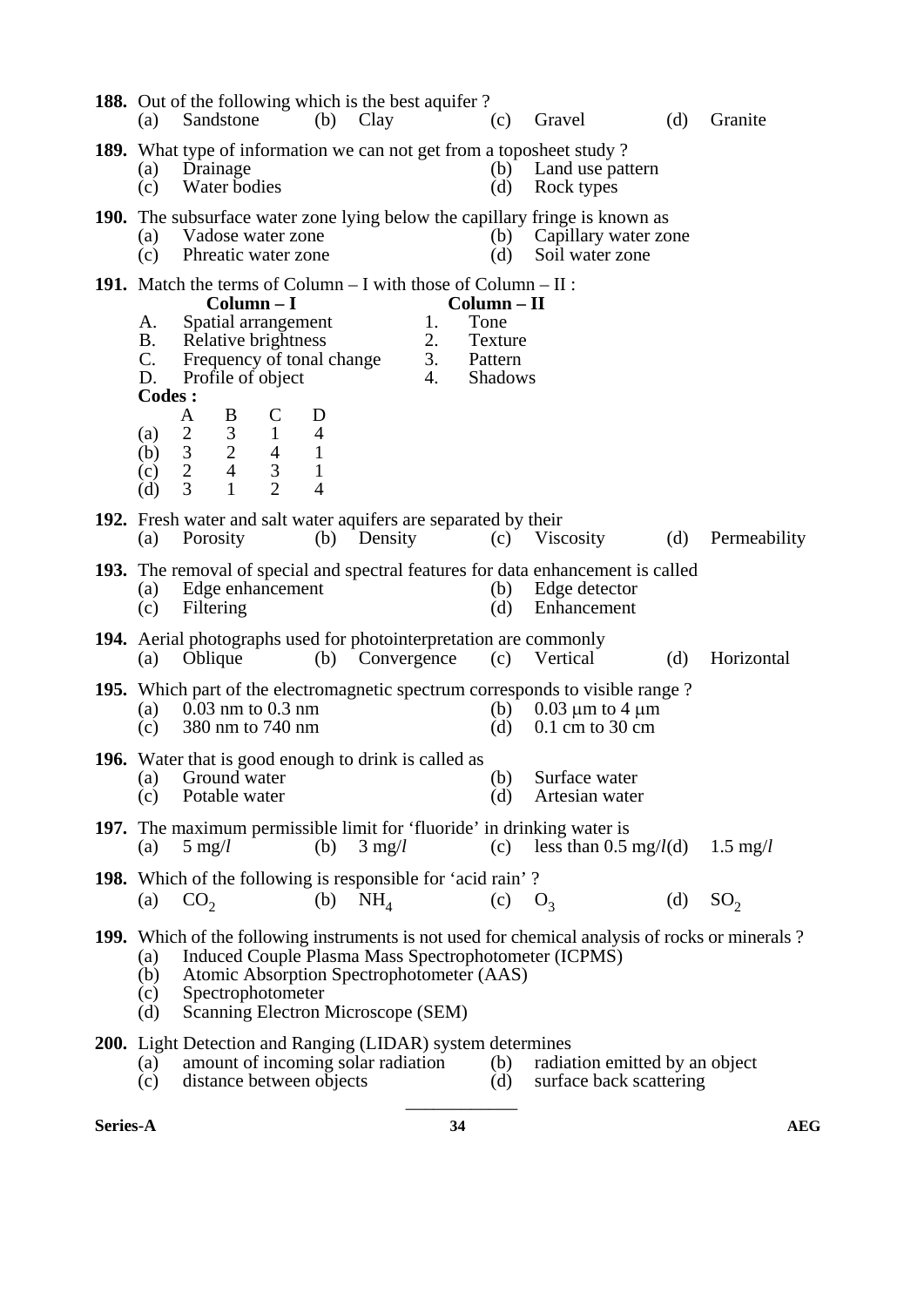188. निम्न में से कौन श्रेष्ठ जलभत है ? (a) बालुकाश्म (b) क्ले (c) ग्रेवेल (d) ग्रेनाइट 1**89.** स्थलाकृतिक मानचित्र से किस प्रकार की सूचना नहीं प्राप्त की जा सकती ?<br>(a) अपवाह (b) भू-उपयोग (c) जल क्षेत्र (a) अपवाह (b) भू-उपयोग (c) जलक्षेत्र (d) शैलप्रकार 1**90.** केशिका फ्रिंज के नीचे अधस्तल जल क्षेत्र कहलाता है<br>(a) अधिभौम जल क्षेत्र (b) केशिका जल क्षे अधिभौम जल क्षेत्र (b) केशिका जल क्षेत्र (c) अधोभौम जल क्षेत्र (d) मदा जल क्षेत्र ا 1**91.** कॉलम - I के शब्दों का मिलान कॉलम - II से करें<br>**कॉलम - I** कॉलम - I **ळॉलम - II**<br>टोन A. ãÖÖ×®ÖÛú ×¾Ö®µÖÖÃÖ 1. ™üÖê®Ö B. †Ö¯Öê×õÖÛú "Ö´ÖÛú 2. ÝÖšü®Ö टोनल परिवर्तन की आवृत्ति 3. D. वस्तुओं के परिच्छेद<sup>ें</sup> 4. परछाइयाँ  $\overline{\phi}$ **:**  $A$  B C D (a) 2 3 1 4 (b) 3 2 4 1 (c)  $2 \t 4 \t 3 \t 1$ <br>
(d)  $3 \t 1 \t 2 \t 4$  (d) 3 1 2 4 **192.** ¿Öã¨ü •Ö»Ö †Öî¸ü »Ö¾ÖÞÖ •Ö»Ö Ûêú •Ö»Ö³ÖéŸÖ ×ÛúÃÖ ÛúÖ¸üÞÖ ÃÖê †»ÖÝÖ ÆüÖêŸÖê Æïü ?  $\overline{c}$ ) ह्यानता से  $\overline{d}$  (d) पारगम्यता से 1**93.** डेटा को बढ़ाने के लिये स्थानिक और वर्णक्रमीय लक्षणों को हटाने को कहा जाता है<br>(a) एज वृद्धि (b) एज डिटेक्टर (c) छनन (a) एजन्त्रांद्धि (b) एज-डिटेक्टर (c) छनन (d) वृद्धि 1**94.** वायवीय फोटो विश्लेषण के लिये आमतौर पर फोटोग्राफ प्रयोग किये जाते हैं । (a) तिर्यक (b) अभिसरण (c) ऊर्ध्वाधर (d) क्षैतिज 195. इलेक्टोमैग्नेटिक स्पेक्टम का कौन सा भाग दृष्टिगत क्षेत्र में आता है ? (a)  $0.03 \text{ nm}$  से  $0.3 \text{ nm}$  तक (b)  $0.03 \text{ µm}$  से  $4 \text{ µm}$  तक (c)  $380 \text{ nm}$  से  $740 \text{ nm}$  तक (d)  $0.1$  सेमी, से  $30$  सेमी, तक (c)  $380 \text{ nm} \; \text{\&} 740 \text{ nm} \; \text{\&}$   $\overline{496}$  (d) 196. पीने लायक अच्छे जल को कहते हैं (a) भौम जल (b) सतह जल (c) पेय जल (d) उत्स्नृत जल 197. पेय जल में फ्लोराइड की अधिकतम कितनी मात्रा मान्य है ? (a)  $5 \overline{r}$ मिग्रा/लिटर (b) 3 मिग्रा/लिटर (c) 0.5 मिग्रा/लिटर से कम  $(c)$  0.5 मिग्रा/लिटर से कम $(d)$ 198. निम्न में से कौन अम्ल वर्षा का कारण है ? (a)  $CO_2$  (b)  $NH_4$  (c)  $O_3$  (d)  $SO_2$ 1**99.** निम्न में से कौन सा उपकरण शैलों एवं खनिजों के रासायनिक विश्लेषण में प्रयुक्त नहीं होता ?<br>(a) इंड्युस्ड कपल प्लाज्मा मास स्पेक्ट्रोफोटोमीटर (b) एटॉमिक एब्जार्फान स्पेक्ट्रोफोटोमीटर (a) ‡Ó›ü¶ãÛü Ûú¯Ö»Ö ¯»ÖÖ•´ÖÖ ´ÖÖÃÖ Ã¯ÖꌙÒüÖê±úÖê™üÖê´Öß™ü¸ü (b) ‹™üÖò×´ÖÛú ‹²•ÖÖ¯¿ÖÔ®Ö Ã¯ÖꌙÒüÖê±úÖê™üÖê´Öß™ü¸ü (c) स्पेक्टोफोटोमीटर (d) स्कैनिंग इलेक्टॉन माइक्रोस्कोप **200.** »ÖÖ‡™ü ×›ü™êüŒ¿Ö®Ö ŸÖ£ÖÖ ¸ëüØ•ÖÝÖ (×»Ö›üÖ¸ü) ×ÃÖÙü´Ö ×®Ö¬ÖÖÔ׸üŸÖ Ûú¸üŸÖß Æîü (a) आने वाली सौर विकिरण की मात्रा (b) किसी वस्तु द्वारा उत्सर्जित विकिरण<br>(c) वस्तओं के बीच की दरी (d) सतह से पीछे का छितराना (c) वस्तुओं के बीच की दुरी \_\_\_\_\_\_\_\_\_\_\_

**AEG 35 Series-A**